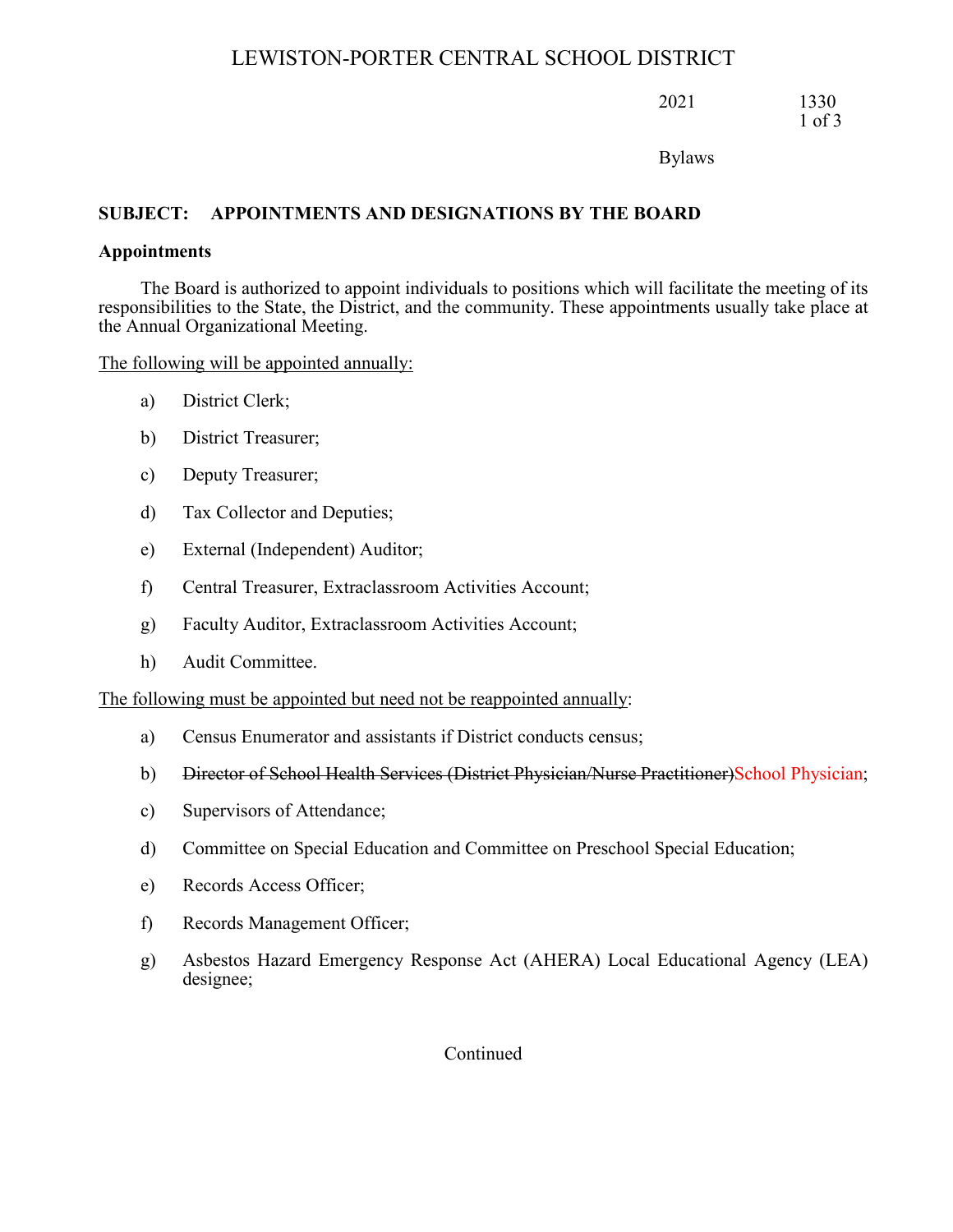2021 1330 2 of 3

Bylaws

#### **SUBJECT: APPOINTMENTS AND DESIGNATIONS BY THE BOARD**

- h) Compliance Officer (Title IX/Section 504/ADA) for discrimination and harassment issuesCivil Rights Compliance Officer(s) (coordinates the District's efforts to comply with civil rights laws such as Title VI, Section 504, the Americans with Disabilities Act, and the Age Discrimination Act);
- i) Title IX Coordinator(s) (coordinates the District's efforts to comply with Title IX; when appointing, District must "designate and authorize" the Title IX Coordinator(s));
- $\ddot{i}$ ) Liaison for Homeless Children and Youth (McKinney-Vento Liaison);
- $\frac{ik}{ }$  Chemical Hygiene Officer;
- $k$ l) Dignity Act Coordinator (one in each building);
- lm) Chief Emergency Officer.

The following may also be appointed:

- a) School Attorney;
- b) Claims Auditor/Deputy Claims Auditor;
- c) Internal Auditor;
- d) Insurance Advisor;
- e) Copyright Officer.

#### **Designations**

The following designations will be made by the Board at the Annual Organizational Meeting in July:

- a) Petty Cash Fund(s);
- b) Official Newspaper(s);
- c) Official Bank Depositories;
- d) Official Bank Signatories;
- e) Purchasing Agent;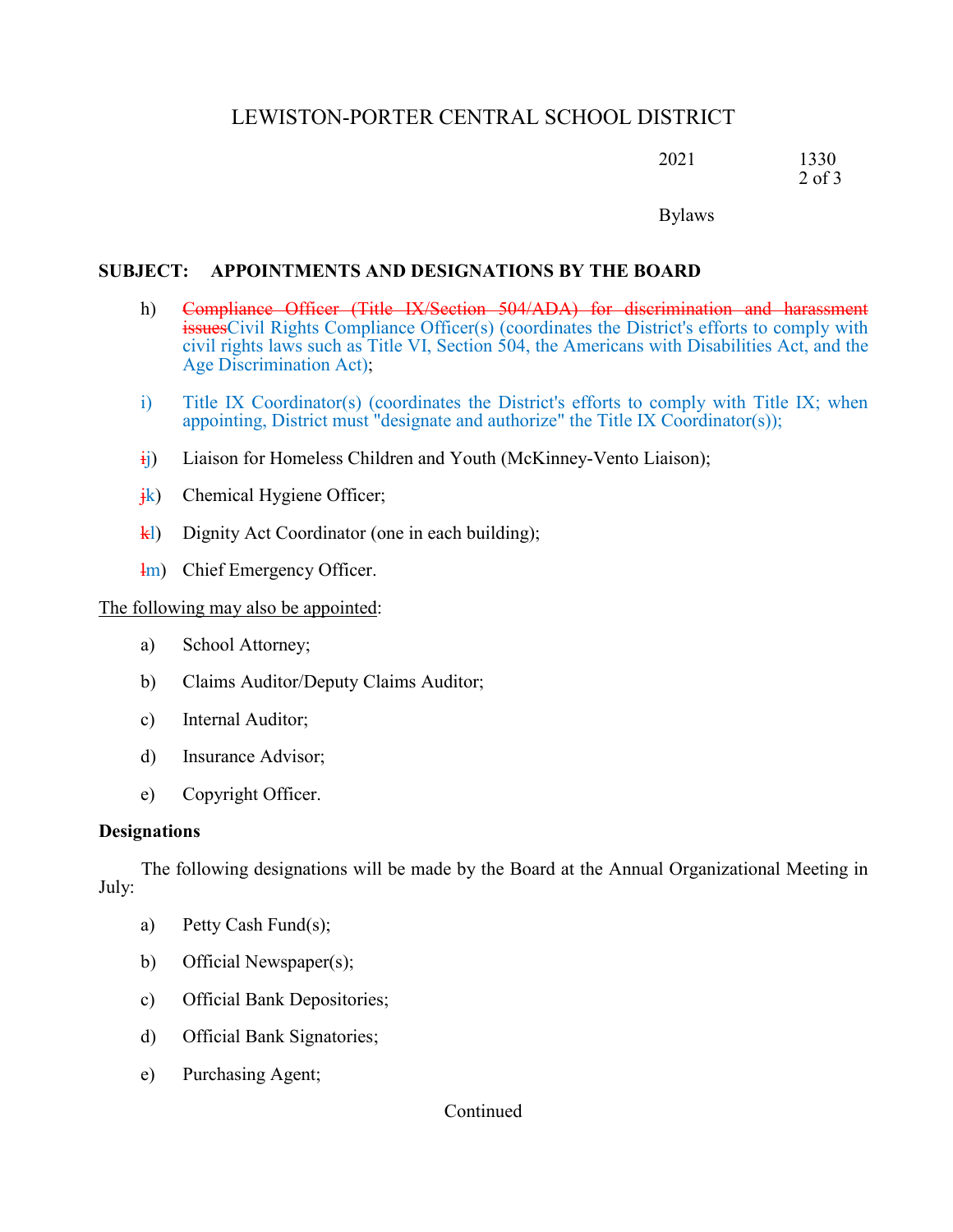2021 1330 3 of 3

Bylaws

#### **SUBJECT: APPOINTMENTS AND DESIGNATIONS BY THE BOARD (Cont'd.)**

- f) Certifier of Payrolls;
- g) Designated Educational Official (DEO) to receive court notification regarding a student's sentence/adjudication in certain criminal cases and juvenile delinquency proceedings;
- h) School Pesticide Representative;
- i) Reviewing Official, Hearing Official, and Verification Official for participation in the federal Child Nutrition Program (the Hearing Official may not be the same person as the Reviewing and/or Verification Official).

#### **Authorizations**

The following authorizations will be made by the Board at the Annual Organizational meeting in July:

- a) Approval of attendance at conferences, conventions, workshops, and the like;
- b) Superintendent to approve budget transfers within limits prescribed by Commissioner's regulation Section 170.2 and Board guidelines;
- c) Superintendent to apply for Grants in Aid (State and Federal) as appropriate;
- d) Establish mileage reimbursement rate;
- e) Other(s) as deemed appropriate/necessary.

McKinney-Vento Homeless Education Assistance Act, § 722, as reauthorized by the Every Student Succeeds Act (ESSA) of 2015 29 CFR § 1910.1450 Education Law §§ 305(31), 1709, and 2503 8 NYCRR Part 185 21 NYCRR Parts 1401, 9760

Adoption Date: 02/22/2021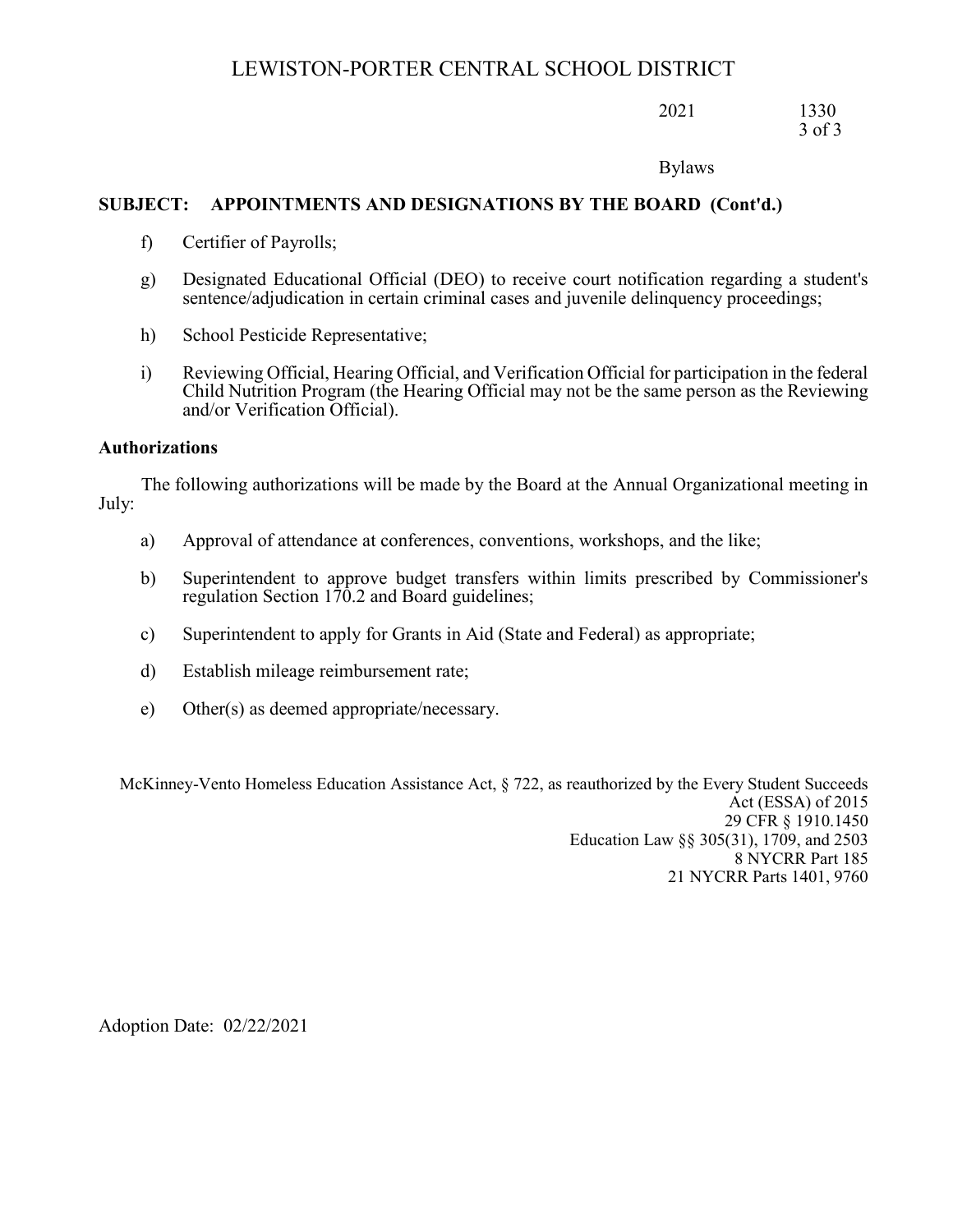2021 1620

Bylaws

#### **SUBJECT: ANNUAL ORGANIZATIONAL MEETING**

#### \*For Small City Districts *(use thisese two paragraphs)*:

The Annual Organizational Meeting of the Board will be held during the first week in July, at 4 p.m. in the afternoon or other hour as the Board may determine, at which meeting the Board will select a President for the ensuing year. At this meeting, the Board may also select a Vice-President who will be authorized to act for the President in case of the President's absence or inability to act during that year.

The Board may pass a resolution, however, to hold its Annual Organizational Meeting at any time during the first 15 days of July, at a time to be decided by the Board.

#### \*For Districts other than Small City *(use these two paragraphs)*:

The Annual Organizational Meeting of the Board will be held on the first Tuesday in July of each year, unless that day is a legal holiday, in which event it will be held on the first Wednesday in July.

The Board may pass a resolution, however, to hold its Annual Organizational Meeting at any time during the first 15 days of July.

#### **Officers**

The meeting will be called to order by the District Clerk, who will act as a Temporary Chairperson. The Board will proceed to the election of a President. The President will then take the chair. The Board will then elect a Vice President. Election will be by a majority vote.

#### **Oath of Office**

The District Clerk will administer the Oath of Office to the newly elected officers and new members of the Board.

> Education Law §§ 1701,  $\frac{1706}{1707}$ ,  $\frac{1709}{2109}$ , 2502(9), and 2504(1) Public Officers Law §10

Adoption Date: 02/22/2021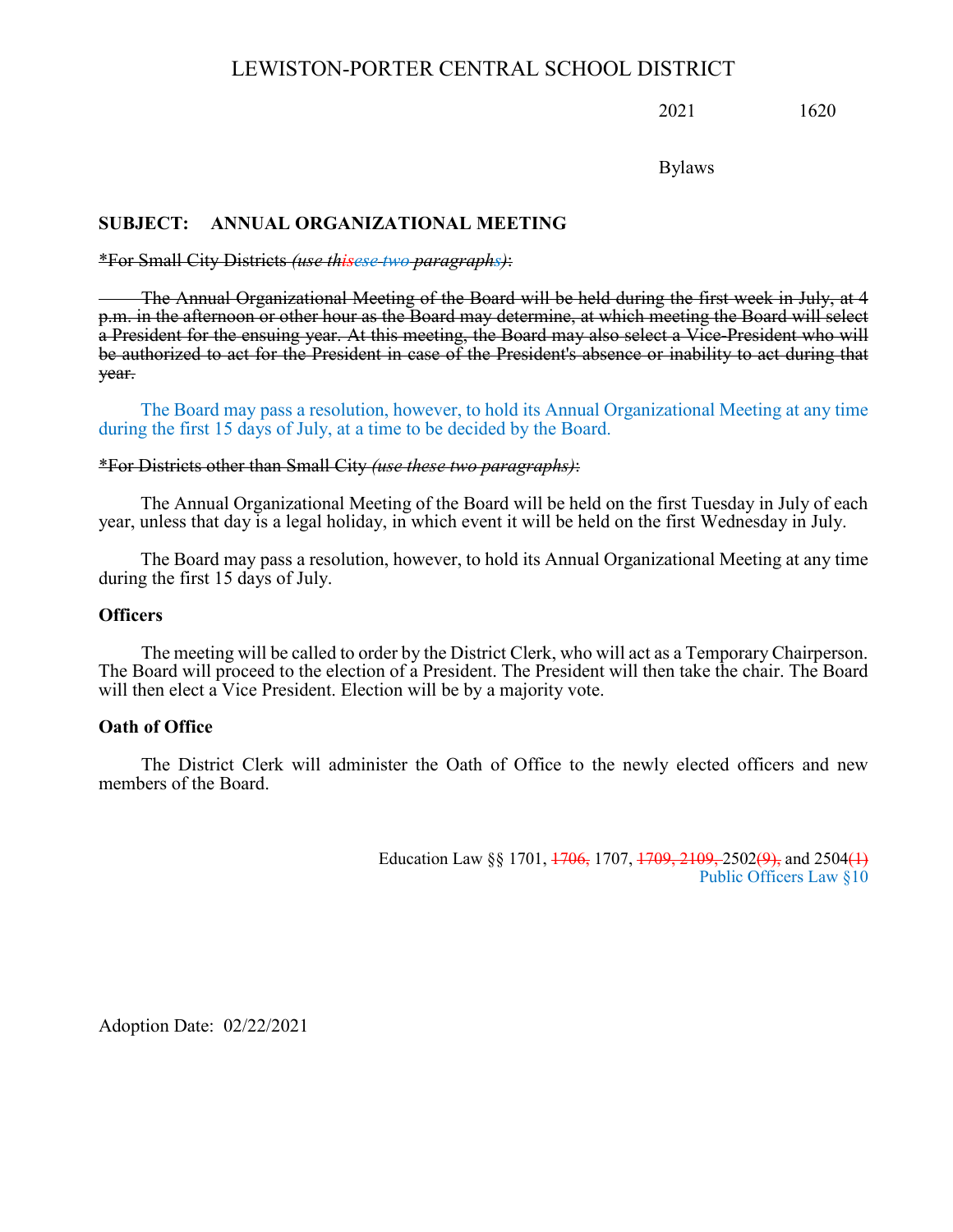*2021* 1640 1 of 24

#### Bylaws

#### **SUBJECT: ABSENTEE BALLOTS**

*\* Option 1 - If the District utilizes poll lists (i.e., does not provide for personal registration of voters), retain all language in option 1. Delete all language in option 2 which is for districts that provide for the personal registration of voters. Retain the section on military ballots.*

The Board authorizes the District Clerk\*/Board designee (the latter only if the District does not provide for the personal registration of voters) to provide absentee ballots to qualified District voters. Absentee ballots will be used for the election of Board members, and District public library trustees, the adoption of the annual budget, and District public library budget and referenda.

A District voter must request in advance an application for an absentee ballot. The voter must complete the application and state the reason he or she will not be able to appear in person on the day of the District election/vote for which the absentee ballot is requested. The application must be received by the District Clerk\*/Board designee at least seven days before the election/vote if the ballot is to be mailed to the voter, or the day before the election/vote if the ballot is to be delivered personally to the voter.

An absentee ballot will also be mailed to every qualified District voter otherwise eligible for an absentee ballot who sends a signed letter requesting an absentee ballot which states the address of the voter to the District Clerk/Board designee. The signed letter must be received by the District Clerk/ Board designee not earlier than the thirtieth day before the election/vote and at least seven days before the election/vote. Enclosed with the absentee ballot will be an application form for the absentee ballot. The absentee ballot will not be counted unless a valid application form is enclosed with the ballot.

In accordance with the provisions of Education Law, aA qualified District voter is eligible to vote by absentee ballot if he or she is unable to appear to vote in person on the day of the District election/vote because he or she:

- a) He or she ills or will be a patient in a hospital, or is unable to appear personally at the polling place on the day of the election/vote because of illness or physical disability;
- b)  $\overline{He}$  or she hHas duties, occupation or business responsibilities, or studies which require being outside of the county or city of residence on the day of the District election/vote;
- c) He or she wWill be on vacation outside of the county or city of residence on the day of the District election/vote;
- d) He or she wWill be absent from the voting residence due to detention in jail awaiting action by a grand jury or awaiting trial, or is confined in prison after conviction for an offense other than a felony; or
- e) He or she wWill be absent from the District on the day of the District election/vote by reason of accompanying spouse, parent, or child who is or would be, if he or she were a qualified voter, entitled to apply for the right to vote by absentee ballot.

*\*Customize to District -- Retain phrase "or Board designee" only if District utilizes poll lists vs. personal registration of voters.*

(Continued)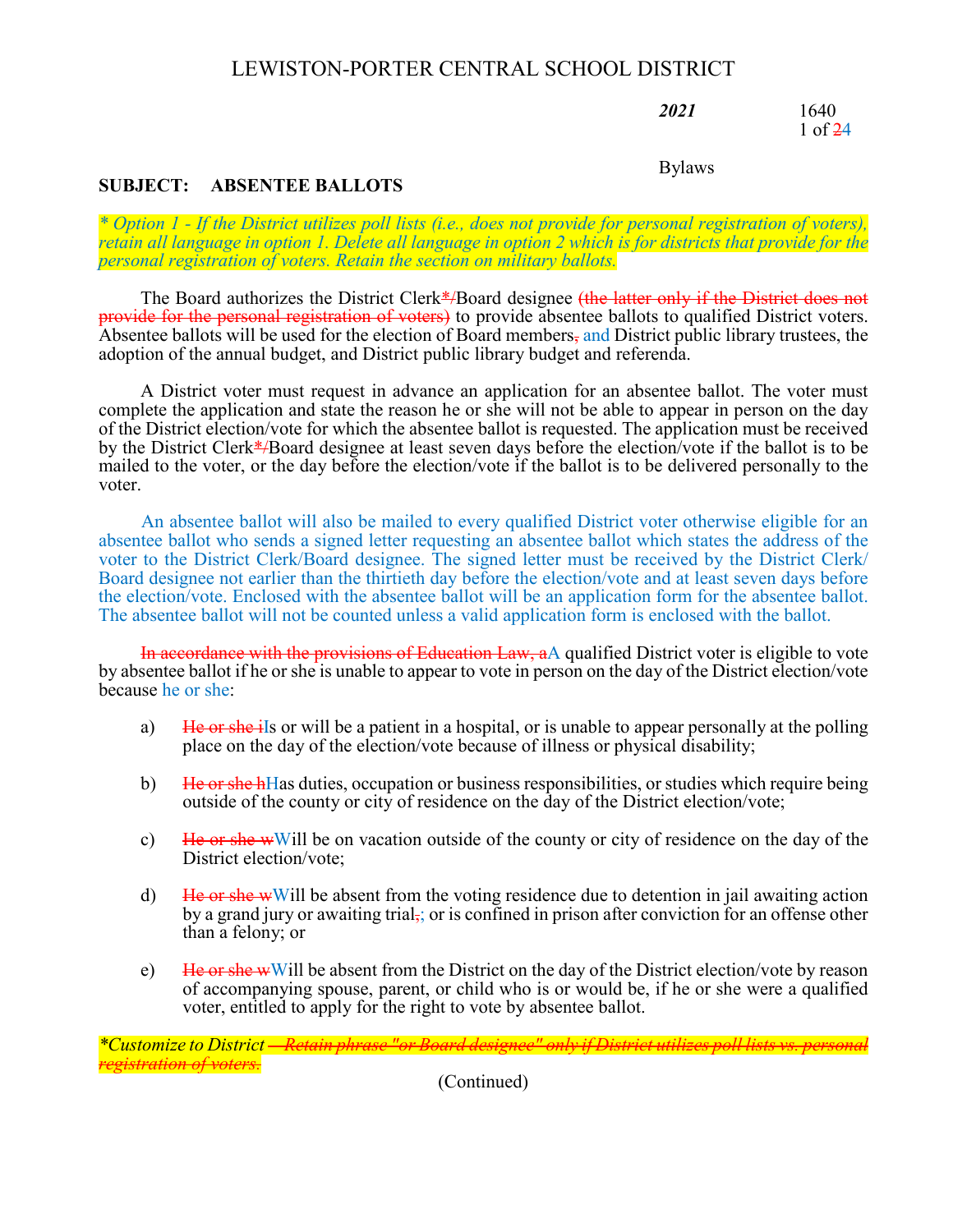*2021* 1640 2 of 24

Bylaws

#### **SUBJECT: ABSENTEE BALLOTS**

Statements on the application for absentee ballot must be signed and dated by the voter.

A voter's absentee ballot must reach the Office of the District Clerk/Board designee not later than 5 p.m. on the day of the election/vote in order that his or her vote may be canvassed.

Qualified District voters who are unable to personally appear at the polling place because of a permanent illness or physical disability and whose registration record has been marked "permanently disabled" pursuant to law are entitled to receive an absentee ballot without application if they have previously applied for an absentee ballot.

A list of all persons to whom absentee ballots have been issued will be maintained in the Office of the District Clerk/Board designee and made available for public inspection during regular office hours until the day of the election/vote. Any qualified voter may, upon examination of this list, file a written challenge of the qualifications as a voter of any person whose name appears on this list, stating the reason for the challenge. The written challenge will be transmitted by the District Clerk/Board designee to the election inspectors on the day of the District election/vote. In addition, any qualified voter may challenge the acceptance of the absentee voter's ballot of any person on this list by making his or her reasons known to the election inspector before the close of the polls.

*\*Option 2 - If the District provides for the personal registration of voters, retain all language in option 2. Delete all language in option 1 which is for districts that utilize poll lists. Retain the section on military ballots.*

The Board authorizes the District Clerk to provide absentee ballots to qualified District voters. Absentee ballots will be used for the election of Board members and District public library trustees, the adoption of the annual budget, and District public library budget and referenda.

A District voter must request in advance an application for an absentee ballot. The voter must complete the application and state the reason he or she will not be able to appear in person on the day of the District election/vote for which the absentee ballot is requested. The application must be received by the District Clerk no earlier than the thirtieth day before the election/vote. The application must be received by the District Clerk at least seven days before the election/vote if the ballot is to be mailed to the voter or the day before the election/vote if the applicant or his or her agent delivers the application to the District Clerk in person.

A qualified District voter is eligible to vote by absentee ballot if he or she will be:

- Absent from the county of his or her residence;
- b) Unable to appear at the polling place because of illness or physical disability, or duties related to the primary care of one or more individuals who are ill or physically disabled, or because he or she will be or is a patient in a hospital;

*\*Customize to District*

(Continued)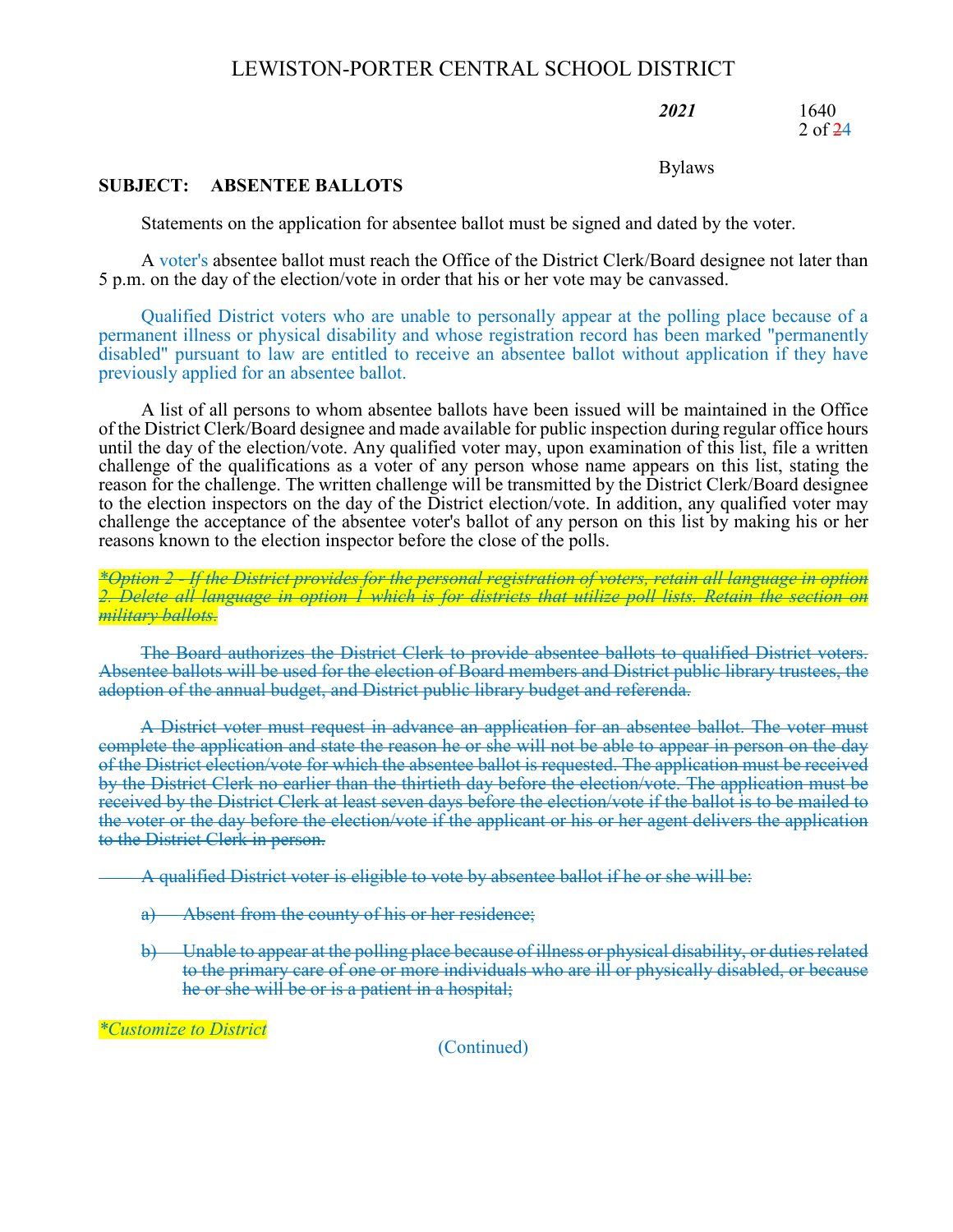*2021* 1640 3 of 4

Bylaws

#### **SUBJECT: ABSENTEE BALLOTS**

- c) An inmate or patient of a veteran's administration hospital; or
- d) Absent from his or her voting residence because he or she is detained in jail awaiting action by a grand jury or awaiting trial, or confined in jail or prison after a conviction for an offense other than a felony, provided that he or she is qualified to vote in the election district of his or her residence.

Statements on the application for absentee ballot must be signed and dated by the voter.

A voter's absentee ballot must reach the Office of the District Clerk not later than 5 p.m. on the day of the election/vote in order that his or her vote may be canvassed.

Qualified District voters who are unable to personally appear at the polling place because of a permanent illness or physical disability and whose registration record has been marked "permanently disabled" pursuant to law are entitled to receive an absentee ballot without application.

A list of all persons to whom absentee ballots have been issued will be maintained in the Office of the District Clerk and made available for public inspection during regular office hours until the day of the election/vote. Any qualified voter may, upon examination of this list, file a written challenge of the qualifications as a voter of any person whose name appears on this list, stating the reason for the challenge. The written challenge will be transmitted by the District Clerk to the election inspectors on the day of the District election/vote. In addition, any qualified voter may challenge the acceptance of the absentee voter's ballot of any person on this list by making his or her reasons known to the election inspector before the close of the polls.

#### **Military Ballots**

The Board authorizes the District Clerk/Board Designee to provide military ballots to military voters to be used for the election of Board members and District public library trustees, the adoption of the annual budget, and District public library budget and referenda.

A military voter is:

- a) A qualified voter of New York State who:
	- 1. Is in actual military service and, by reason of that military service, is absent from the District on the day of registration or election; or
	- 2. Is discharged from that military service within thirty days of an election; or

*\*Customize to District -- Retain phrase "or Board designee" only if District utilizes poll lists vs. personal registration of voters.*

(Continued)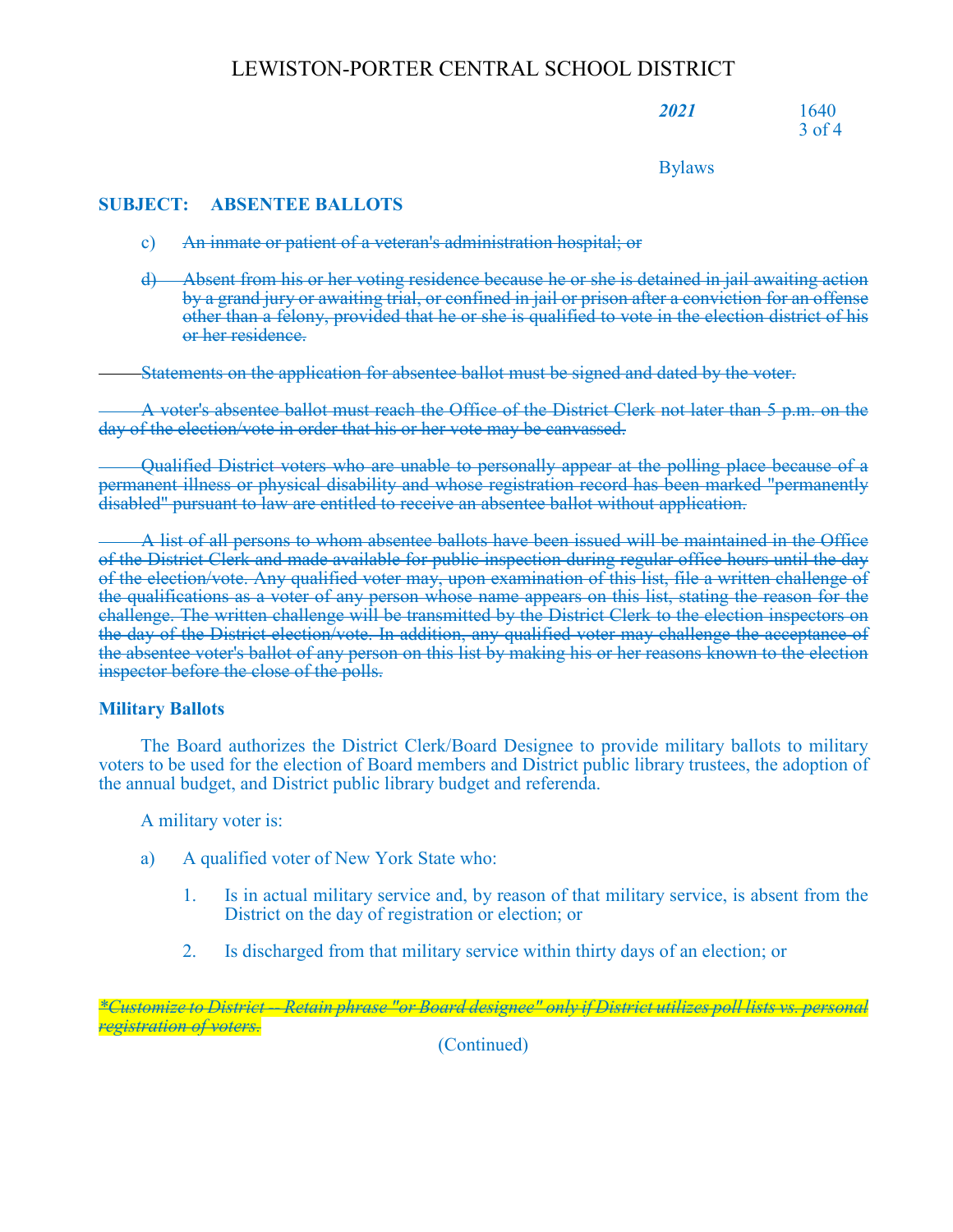*2021* 1640 4 of 4

#### Bylaws

#### **SUBJECT: ABSENTEE BALLOTS**

b) A spouse, parent, child, or dependent of the previously described voter, accompanying or being with that voter, if a qualified voter of New York State and a resident of the District.

A military voter may designate a preference to receive a military ballot application or a military ballot by mail, fax, or email. This designation will remain in effect until revoked or changed by the military voter. If a military voter does not designate a preference, a military ballot application or a military ballot will be provided to the military voter by mail.

Military ballots will be distributed as soon as practicable, but no later than \*25 days before the election/vote.

Three days before the first day for distribution of military ballots, the names of all candidates duly nominated for public office and the amendments, referenda, propositions, and questions to be voted for on the ballots will be determined. If, at a later date, the nomination of any candidate named on a military ballot is found invalid, the ballot will still be valid, but no vote for the invalid candidate will be counted in the election/vote.

A voter's military ballot must be received by the Office of the District Clerk/Board designee not later than 5 p.m. on the day of the election/vote in order that his or her vote may be canvassed at which point the military ballot will be processed in the same manner as absentee ballots.

All military ballot applications and military ballots must be returned by mail or in person.

Education Law §§ <del>1501-e, </del>2014, 2018-a, 2018-b, 2018-d, and 2613 8 NYCRR Part 122

*\*Customize to District* -- *For small city school districts, military ballots need to be sent no later than 14 days before the election.*

*\*\*Customize to District -- Retain phrase "or Board designee" only if District utilizes poll lists vs. personal registration of voters.*

Adoption Date: 02/22/2021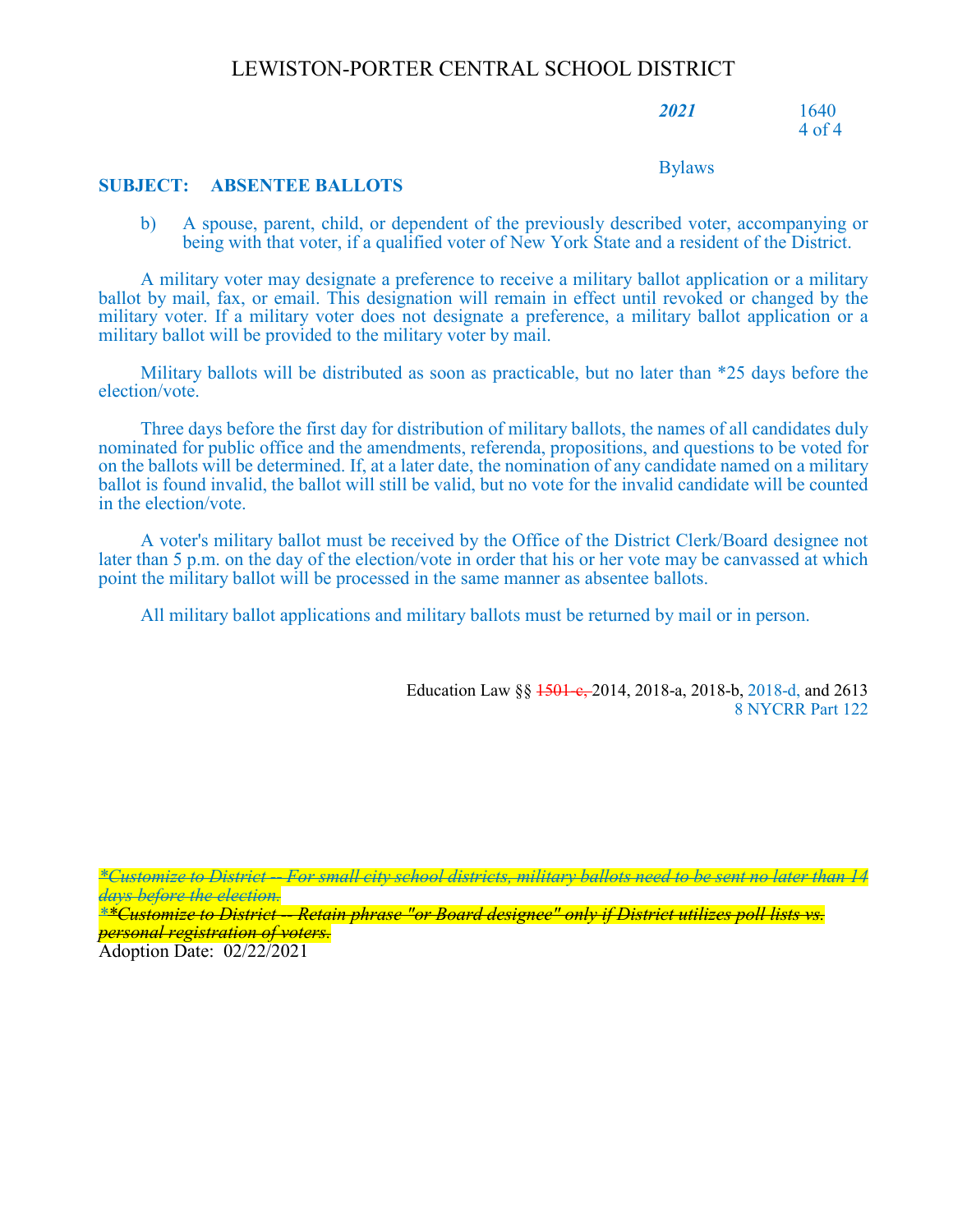Community Relations 1 of 21

# **SUBJECT: TITLE IX POLICY AGAINST SEXUAL HARASSMENT AND SEX DISCRIMINATION**

## **I. TITLE IX NOTICE OF NON-DISCRIMINATION**

In compliance with Title IX of the Education Amendments of 1972, the Lewiston-Porter Central School District ("the District") does not discriminate on the basis of sex in the educational programs or activities it operates, including employment and admissions, and it is required by Title IX and its attendant regulations not to discriminate in such a manner. All forms of sex-based discrimination, including sexual harassment, are strictly prohibited by the District. Inquiries regarding Title IX may be referred to the Title IX Coordinator(s) or to the Assistant Secretary for Civil Rights of the U.S. Department of Education, or both.

# **II. TITLE IX SEXUAL HARASSMENT POLICY**

While all forms of sex-based discrimination are prohibited in the District, the primary purpose of this policy is to address *sexual harassment as defined in Title IX and its attendant regulations* that occurs within an education program or activity of the District, and to provide a grievance process for investigating and reaching a final determination regarding responsibility for a formal complaint of sexual harassment. The Title IX Grievance Process ("Grievance Process") is set forth below in Section IV Grievance Process, on page 11. While the District must and will respond to all reports it receives of sex discrimination or sexual harassment, the Grievance Process herein is initiated only with the filing of a formal complaint which alleges sexual harassment in violation of Title IX. Please refer to the definitions below in Section II.A for an explanation of what constitutes a formal complaint of sexual harassment.

The Superintendent shall have overall responsibility for implementing this Policy, and shall annually appoint at least one Title IX Coordinator as that position is described in Section II.B below.Below please find contact information for the District's Title IX Coordinator(s):

Title IX Coordinator(s)

- 1. Dr. Patricia Grupka, Assistant Superintendent for Administrative Services, [pgrupka@lew-port.com,](mailto:pgrupka@lew-port.com) 716.286.7240
- 2. Dr. Heather Lyon, Assistant Superintendent for Curriculum, Instruction and Technology, [hlyon@lew-port.com,](mailto:hlyon@lew-port.com) 716.286-7244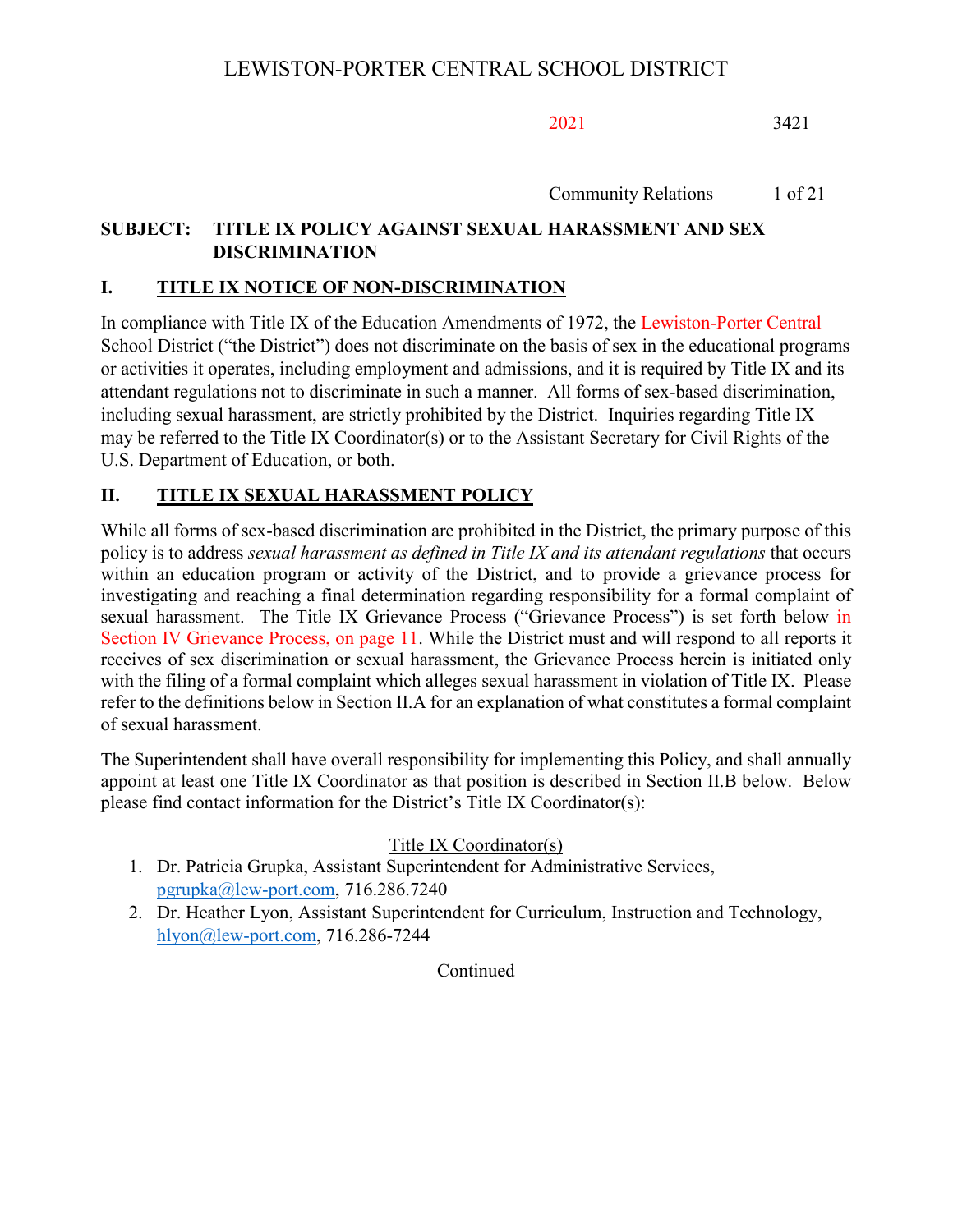## Community Relations 2 of 21

## **SUBJECT: TITLE IX POLICY AGAINST SEXUAL HARASSMENT AND SEX DISCRIMINATION**

## **A. Definitions**

**"Actual knowledge"** – notice of sexual harassment or allegations of sexual harassment to the Title IX Coordinator or to any District official with authority to institute corrective measures on behalf of the District, or to any District employee (other than a "Respondent" or alleged harasser).

**"Complainant"** – an individual who is alleged to be the victim of conduct that could constitute sexual harassment, whether or not that person files a report or formal complaint.

**"Days"** – all references to "days" shall mean calendar days unless otherwise specified. If a deadline falls on a weekend or holiday, the deadline shall be extended to the next regular business day.

**"Decision-Maker"** – the person tasked with the responsibility of making determinations regarding responsibility. The Superintendent of Schools shall be responsible for designating the Decision-Maker on a case-by-case basis, in consultation with the Title IX Coordinator. Neither the investigator nor the Title IX Coordinator may serve as the Decision-Maker.

**"Determination regarding responsibility"** – the formal finding by the Decision-Maker on each allegation of sexual harassment contained in a formal Complaint that the Respondent did or did not engage in conduct constituting sexual harassment under Title IX.

**"Education program(s) or activity(ies)"** – refers to locations, events or circumstances over which the District exercises substantial control over both the Respondent and the context in which the sexual harassment occurs.

**"Formal Complaint"** – a document filed by a Complainant, the Complainant's parent/guardian, or the Title IX Coordinator, alleging sexual harassment against a Respondent, and requesting that the District investigate the allegation of sexual harassment. The phrase "document filed by a Complainant" includes the complaint form on the website, or a document or electronic submission that contains the Complainant's physical or digital signature, or otherwise indicates that the Complainant is the person filing the formal complaint.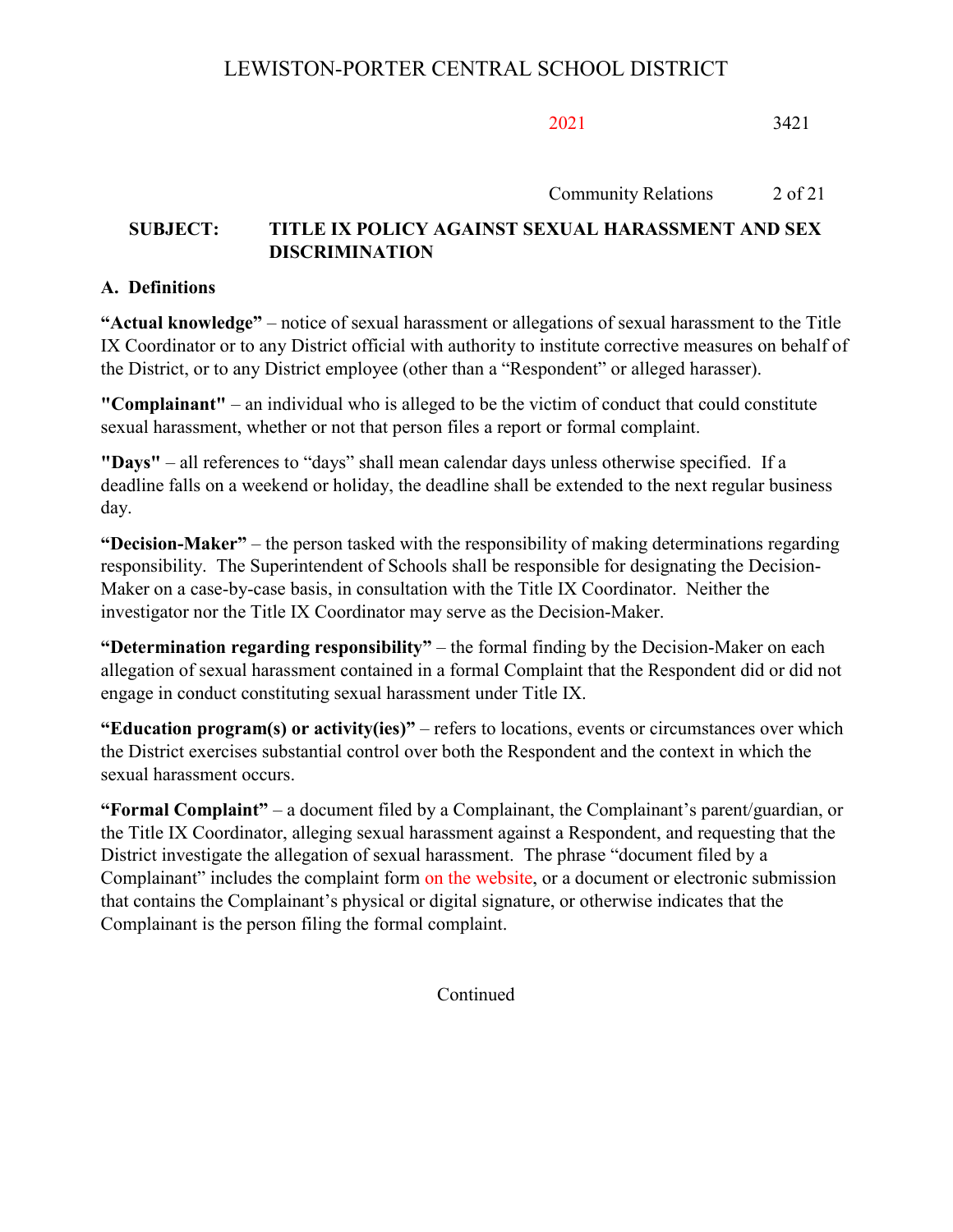Community Relations 3 of 23

# **SUBJECT: TITLE IX POLICY AGAINST SEXUAL HARASSMENT AND SEX DISCRIMINATION**

**"Respondent"** – an individual who has been reported to be the perpetrator of conduct that could constitute sexual harassment.

**"Sexual Harassment"** – conduct on the basis of sex (including, without limitation, gender, sexual orientation and/or gender identity) that occurs in the District's education programs or activities that satisfies one or more of the following:

(1) An employee of the District conditioning the provision of an aid, benefit, or service of an education program or activity on an individual's participation or refusal to participate in sexual conduct irrespective of whether the conduct is welcomed by the student or other employee (i.e. *quid pro quo* sexual harassment);

(2) Unwelcome sex-based/related conduct determined by a reasonable person to be so severe, pervasive **and** objectively offensive that it effectively denies a person equal access to the District's education program or activity; or

(3) Sexual assault, dating violence, domestic violence, or stalking as defined in state or federal law (*see e.g.* 20 U.S.C. § 1092(f)(6)(A)(v); 34 U.S.C. § 12291(a)(10); 34 U.S.C. § 12291(a)(8); 34 U.S.C. § 12291(a)(30)).

Sexual harassment may be directed against a particular person or persons, or a group, whether of the opposite sex or the same sex. The context of behavior can make a difference between conduct falling within the technical definition of sexual harassment under Title IX, and conduct of a sexual nature that is offensive or hostile in itself but which does not rise to the level defined above. District policies prohibit both, but for purposes of its Title IX obligations, the District must address reports or complaints of conduct which may constitute sexual harassment as defined above in accordance with this Policy and the grievance procedures set forth herein.Unless otherwise specified, all references to "sexual harassment" in this Policy refer to sexual harassment as defined above.Please note, however, that conduct that otherwise satisfies that definition does not fall within the scope of this particular Policy if the conduct occurred (1) outside the United States or (2) under circumstances in which the District did not have substantial control over both the harasser/Respondent and the context in which the harassment occurred.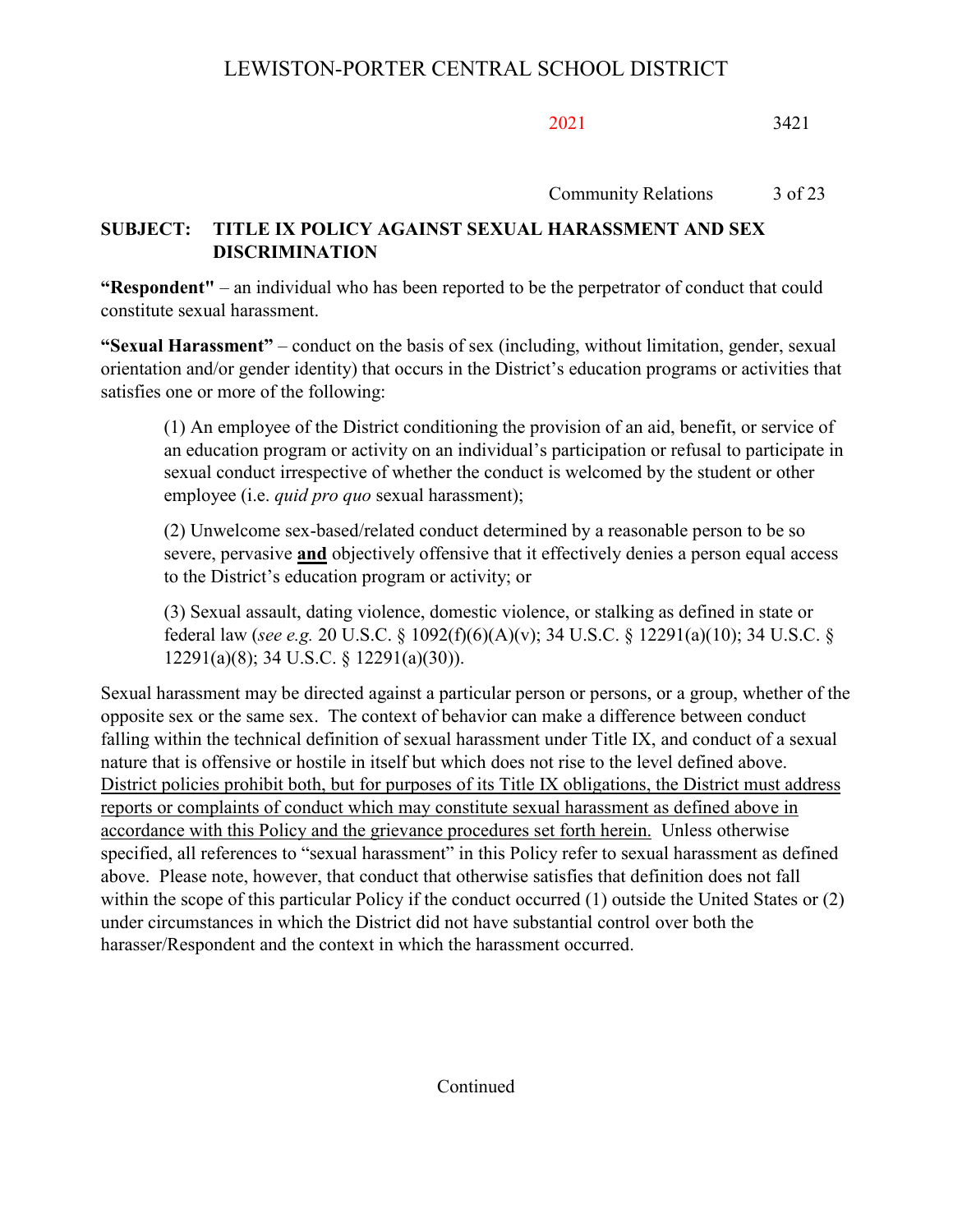Community Relations 4 of 21

# **SUBJECT: TITLE IX POLICY AGAINST SEXUAL HARASSMENT AND SEX DISCRIMINATION**

**"Supportive Measures"** – non-disciplinary, non-punitive, individualized services offered as appropriate, as reasonably available, and without fee or charge to the Complainant or the Respondent before or after the filing of a formal complaint or where no formal complaint has been filed. Supportive measures are designed to restore or preserve equal access to the District's education program or activity without unreasonably burdening the other party, including measures designed to protect the safety of all parties or the District's educational environment, or deter sexual harassment. Examples may include counseling, extensions of deadlines or other course-related adjustments, modifications of work or class schedules, leaves of absence, mutual restrictions on contact between the parties, and other similar measures.

**"Title IX" of the Educational Amendments of 1972** - No person in the United States shall on the basis of sex, be excluded from participation in, be denied the benefits of, or be subjected to discrimination under any program or activity receiving federal financial assistance. Sex discrimination under Title IX includes sexual harassment and sexual violence

# **B. Title IX Coordinator**

The Title IX Coordinator shall be responsible for coordinating the District's efforts to comply with its responsibilities under Title IX. In this regard, the Title IX Coordinator shall receive general reports and formal complaints reports of sexual harassment (as well as other forms of sex discrimination), and shall coordinate the District's responses to such reports or complaints so that the same are prompt and equitable. In addition to any other specific responsibilities assigned under this Policy, or as assigned by the Superintendent, the Title IX Coordinator will be responsible for:

- 1. Identification and implementation of supportive measures;
- 2. Signing or receiving formal complaints of sexual harassment;
- 3. Coordinating with District and school-level personnel to facilitate and assure implementation of investigations, and remedies, and helping to assure that the District otherwise meets its obligations associated with reports and formal complaints of sexual harassment;
- 4. Coordinating with the Superintendent with respect to assignment of persons to fulfill the District's obligations, both general and case specific, relative to this Policy (e.g., investigator, Decision-Maker, etc., which may involve the retention of outside counsel or other third party personnel);
- 5. Coordinating with District and school-level personnel to assure appropriate training and professional development of employees and others in accordance with Section II.C of this Policy; and
- 6. Helping to ensure that appropriate records are kept and maintained in connection with this Policy.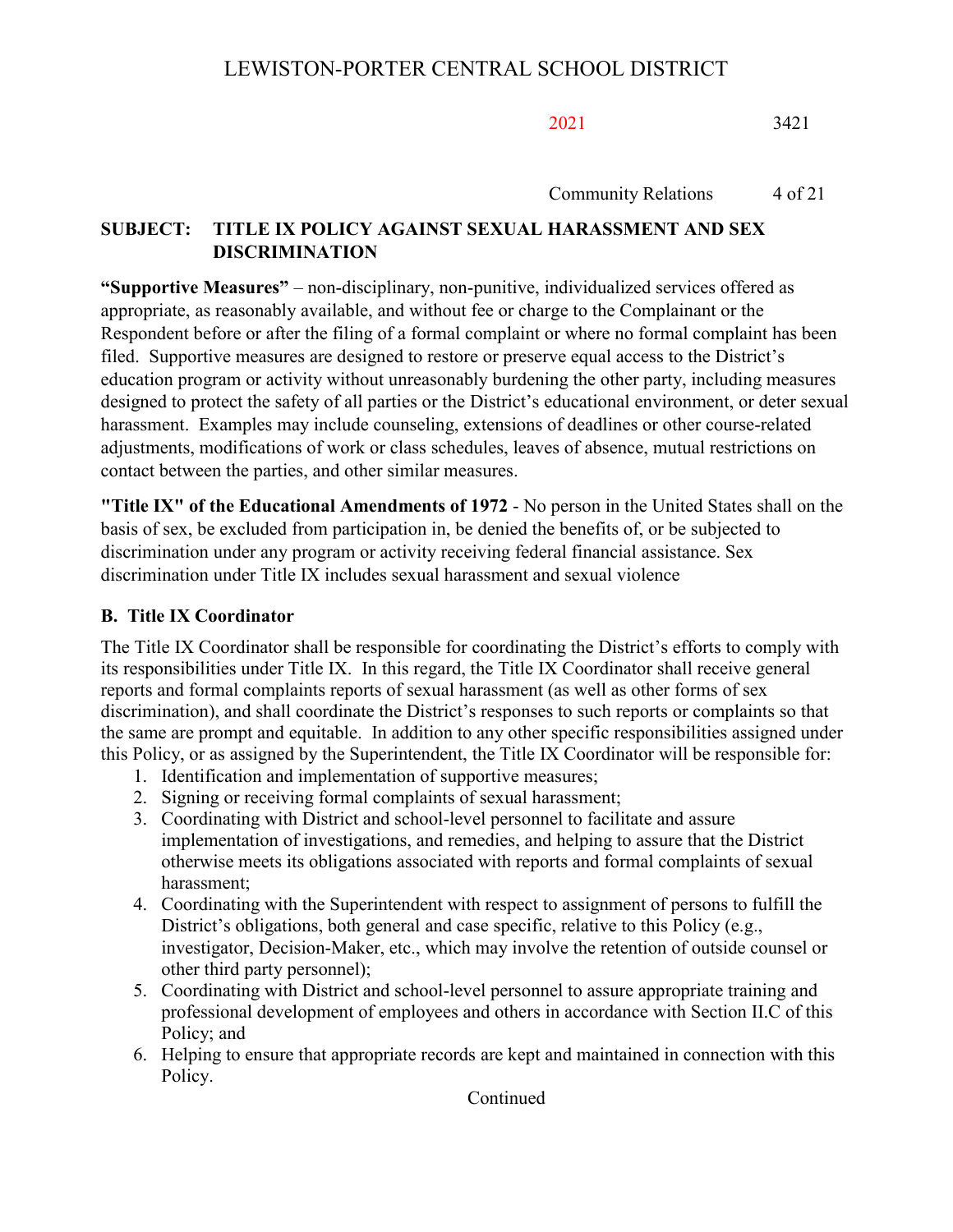Community Relations 5 of 21

# **SUBJECT: TITLE IX POLICY AGAINST SEXUAL HARASSMENT AND SEX DISCRIMINATION**

In cases where the Title IX Coordinator is unavailable, including unavailability due to a conflict of interest or other disqualifying reason, the Superintendent shall assure that another person with the appropriate training and qualifications is appointed as acting Title IX Coordinator for that case. In such instances, "Title IX Coordinator" shall include the acting Title IX Coordinator.

# **C. Training**

All District employees shall receive training relative to mandatory reporting obligations, and any other responsibilities they may have relative to this Policy.

Title IX Coordinators, investigators, Decision-Makers, any individuals who decide appeals or who facilitate an informal resolution process, must receive training on:

- The definition of sexual harassment:
- The scope of the District's education program or activity;
- How to conduct an investigation and the Grievance Process, including appeals and the informal resolution process, as applicable; and
- How to serve impartially, including by avoiding prejudgment of the facts at issue, conflicts of interest and bias.

Decision-Makers, including individuals who decide appeals, must also receive training on issues of relevance of questions and evidence, including when questions about the Complainant's sexual predisposition or prior sexual behavior are not relevant.

Also, investigators must receive training on issues of relevance to create an investigative report that fairly summarizes relevant evidence.

Materials used to train Title IX Coordinators, investigators, Decision-Makers, individuals who decide appeals and individuals who facilitate an informal resolution process must not rely on sex stereotypes, must promote impartial investigations and adjudications of formal complaints of sexual harassment. The training materials for the individuals identified in this paragraph shall be made publicly available on the District's website.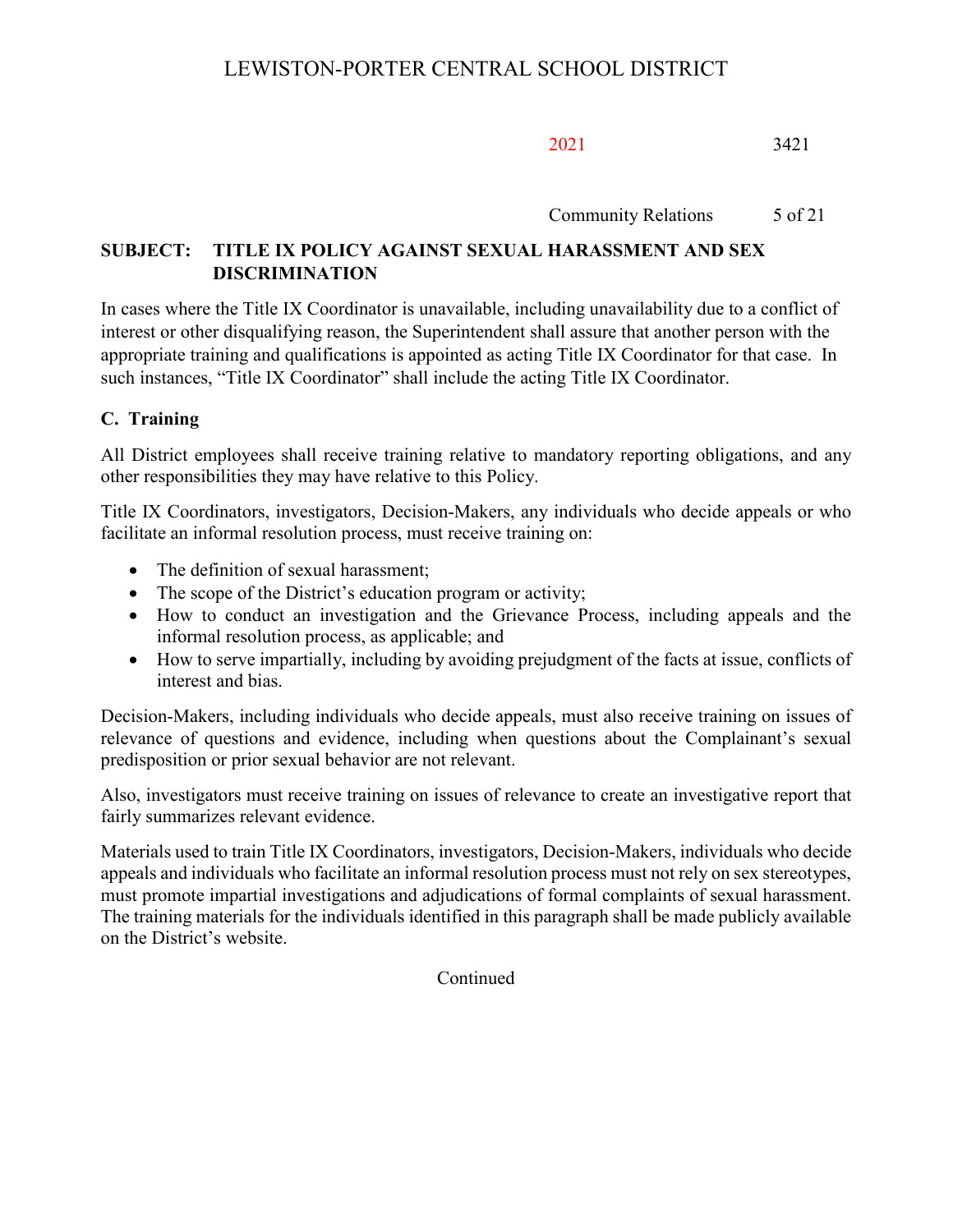Community Relations 6 of 21

# **SUBJECT: TITLE IX POLICY AGAINST SEXUAL HARASSMENT AND SEX DISCRIMINATION**

## **D. Confidentiality**

The District will respect the confidentiality of a Complainant and Respondent as much as possible, however, some information may need to be disclosed to appropriate individuals or authorities. All disclosures shall be consistent with the District's legal obligations and the necessity to investigate allegations of sexual harassment and take appropriate action in response thereto. Examples of required disclosures include:

- 1. Information to either party to the extent necessary to provide the parties due process during the Grievance Process;
- 2. Information to individuals who are responsible for handling the District's investigation and determination regarding responsibility to the extent necessary to complete the District's Grievance Process;
- 3. Mandatory reports of child abuse or neglect; and
- 4. Information to the Complainant's and the Respondent's parent/guardian as required by this Policy and/or the Family Educational Rights and Privacy Act ("FERPA").

Additionally, any supportive measures offered to the Complainant or the Respondent shall remain confidential to the extent that maintaining such confidentiality would not impair the ability of the District to provide the supportive measures.

Except as specified above, the District shall keep confidential to the extent permitted by law the identity of (1) any individual who has made a report or complaint of sex discrimination or sexual harassment; (2) any Complainant or Respondent; (3) any individual who has been reported to be the perpetrator of sex discrimination; and (4) any witness.

## **E. Retaliation Prohibited**

Retaliation against any person who makes a report or complaint, or against any person who assists, participates, or refuses to participate in any investigation of an act alleged in this Policy is strictly prohibited. The District further prohibits any other intimidation, threats, coercion or discrimination against anyone for the purpose of interfering with any right or privilege secured by Title IX. Charging an individual with Code of Conduct violations that arise out of the same facts or circumstances as a report or complaint of sex discrimination, or a report or formal complaint of sexual harassment, for the purpose of interfering with any right or privilege secured by Title IX, also constitutes retaliation and is strictly prohibited.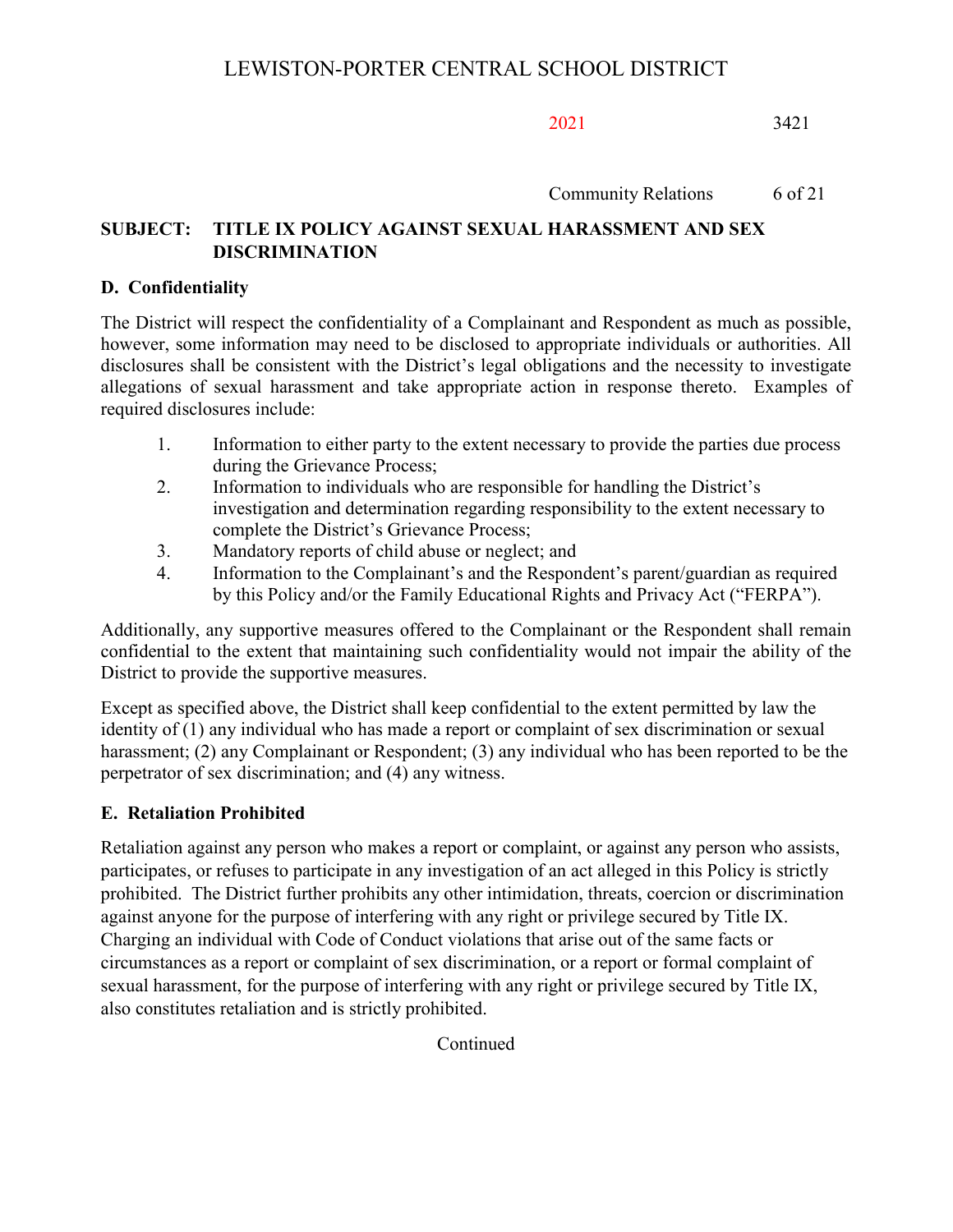Community Relations 7 of 21

# **SUBJECT: TITLE IX POLICY AGAINST SEXUAL HARASSMENT AND SEX DISCRIMINATION**

However, charging an individual with a violation of the Code of Conduct or other applicable policy or rule for making a materially false statement in bad faith, or for submitting materially false information in bad faith, in the course of a grievance proceeding does not constitute retaliation. Please note that a determination regarding responsibility alone is not sufficient to conclude that any party made a materially false statement in bad faith.

Complaints of retaliation in connection with this Policy will be handled in accordance with District Policy 6432, Whistleblower Policy. Individuals who are found to have engaged in retaliation may be subject to disciplinary action.

# **F. Conflict of Interest**

No person designated as a Title IX Coordinator, investigator, Decision-Maker, nor any person designated by the District to facilitate an informal resolution process, may have a conflict of interest or bias for or against Complainants or Respondents generally, or against an individual Complainant or Respondent.

## **G. Dissemination and Notice**

The District shall publish on its website this Policy, and shall prominently display on its website the contact information for the Title IX Coordinator(s) and the Title IX Notice of Non-Discrimination (*see* Section I, above). The District shall also publish that information in any student or employee handbooks that it may produce. The District shall take any other steps that may be necessary in order to notify students, parents or legal guardians of students, employees, applicants for admission or employment, and all unions or professional organizations holding collective bargaining or professional agreements with the District of this Policy, the Title IX Coordinator's contact information and the District's notice of non-discrimination.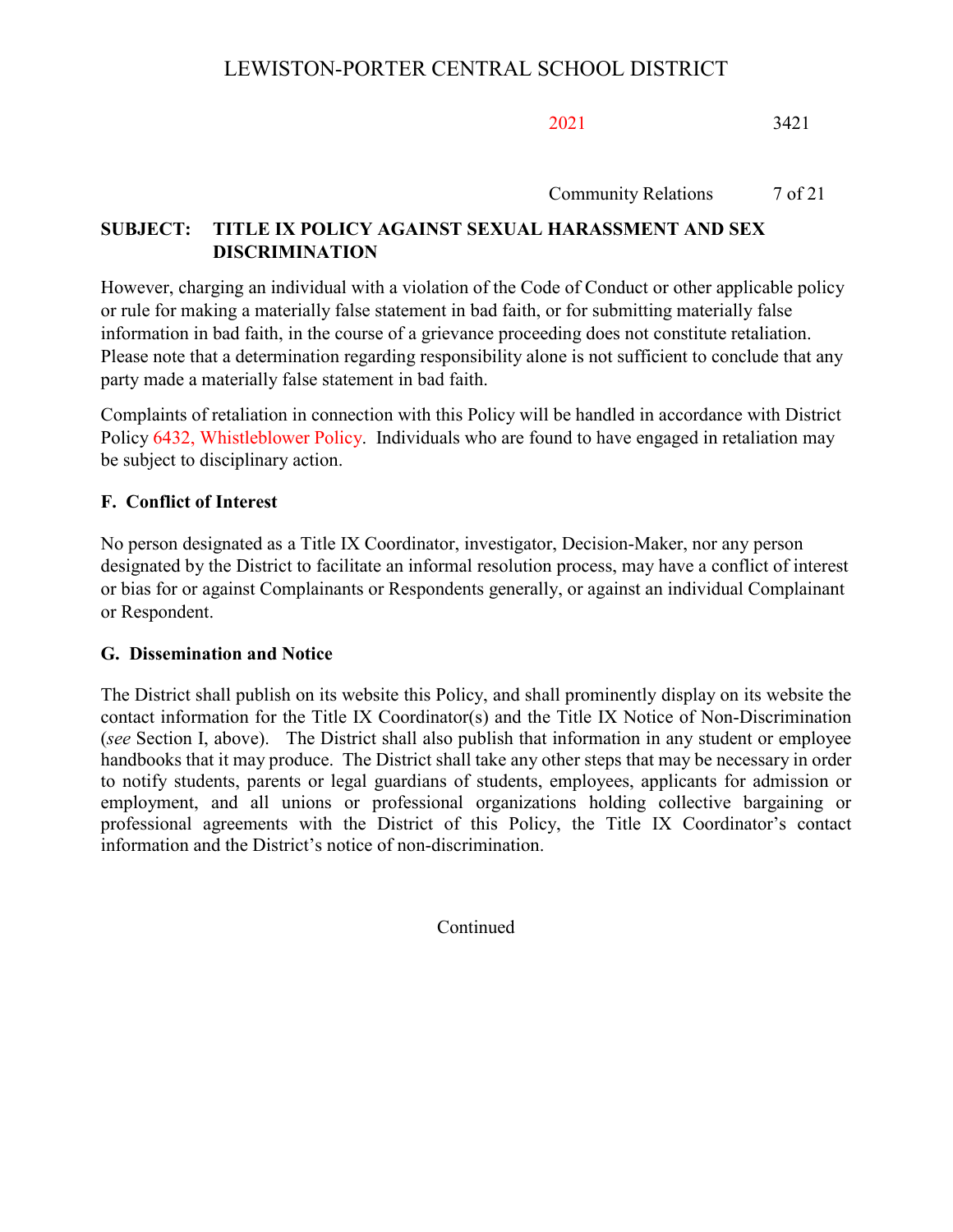Community Relations 8 of 21

# **SUBJECT: TITLE IX POLICY AGAINST SEXUAL HARASSMENT AND SEX DISCRIMINATION**

## **H. Records and Record Keeping**

The District will maintain the following for a period of seven (7) years:

- 1. Records of each sexual harassment investigation, including any:
	- a. Determination regarding responsibility, including dismissal;
	- b. Disciplinary sanctions imposed on the Respondent; and
	- c. Remedies provided to the Complainant designed to restore or preserve equal access to the District's education program or activity.
- 2. Any appeal and its result;
- 3. Any informal resolution and its result; and
- 4. All materials used to train the Title IX Coordinator(s), investigations, Decision-Maker(s), and any person who facilitates an informal resolution process;

In addition, when the District obtains actual knowledge of sexual harassment as defined herein, the District shall create and maintain for a period of seven (7) years the following:

- 1. Records of any actions, including any supportive measures, taken in response to a report or formal complaint of sexual harassment, as well as documentation:
	- a. Explaining why the District's response was not deliberately indifferent; and
	- b. That it took measures designed to restore or preserve equal access to the District's education program or activity;
- 2. In the event that no supportive measures were provided to the Complainant, documentation of the reason(s) why such a response was not clearly unreasonable in light of the known circumstances.

Please note that documentation of certain reasons or measures taken shall not limit or preclude the District in the future from providing additional explanations or detailing additional measures taken.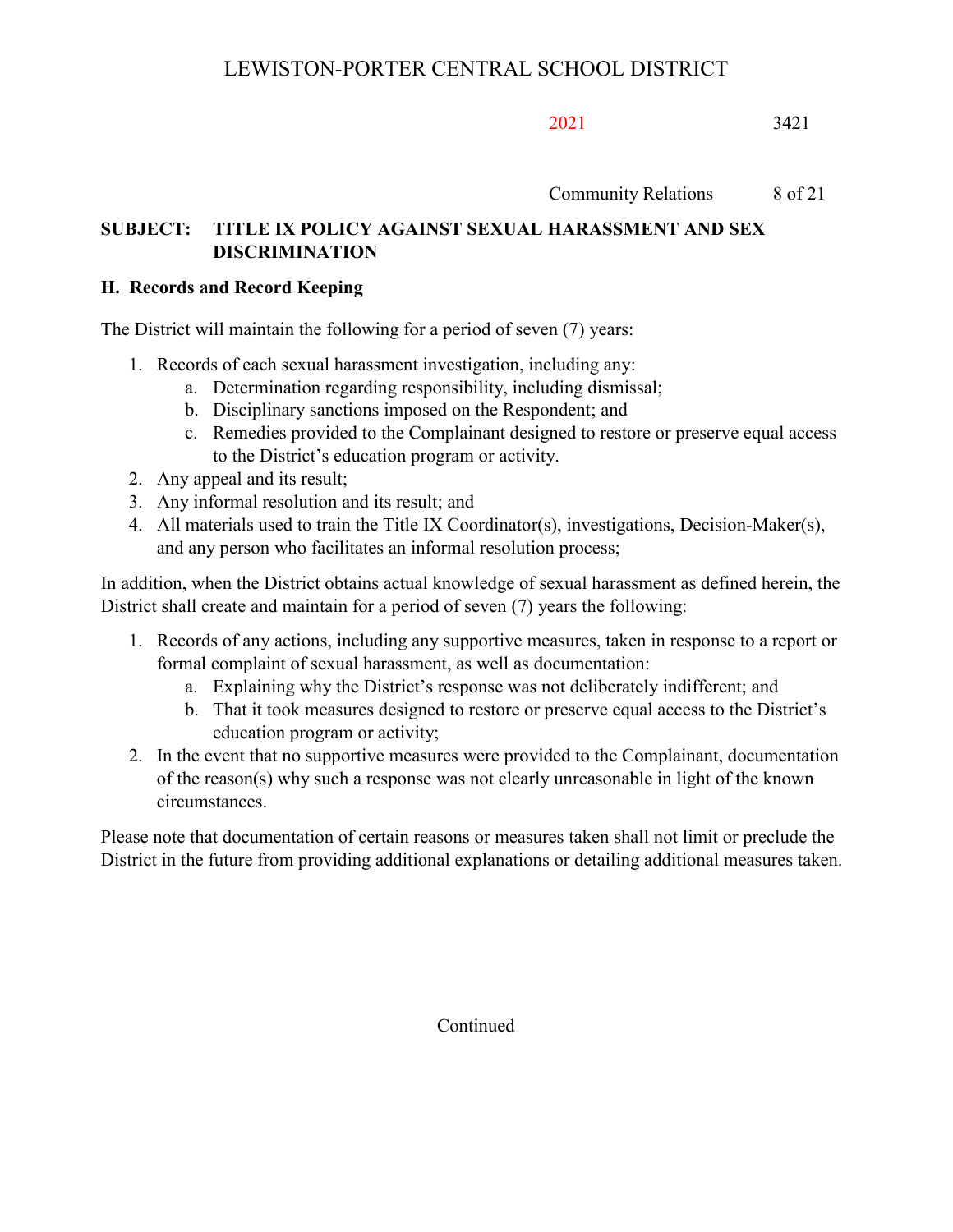Community Relations 9 of 21

# **SUBJECT: TITLE IX POLICY AGAINST SEXUAL HARASSMENT AND SEX DISCRIMINATION**

# **II. COMPLAINTS OF SEX DISCRIMINATION OTHER THAN SEXUAL HARASSMENT**

Any individual seeking to report allegations of sex discrimination other than sexual harassment is encouraged to file a formal complaint form with the Title IX Coordinator, or contact the Title IX Coordinator. A copy of the formal complaint form is on the website. For discriminatory or harassing conduct which does not meet the definition of sexual harassment under this Policy, the District's response will be governed by other applicable laws and policies, such as Board Policy 3420, Non-Discrimination and Anti-Harassment in the District; 6121, Sexual Harassment in the Workplace; 7550, Dignity for All Students; District *Code of Conduct.*

All reports or complaints of sex discrimination, including sexual harassment, are encouraged to be submitted to the Title IX Coordinator, who will determine the applicable process through which the allegations will be handled.

# **III. REPORTS OF SEXUAL HARASSMENT, FORMAL COMPLAINTS AND DISTRICT RESPONSES**

*Please note that a report does not initiate the Grievance Process. That process is begun only upon the filing of a formal complaint, as explained further below.* 

Any person may report sexual harassment whether relating to her/himself or another person. **However, if any District employee – other than the employee harasser, or the Title IX Coordinator – reasonably believes a student has been discriminated against based on sex or who receives information of conduct which may constitute sexual harassment under this Policy, he/she shall immediately inform the Title IX Coordinator** of the alleged sexual harassment. Failure to report will subject the employee to discipline up to and including dismissal.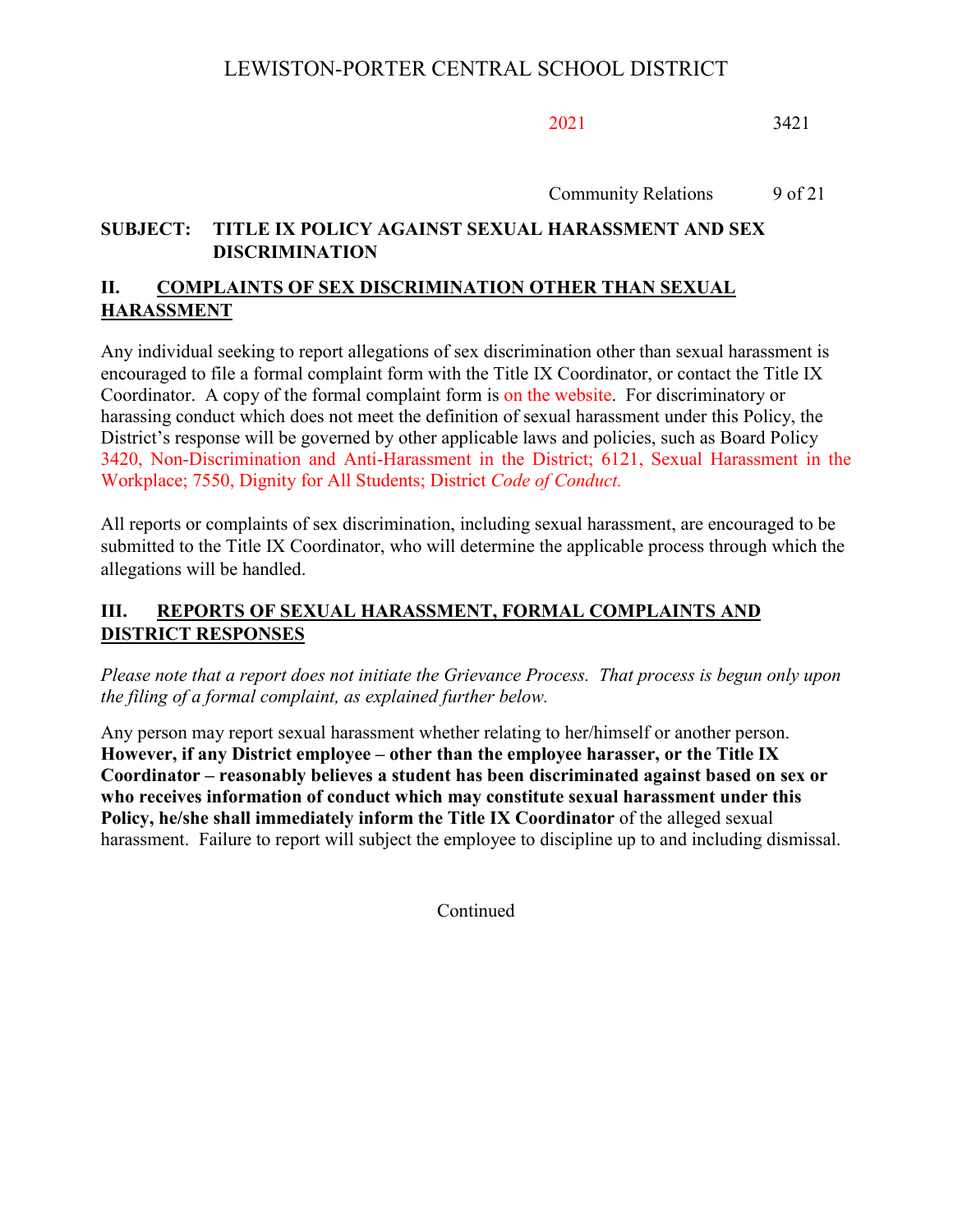Community Relations 10 of 21

# **SUBJECT: TITLE IX POLICY AGAINST SEXUAL HARASSMENT AND SEX DISCRIMINATION**

A report of sexual harassment may be made at any time, in person, by mail, by telephone, electronic mail, or by any other means that results in the Title IX Coordinator receiving the person's verbal or written report. Additionally, while the District encourages reports of sexual harassment to be made directly to the Title IX Coordinator, the report may be made to any District staff member, including, for instance, a guidance counselor, teacher or principal.

If a Title IX Coordinator is the alleged Respondent, the report or formal complaint may be made to a different Title IX Coordinator if the District has designated more than one Title IX Coordinator, or directly to the Superintendent, who shall thereafter fulfill the functions of the Title IX Coordinator regarding that report/complaint, or delegate the function to another person.

## **A. District Response to Report of Sexual Harassment**

The District will promptly respond when there is actual knowledge of sexual harassment, even if a formal complaint has not been filed. The District shall treat Complainants and Respondents equitably by offering supportive measures to the Complainant<sup>[1](#page-17-0)</sup> and by following the Grievance Process prior to imposing any disciplinary sanctions or other actions that are not supportive measures against a Respondent.The Title IX Coordinator is responsible for coordinating the effective implementation of supportive measures.

As soon as reasonably possible after receiving a report of alleged sexual harassment from another District employee or after receiving a report directly through any means, the Title IX Coordinator shall contact the Complainant to:

- Discuss the availability of and offer supportive measures, as well as inform the Complainant of the availability of supportive measures with or without the filing of a formal complaint;
- Consider the Complainant's wishes with respect to supportive measures; and
- Explain to the Complainant the process for filing a formal complaint.

# **B. Formal Complaints and Disciplinary Action**

Pursuant to federal regulations and this Policy, a formal complaint that contains an allegation of sexual harassment and a request that the District investigate the allegations is required before the District may conduct a formal investigation of sexual harassment or take any action (other than supportive measures) against a person accused of sexual harassment. Once a formal complaint of sexual harassment is received by the Title IX Coordinator, he/she shall commence the Grievance

<span id="page-17-0"></span><sup>&</sup>lt;sup>1</sup> [REMOVE] The Title IX Coordinator may offer supportive measures to a Complainant, even if the information from the Complainant does/does not appear to meet the full definition of sexual harassment under this Policy. Districts are encouraged to consult with legal counsel before "imposing" any supportive measures against a Respondent.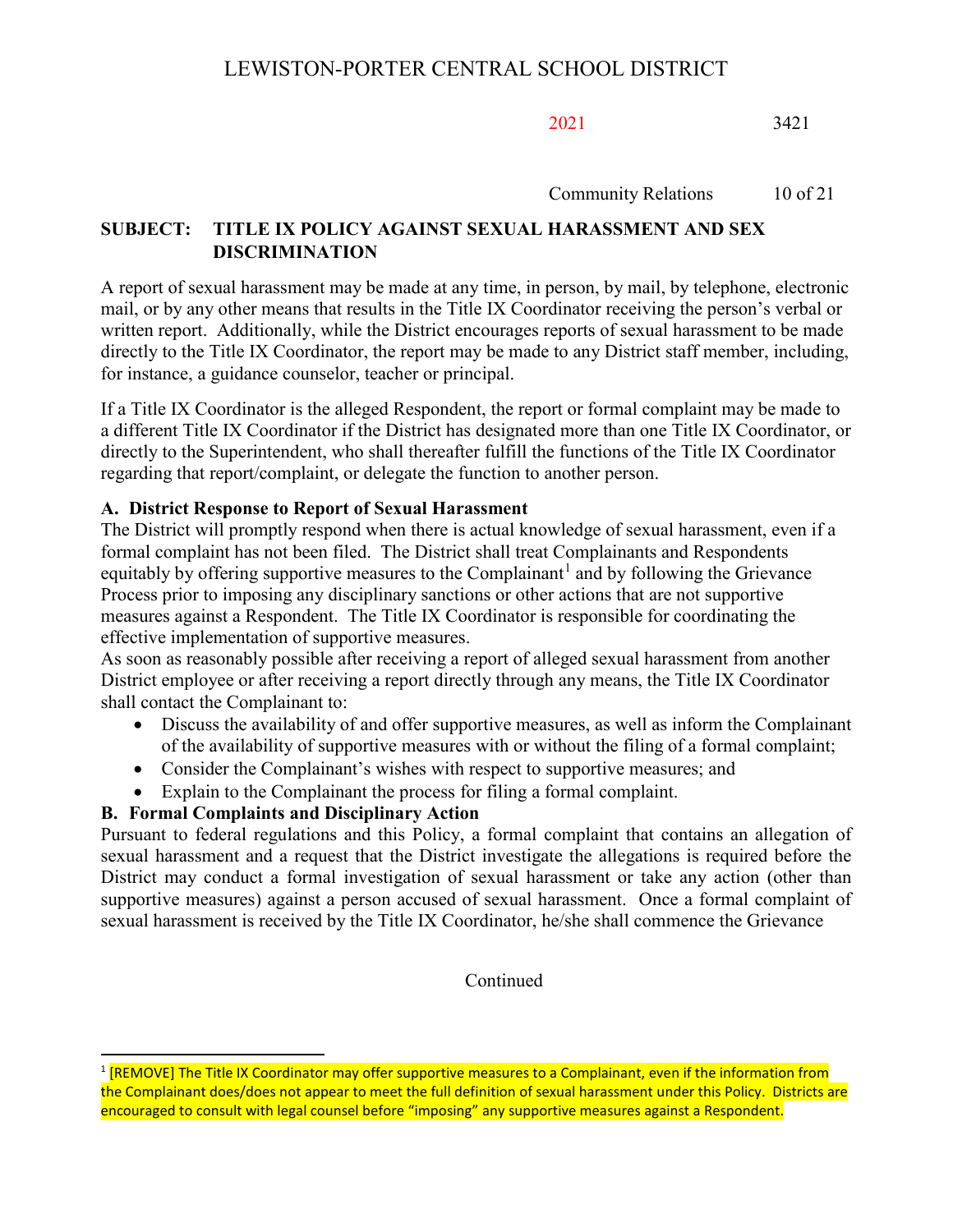Community Relations 11 of 21

## **SUBJECT: TITLE IX POLICY AGAINST SEXUAL HARASSMENT AND SEX DISCRIMINATION**

Process set forth below in Section IV. The process for filing a formal complaint is explained below in Section IV.A. If a formal complaint is filed, no disciplinary action may be imposed against a Respondent for conduct which may constitute sexual harassment until the Grievance Process has been completed. If no formal complaint is filed, no disciplinary action may be imposed against a Respondent based upon conduct that would constitute sexual harassment under this Policy.

### **C. Emergency Removal and Administrative Leave**

At any point after receiving a report or formal complaint of sexual harassment, the Title IX Coordinator (or other District official charged with a specific function under this Policy or applicable regulations, such as the investigator or Decision-Maker, for example) may request the Superintendent to direct that an individualized safety and risk analysis be performed to determine whether a Respondent student is an immediate threat to the physical health or safety of any person arising from the allegations of sexual harassment. In the event that the safety and risk analysis determines that the Respondent student does present such a threat and removal is therefore justified, the District may remove the Respondent student on an emergency basis*,* provided that such removal is in full compliance with the IDEA, a student's IEP and or 504 plan if applicable. Such emergency removal shall not be disciplinary. However, the District must provide the Respondent with notice and an opportunity to challenge the decision immediately following the removal, and shall continue to offer educational programming until a final determination is made pursuant to the Grievance Process.

The Title IX Coordinator shall keep the Superintendent of Schools informed of any employee Respondents so that he/she can make any necessary reports to the New York State Education Department In appropriate cases, the Superintendent may place an employee Respondent on nondisciplinary administrative leave until a final determination on responsibility is made pursuant to the Grievance Process.

## **IV. GRIEVANCE PROCESS**

**PURPOSE:** The purpose of these procedures is to secure prompt and equitable resolutions of formal complaints of sexual harassment, and to treat both Complainants and Respondents equitably in the process. **These procedures apply only to formal complaints alleging sexual harassment prohibited by Title IX**. Upon receipt of a formal complaint of sexual harassment, the Title IX Coordinator will coordinate the District's efforts to comply with its responsibilities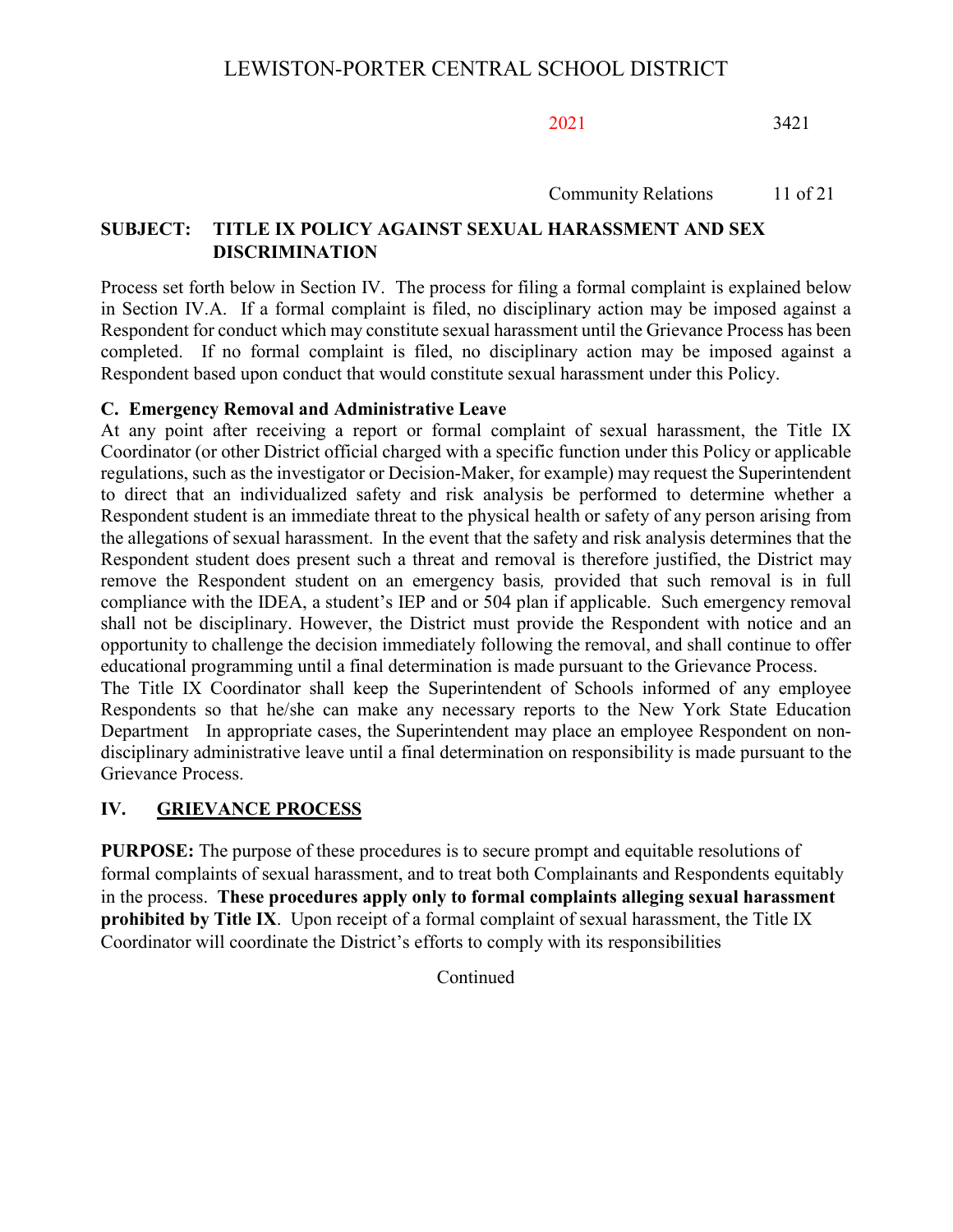Community Relations 12 of 21

# **SUBJECT: TITLE IX POLICY AGAINST SEXUAL HARASSMENT AND SEX DISCRIMINATION**

related to the Grievance Process. These procedures shall be followed prior to the imposition of any disciplinary sanctions or other actions that are not supportive measures against the Respondent unless otherwise noted herein.

## **A. Process for Filing a Formal Complaint of Sexual Harassment**

The Title IX Grievance Process is initiated by way of a formal complaint filed by the Complainant, the Complainant's parent/guardian, or the Title IX Coordinator. A formal complaint should be filed with the Title IX Coordinator. The Complainant may file a formal complaint or choose not to file a formal complaint and simply receive the supportive measures. If the Complainant does not file a formal complaint, the Title IX Coordinator may sign a formal complaint, but only if initiating the Grievance Process against the Respondent is not clearly unreasonable in light of the known circumstances, or in other cases where, in the exercise of good judgment, the Title IX Coordinator determines that a Grievance Process is necessary to comply with the obligation not to be deliberately indifferent to known allegations of sexual harassment. If the formal complaint is filed by the Title IX Coordinator, he/she is not a party to the action, and the District must comply with all of the provisions of the Title IX Grievance Process relative to Respondents and Complainants.

Although there is no time limit *per se* to filing a formal complaint, **a Complainant must be participating in or attempting to participate in the education program or activity of the District at the time of filing**. Delays in reporting may significantly impair the ability of school officials to investigate and respond to the allegations.

At a minimum, a formal complaint must:

- 1. contain the name and address of the Complainant;
- 2. describe the alleged sexual harassment;
- 3. request an investigation of the matter; and
- 4. be signed by the Complainant or otherwise indicate that the Complainant is the person filing the formal complaint.

The formal complaint may be filed with the Title IX coordinator in person, by mail, or by email. A complaint form is on the website and may be obtained from the Title IX Coordinator or on the District's website. A written narrative may be attached to the complaint form explaining the nature of the formal complaint. The complaint form or narrative should contain information that describes the conduct and identifies with reasonable particularity the Complainant(s), the Respondent(s), and any witness(es) to the alleged conduct.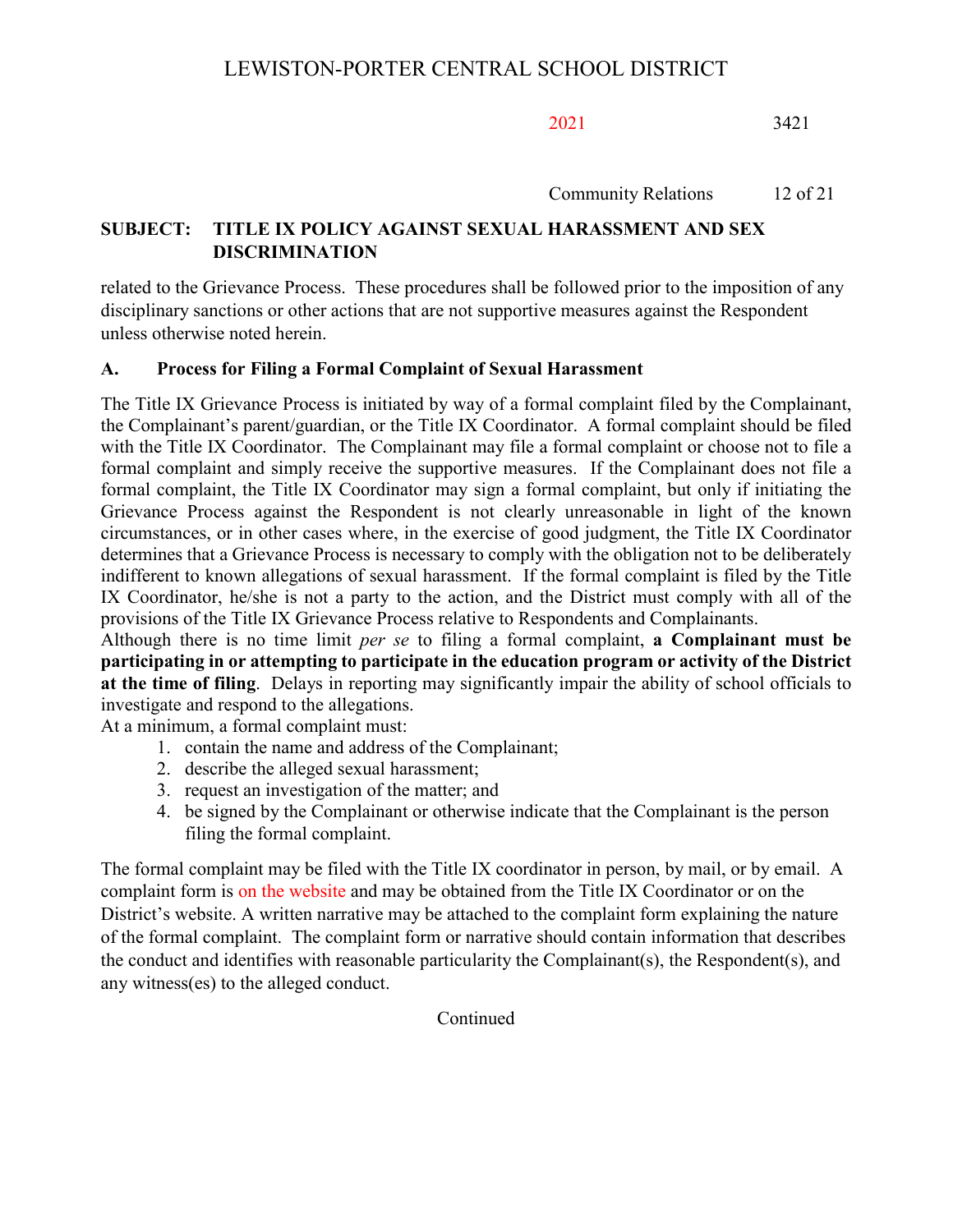Community Relations 13 of 21

# **SUBJECT: TITLE IX POLICY AGAINST SEXUAL HARASSMENT AND SEX DISCRIMINATION**

## **B. Initial Steps and Notice of Formal Complaint**

Following receipt of a formal complaint:

- 1. The Title IX Coordinator will provide notice to the Complainant and to the Respondent (if known), as well as to any other known parties, of the following:
	- a. this Grievance Process, including any informal resolution process;
	- b. the allegations of sexual harassment potentially constituting sexual harassment, including sufficient details known at the time and with sufficient time to prepare a response before any initial interview. "Sufficient details" shall include to the extent known identities of persons involved, the conduct allegedly constituting sexual harassment, and the date and location of the incident(s);
	- c. a statement that the Respondent is presumed not responsible for the alleged conduct and that a determination regarding responsibility will be made at the conclusion of the Grievance Process;
	- d. that each party has the right to have an advisor of his or her choice who may be, but is not required to be, an attorney;
	- e. that each party is entitled to inspect and review evidence; and
	- f. any provisions in the District's Code of Conduct or other applicable District policies, rules or collective bargaining agreements that prohibit knowingly making false statements or knowingly submitting false information in the course of the grievance procedures.
- 2. The Title IX Coordinator will contact the Complainant to discuss and offer supportive measures as appropriate.
- 3. The Title IX Coordinator may contact the Respondent to discuss, and/or impose, nondisciplinary supportive measures.
- 4. The Title IX Coordinator will examine the allegations in the formal complaint to determine whether the allegations, if assumed to be true, are sufficient to sustain a finding of sexual harassment under this Policy.
	- a. If the Title IX Coordinator was not involved with preparing the formal complaint, the Title IX Coordinator will contact the Complainant to discuss the allegations in the formal complaint and whether amendment is appropriate. In the event that amendment is appropriate, the Title IX Coordinator shall immediately provide notice of the additional allegations to the parties whose identities are known.
	- b. If the allegations set forth in the formal complaint are insufficient to sustain a finding of sexual harassment under this Policy, the complaint shall be dismissed. Please refer to Section IV.H, below, for additional details regarding dismissal, including additional grounds on which a formal complaint must/may be dismissed.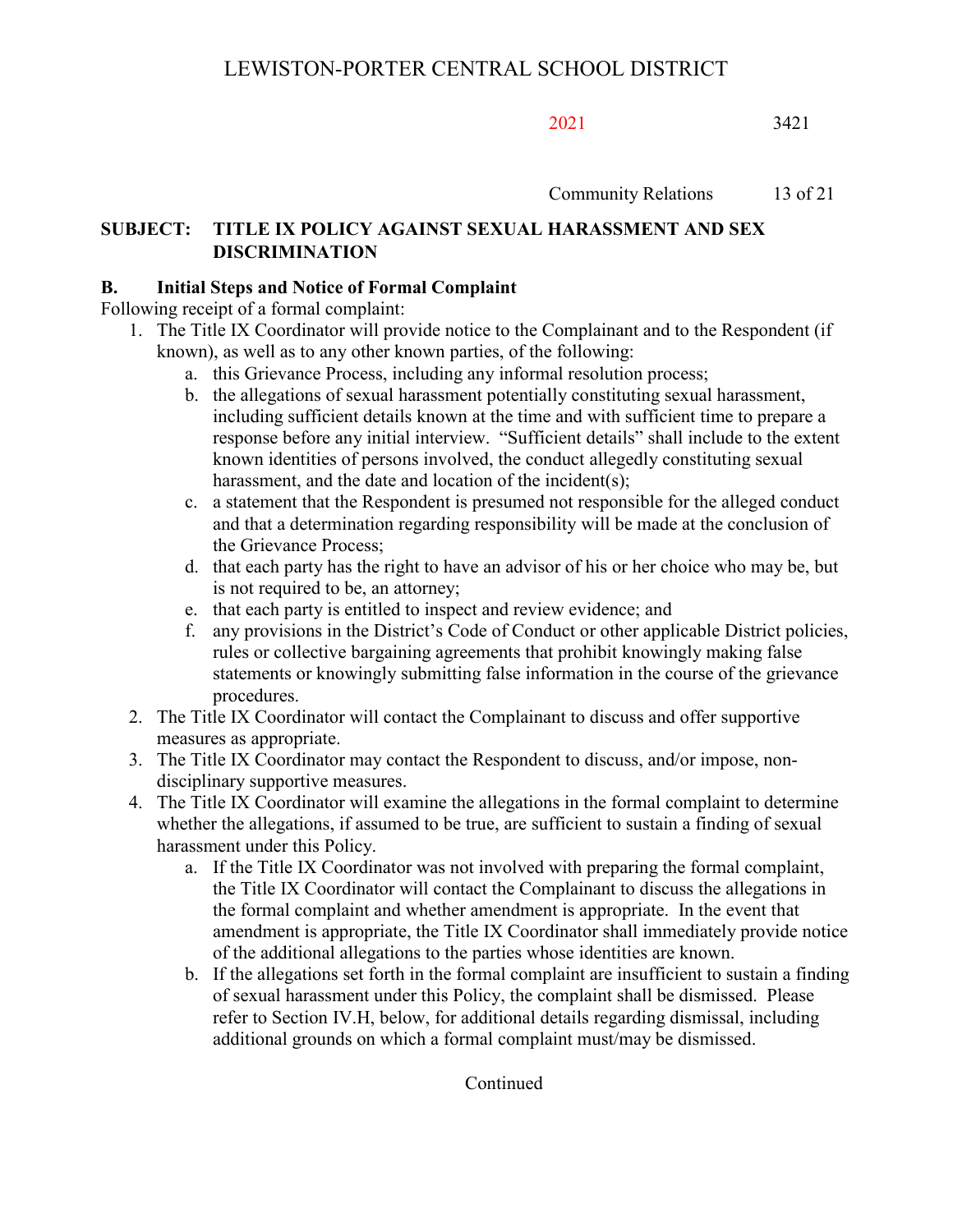Community Relations 14 of 21

# **SUBJECT: TITLE IX POLICY AGAINST SEXUAL HARASSMENT AND SEX DISCRIMINATION**

5. If the formal complaint is not dismissed, then the Title IX Coordinator will consult with the Superintendent with regard to designating an appropriate investigator and Decision-Maker, both of whom must be properly training and otherwise qualified.

## **C. Miscellaneous Provisions**

- 1. Copies and Notices. Except as specifically stated elsewhere in this Policy, for any document, information or material required to be delivered to a party or to a person assigned with responsibility under the Grievance Process, the manner of transmittal may be by hand delivery, electronic mail, regular mail or such other manner reasonably calculated to assure prompt delivery with evidence thereof. However, hand delivery to the District will only be permitted if made to the District official charged with the specific function under this Policy (e.g., Title IX Coordinator, Superintendent, investigator, Decision-Maker(s), etc.).
- 2. Legal Privileges. Nothing in the Grievance Process shall require, allow, rely upon, or otherwise use questions or evidence that constitute, or seek disclosure of, information protected under a legally recognized privilege (e.g. medical records, attorney-client privileged information, etc.), unless the person or entity holding such privilege has waived the privilege.
- 3. Additional Allegations. If, in the course of an investigation, the District decides to investigate allegations about the Complainant or Respondent that were not included in the previous notice, the District shall simultaneously provide notice of the additional allegations to the parties whose identities are known
- 4. Consolidation of Complaints. The District may consolidate formal complaints where the allegations of sexual harassment arise out of the same facts or circumstances and the formal complaints are against more than one Respondent; or by more than one Complainant against one or more Respondents; or by one party against the other party. When the District has consolidated formal complaints so that the Grievance Process involves more than one Complainant or more than one Respondent, references to the singular "party", "Complainant", or "Respondent" include the plural, as applicable.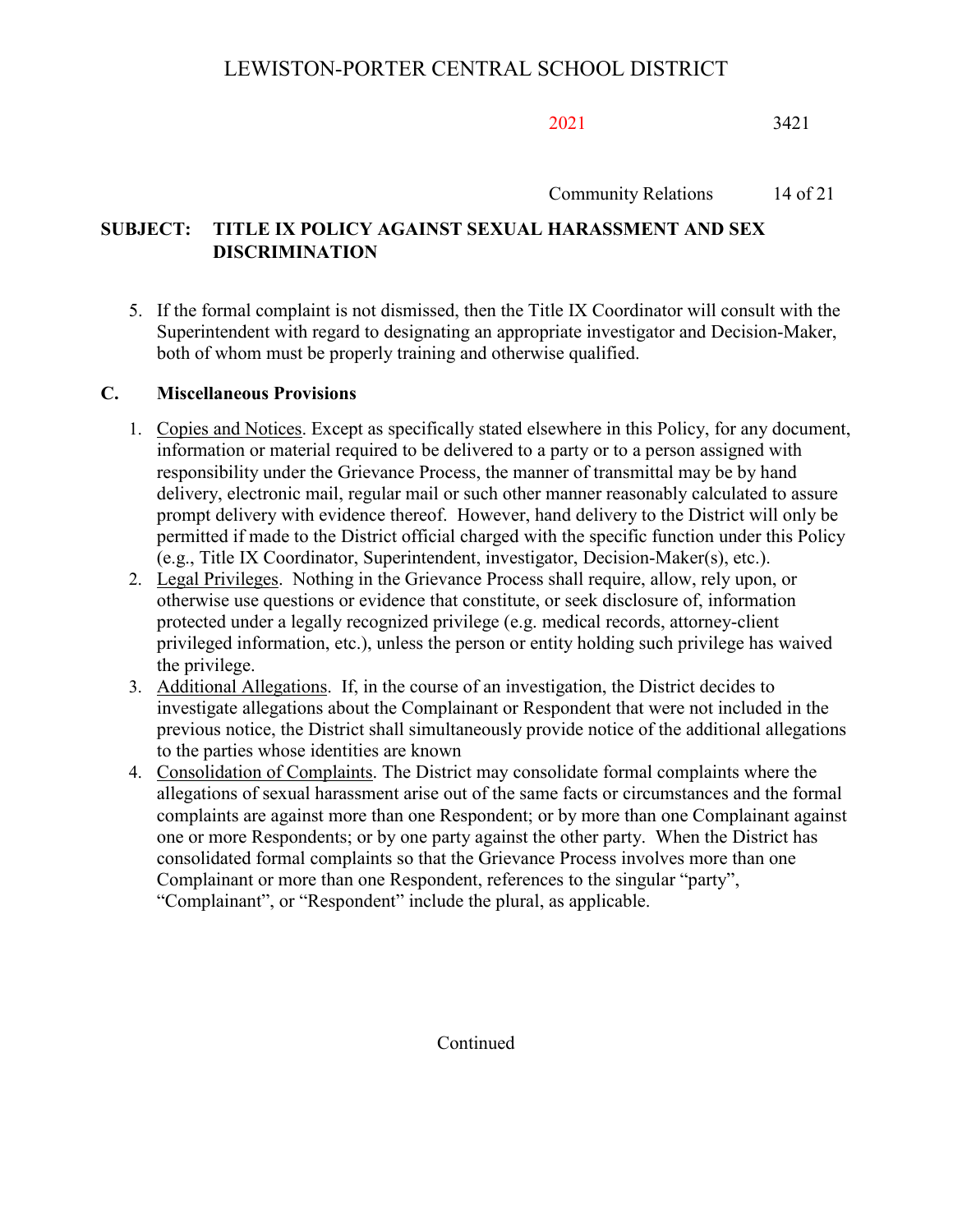Community Relations 15 of 21

# **SUBJECT: TITLE IX POLICY AGAINST SEXUAL HARASSMENT AND SEX DISCRIMINATION**

### **D. Timeframe of Grievance Process**

The District shall make a good faith effort to conduct a fair, impartial grievance process in a timely manner designed to provide all parties with a prompt and equitable resolution. It is expected that in most cases, the Grievance Process will be concluded through at least the determination regarding responsibility within ninety (90) calendar days after filing the formal complaint. In more complex cases, where a determination regarding responsibility cannot reasonably me made within that time frame, additional time may be required in order to complete a fair and thorough investigation, or to complete other aspects of the Grievance Process.

Delays and Extensions of Time. At any stage of the Grievance Process, the District may for good cause allow for temporary delays or extensions of time upon request of either party, or on its own initiative. Examples of good cause may include such things as availability of parties or witnesses; school or school administrative office holidays or vacations; school recess periods; referral back to an earlier stage of the grievance process; concurrent law enforcement or other agency activity; or need to obtain interpreters or accommodation of disabilities. For any such delay or extension of time, the Title IX Coordinator, Superintendent or any other individual appointed to play a role in the Grievance Process will provide written notice to the parties of the delay/extension and the reason(s).

#### **E. Investigation**

The Title IX Coordinator will coordinate the investigation in accordance with his or her duties as Title IX Coordinator. The investigator designated by the District shall conduct the investigation. The investigator may but is not required to be a District employee so long as the investigator is appropriately trained and does not have a conflict of interest or other bias prohibited by this Policy. The investigation shall include the following:

- 1. An objective evaluation of all relevant evidence, including inculpatory and exculpatory evidence, and shall not make credibility determinations based on a person's status as a Complainant, Respondent or witness;
- 2. Ensure that the burden of proof and the burden of gathering evidence sufficient to reach a determination regarding responsibility rests on the District and not on either of the parties;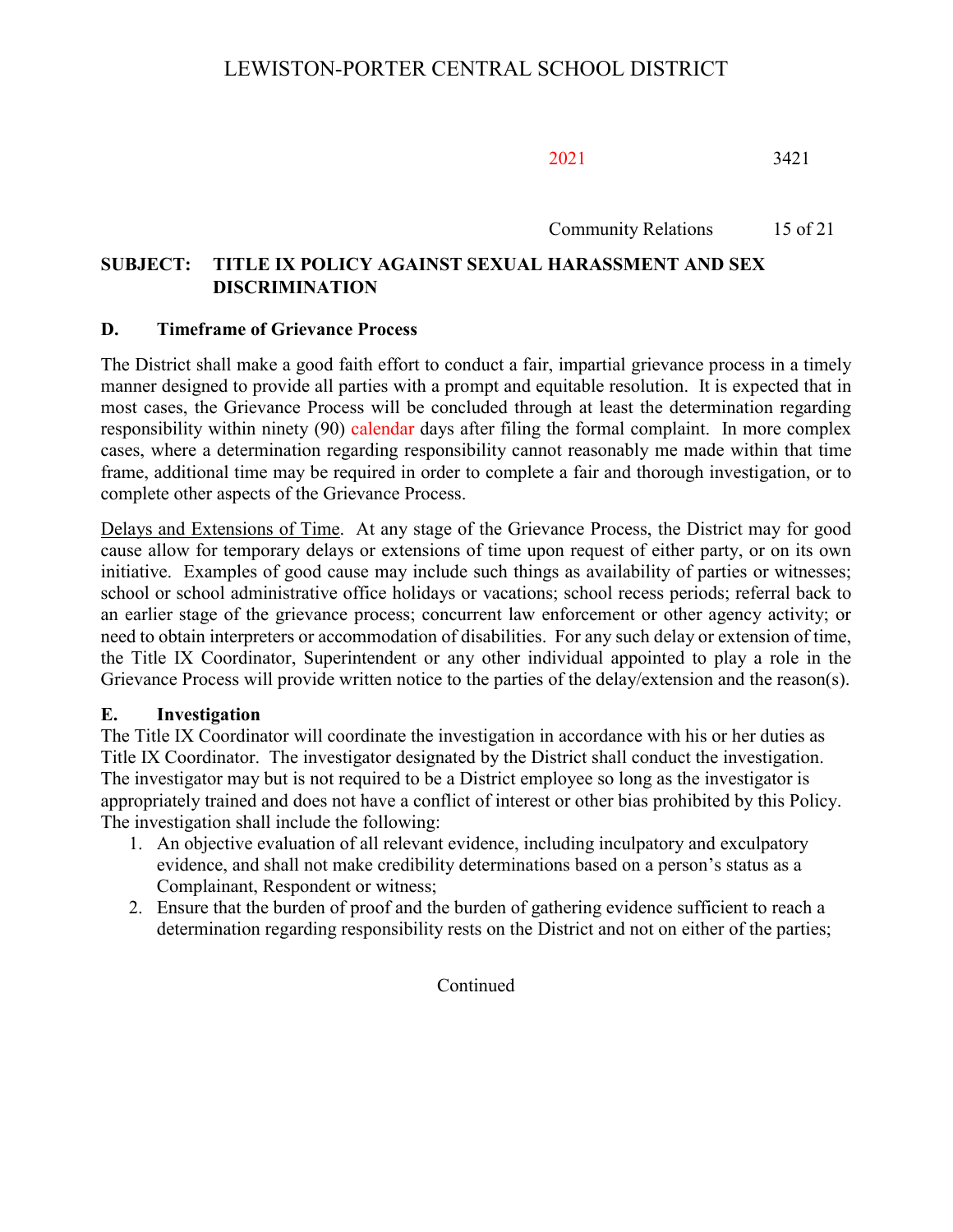Community Relations 16 of 21

# **SUBJECT: TITLE IX POLICY AGAINST SEXUAL HARASSMENT AND SEX DISCRIMINATION**

- 3. Provide an equal opportunity for the parties to present witnesses and other inculpatory and exculpatory evidence, and not restrict the ability of either party to discuss the allegations under investigation or to gather and present relevant evidence;
- 4. Provide the parties with the same opportunities to have others present during any interview or other part of the investigation, including the opportunity to be accompanied by an advisor of their choice. However, the District, including the investigator, may establish restrictions regarding the extent to which an advisor may participate in the proceedings as long as the restrictions apply equally to both parties.
- 5. Provide, to a party (e.g., Respondent or Complainant, and parent/guardian as appropriate) whose participation is invited or expected, written notice of the date, time, location, participants, and purpose of all investigative interviews or other meetings, with sufficient time for the party to prepare to participate.
- 6. Provide both parties an equal opportunity to inspect and review any evidence obtained as part of the investigation that is directly related to the allegations raised in a formal complaint, regardless of whether the evidence may or may not be relied upon in reaching a determination regarding responsibility.
- 7. Prior to completion of the investigative report, the District, through the Title IX Coordinator, must send to each party as well as each party's advisor, if any, the evidence subject to inspection and review in an electronic format or a hard copy, and the parties shall have (10) days calendar from transmission of same to submit a written response, which the investigator will consider prior to completion of the investigative report.
- 8. The investigator must prepare a written investigative report that:
	- a. Fairly summarizes relevant evidence;
	- b. Identifies allegations potentially constituting sexual harassment;
	- c. Describes the procedural steps taken from receipt of the formal complaint through the preparation of the investigative report, including notifications to the parties, interviews with parties and witnesses, site visits and any methods used to gather other evidence; and
	- d. Addresses any witness credibility issues, if applicable.
- 9. The completed investigative report shall be provided in hard copy or electronic format to the Title IX Coordinator, to each party and each party's advisor, if any, and to the Decision-Maker. The Title IX Coordinator shall ensure that the report is provided to the appropriate individuals. In transmitting the report to the parties and their advisors, if any, the parties shall be notified in writing that they have ten  $(10)$  calendar days from the date on which the report is transmitted to: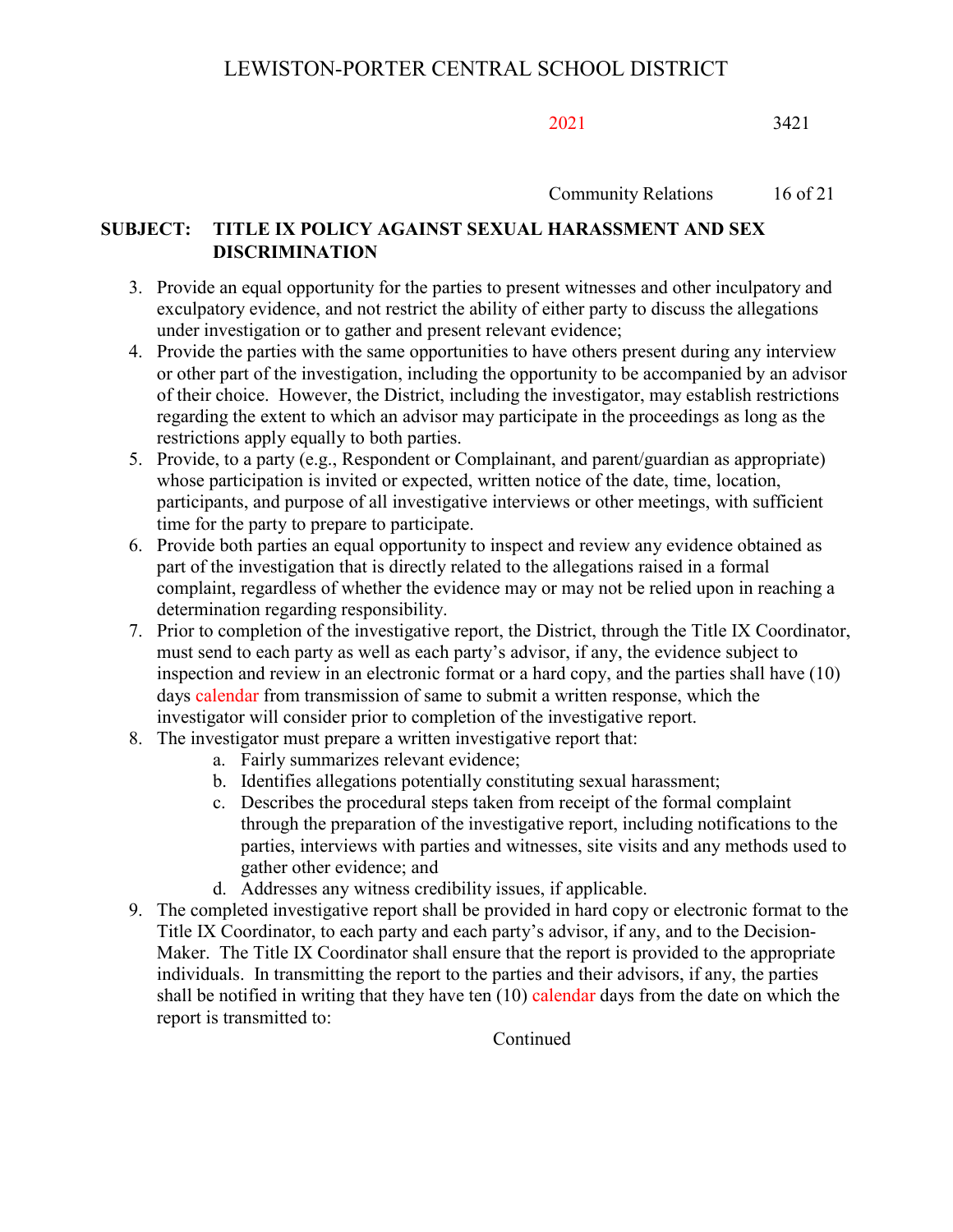Community Relations 17 of 21

# **SUBJECT: TITLE IX POLICY AGAINST SEXUAL HARASSMENT AND SEX DISCRIMINATION**

- a. submit a written response to the report, if they desire;
- b. submit written, relevant questions that the party wants asked of any party or witness, if they desire; and
- c. that any such written response or relevant questions must be sent directly to the Decision-Maker, along with the Decision-Maker's contact information.

# **F. Determination Regarding Responsibility and Decision-Maker**

The determination regarding responsibility of Respondent shall be made by the Decision-Maker. In addition to allowing the parties an opportunity to submit a written response to the investigation report as well as relevant questions, per the above, the Decision-Maker shall adhere to the following in rendering a determination regarding responsibility:

- 1. In event the Decision-Maker decides to exclude a question posed by a party as not relevant, the Decision-Maker must explain that decision to the party.
- 2. The Decision-Maker will provide the relevant questions to the party/witness, with copies to each party, and shall provide at least five (5) calendar days for written responses, which responses shall be provided to each party.
- 3. After the parties have received responses to their initial questions, the Decision-Maker will provide five (5) calendar days for additional, limited follow-up questions and five (5) calendar days for written responses to same. The Decision-Maker may but is not required to provide for additional rounds of follow-up questions, as long as the provision is extended to both parties equally.
- 4. The Decision-Maker may not make any credibility determinations based on the person's status as a Complainant, Respondent or witness. The Respondent must be deemed to be not responsible for the alleged conduct until a determination regarding responsibility is made at the conclusion of the grievance process.
- 5. In rendering his or her determination regarding responsibility, the Decision-Maker shall apply a preponderance of evidence standard, which requires evidence establishing that it is more likely than not that Respondent engaged in sexual harassment in violation of this Policy.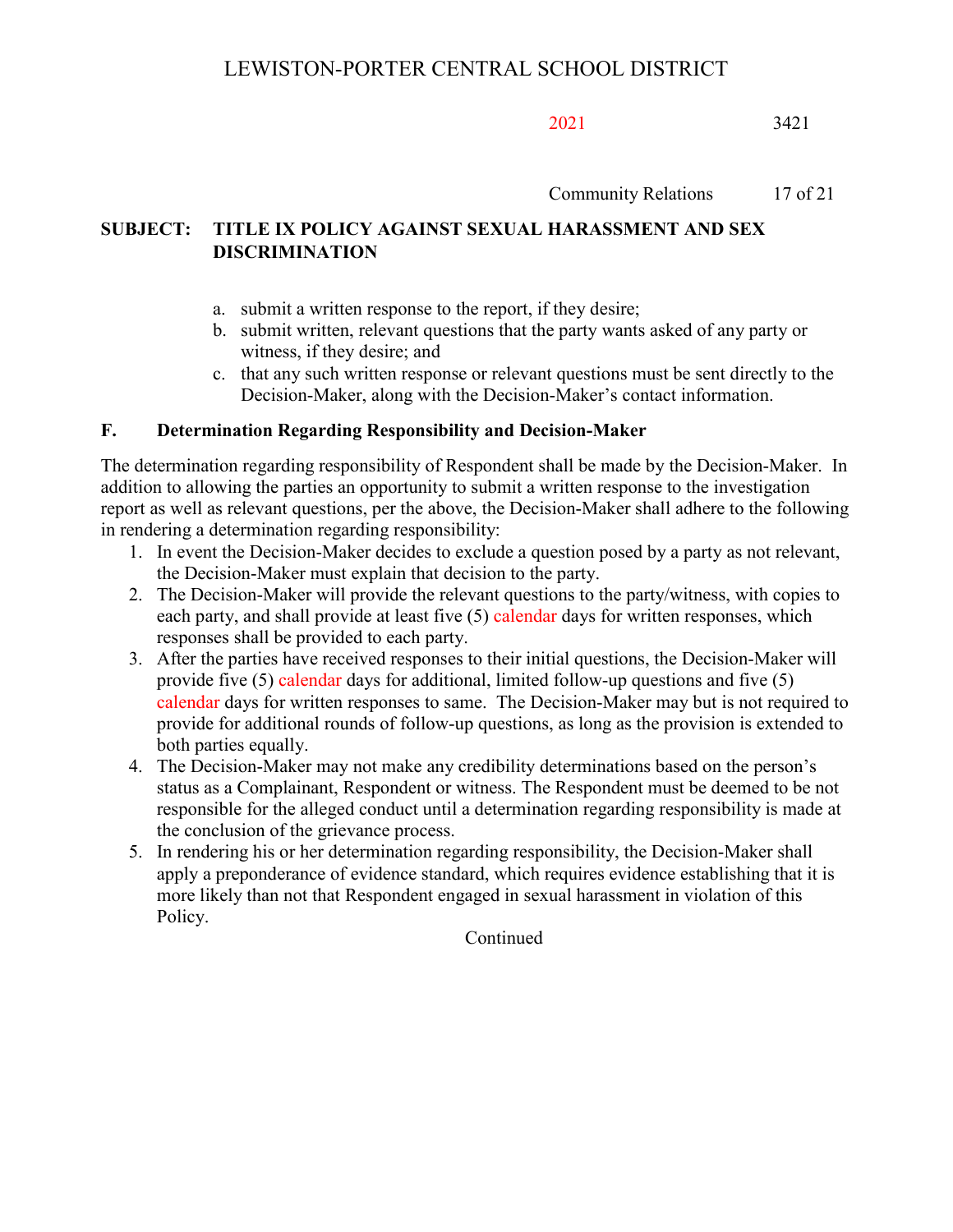Community Relations 18 of 21

# **SUBJECT: TITLE IX POLICY AGAINST SEXUAL HARASSMENT AND SEX DISCRIMINATION**

- 6. The Decision-Maker shall issue a written determination regarding responsibility within fifteen (15) business days after the close of the period for responses to the last round of follow-up questions. The written determination must include:
	- a. Identification of the allegations potentially constituting sexual harassment;
	- b. A description of the procedural steps taken from the receipt of the formal complaint through the determination regarding responsibility, including any notifications to the parties, interviews with parties and witnesses, site visits and methods used to gather evidence;
	- c. Findings of fact supporting the determination;
	- d. Conclusions regarding the application of the District's Code of Conduct or other policies, rules or regulations to the facts;
	- e. A statement of, and rationale for, the result as to each allegation, including a determination regarding responsibility (i.e., whether or not the Respondent is responsible for sexual harassment); any disciplinary sanctions or remedies that are imposed or that are recommended to be imposed; and whether remedies designed to restore or preserve equal access to the District's education program or activity will be provided by the District to Complainant; and
	- f. The District's procedures and permissible bases for Complainant or Respondent to appeal (*see* Section IV.I, below).
- 7. The Decision Maker shall provide his or her determination regarding responsibility to the Title IX Coordinator, the Superintendent and the parties simultaneously.
- 8. The determination regarding responsibility shall become final on the date on which an appeal would no longer be considered timely, or if an appeal is timely filed, when the District provides the parties with the written determination of the result of the appeal.

# **G. Remedies Upon Final Determination Regarding Responsibility**

- 1. Remedies must be designed to restore or preserve equal access to the District's education program or activity. Remedies may include supportive measures and/or disciplinary sanctions, as appropriate under the circumstances.
- 2. Disciplinary sanctions against an employee Respondent may include any sanction available for the discipline of employees, up to and including dismissal, in accordance with any applicable collective bargaining agreement as well as any applicable state or federal laws or regulations.
- 3. Disciplinary sanctions against a student may include any available discipline or sanction, up to and including expulsion, pursuant to the District's Code of Conduct and any other applicable policies or rules, and in accordance with any applicable state or federal laws or regulations.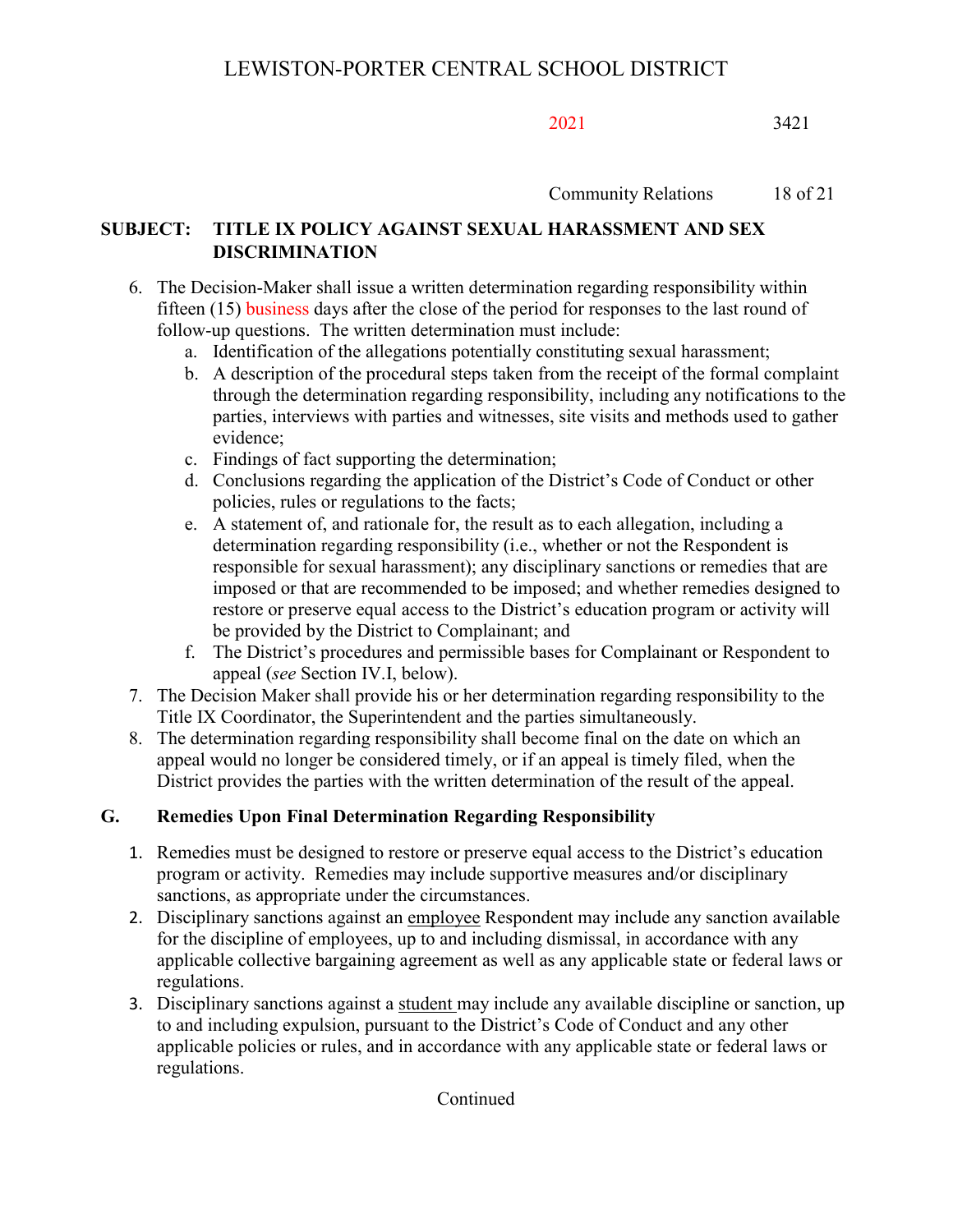Community Relations 19 of 21

# **SUBJECT: TITLE IX POLICY AGAINST SEXUAL HARASSMENT AND SEX DISCRIMINATION**

## **H. Dismissal of a Formal Complaint**

- 1. The District must dismiss a formal complaint with regard to Title IX sexual harassment if the alleged conduct:
	- a. Does not fall within the scope of this policy (e.g. the allegations do not constitute sexual harassment as defined herein), even if proved;
	- b. Did not occur in the District's education program or activity; or
	- c. Did not occur against a person in the United States.
- 2. The District may dismiss a formal complaint with regard to Title IX sexual harassment if at any time during the investigation or determination regarding responsibility stage(s):
	- a. A Complainant notifies the Title IX Coordinator in writing that the Complainant would like to withdraw the formal complaint or any allegations therein;
	- b. The Respondent is no longer enrolled or employed by the District; or
	- c. Specific circumstances prevent the District from gathering evidence sufficient to reach a determination regarding responsibility as to the formal complaint or allegations therein.
- 3. Prior to dismissal of a formal complaint, the person responsible at that stage shall consult with the Superintendent.
- 4. Upon dismissal of a formal complaint, the District must promptly send written notice of the dismissal and the reason(s) therefor simultaneously to the parties.
- 5. NOTE: The dismissal of a formal complaint under Title IX does not preclude the District from continuing any investigation or taking action under other applicable policies, rules or Code of Conduct of the District. In some cases, the District may have an obligation to continue an investigation and proceed under a different policy or mandated process.

# **I. Appeals Process**

- 1. Complainant(s) or Respondent(s) may appeal from a determination regarding responsibility, or from a dismissal of a formal complaint or any allegations therein, on the following bases only:
	- a. Procedural irregularity that affected the outcome of the matter;
	- b. New evidence that was not reasonably available at the time the determination regarding responsibility or dismissal was made, that could affect the outcome of the matter; or
	- c. The Title IX Coordinator, investigator, or Decision-Maker had a conflict of interest or bias for or against complainants or respondents generally or the individual Complainant or Respondent that affected the outcome of the matter.
- 2. Appeals for any other reason, or upon any determination regarding responsibility not included in the written appeal, will not be heard.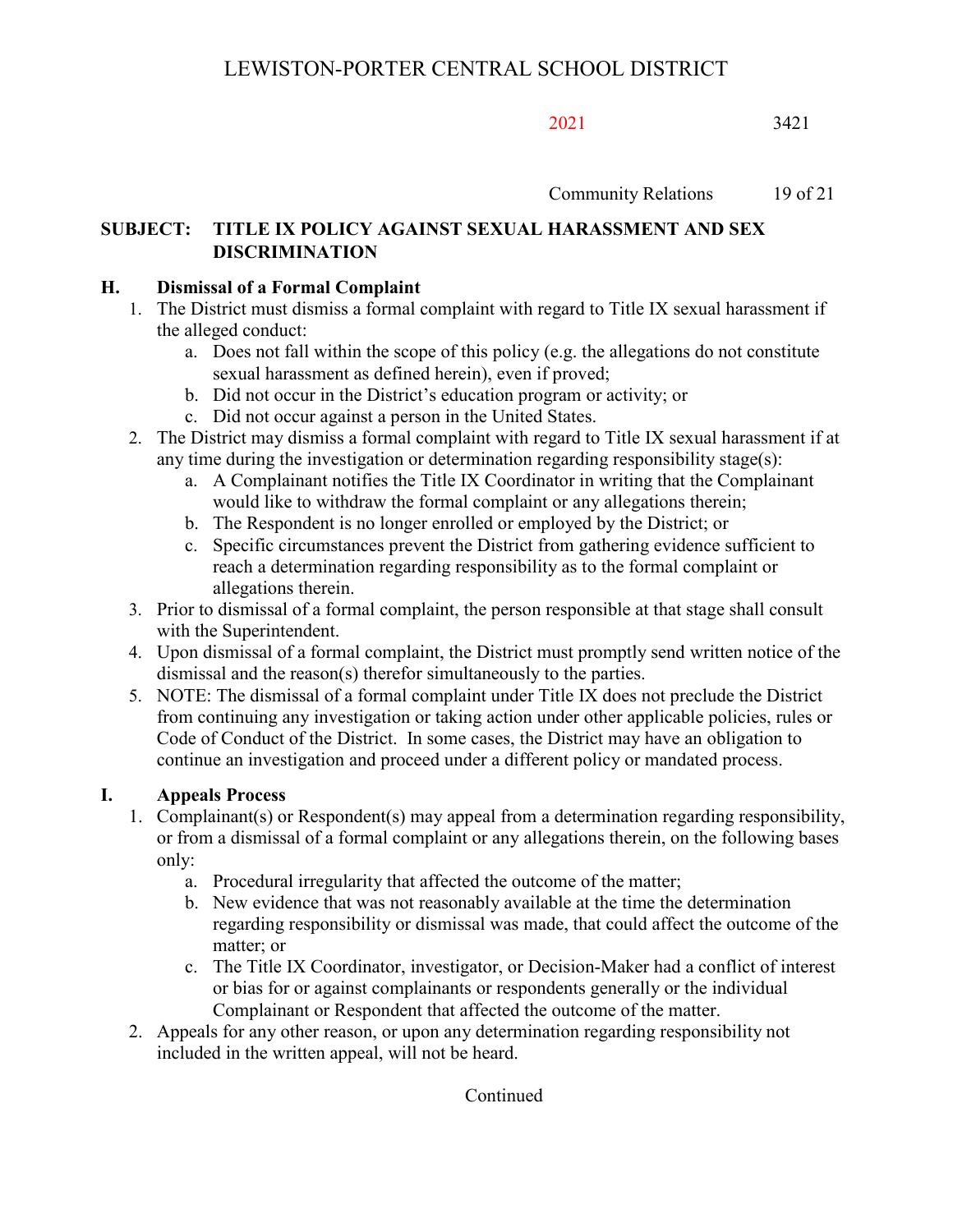Community Relations 20 of 21

## **SUBJECT: TITLE IX POLICY AGAINST SEXUAL HARASSMENT AND SEX DISCRIMINATION**

- 3. An appeal must be filed within seven (7) calendar days from the date on which the determination regarding responsibility is transmitted to the parties. An appeal must be submitted in writing to the Title IX Coordinator, with a copy to the Superintendent of Schools, and shall state with particularity the basis(es) for the appeal as well as all information and evidence in support of the basis(es) identified. Appellants should include with the appeal any documentary or electronic evidence in support of the appeal. Any supportive measures shall remain in place during the pendency of an appeal unless a change in circumstances warrant modifications to those measures.
- 4. Following receipt of the appeal, the Title IX Coordinator shall notify all parties in writing of the appeal, any deadlines associated with the appeal process, and the individual who will decide the appeal (i.e. the Superintendent or a member of the District's Administration who is not the Title IX Coordinator, investigator or Decision-Maker, who does not have a conflict of interest, and who underwent the training specified in this Policy). The nonappealing party(ies) shall also be provided a copy of the appeal and any information submitted in connection with the appeal.
- 5. Either party may submit a written statement in response to the appeal, whether in support of or challenging the outcome. Any such written statement must be received by the Title IX Coordinator, with a copy to the individual who will decide the appeal, within seven (7) calendar days from the date on which the appeal was transmitted to the non-appealing party(ies). Each party which submits a written statement shall simultaneously provide a copy to the other party(ies) and to the Title IX Coordinator.
- 6. The individual who will decide the appeal, in rendering a decision on the appeal, shall consider the record as well as any statements or information submitted by the parties in connection with the appeal.
- 7. The individual who will decide the appeal shall issue a written decision within ten (10) business days after the deadline for either party to submit a written statement in response to the appeal. The written decision shall describe the result of the appeal and the rationale. The decision may deny or grant the appeal, in whole or in part, and may but is not required to refer an appealed issue back to a prior point in the Grievance Process, if appropriate under the circumstances. The written decision shall be provided to both parties as well as the Title IX Coordinator.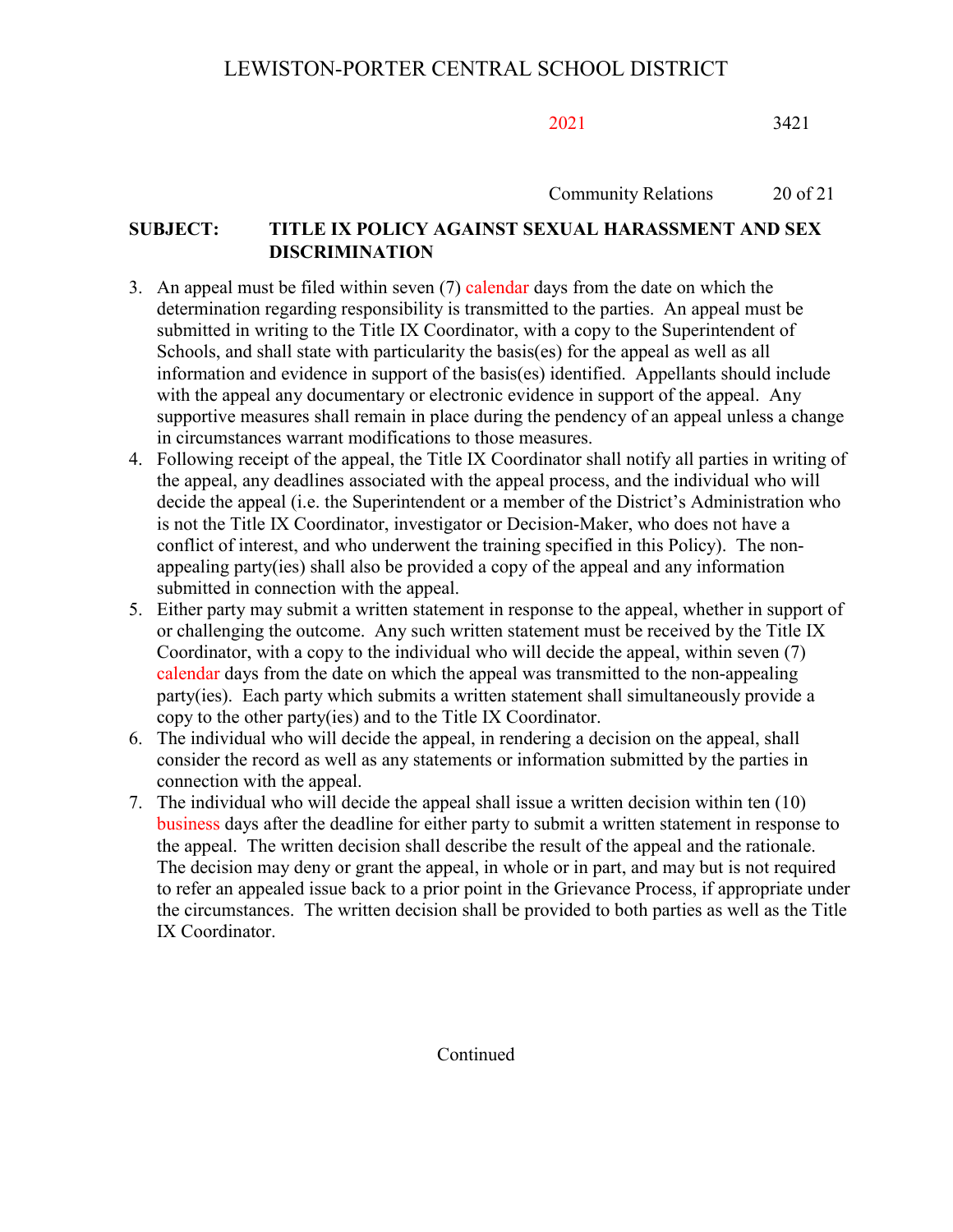Community Relations 21 of 21

## **SUBJECT: TITLE IX POLICY AGAINST SEXUAL HARASSMENT AND SEX DISCRIMINATION**

#### **J. Informal Resolution**

At any time prior to reaching a determination regarding responsibility, but only after a formal complaint has been filed, the District may offer an optional informal resolution process (e.g. mediation) that does not involve a full investigation and adjudication of the formal complaint. In order to do so, the District must:

- 1. Provide written notice to the parties disclosing:
	- a. The allegations of the formal complaint;
	- b. The requirements of the informal resolution process, including that the parties will be precluded from resuming a formal complaint arising from the same allegations in the event that an informal final resolution is agreed to during the informal resolution process, and that any party has the right to withdraw from the informal resolution process and resume the Grievance Process with respect to the formal complaint at any time prior to agreeing to an informal final resolution;
	- c. Any consequences resulting from participating in the informal resolution process, including the records that will be maintained or could be shared; and
- 2. Obtain the parties' voluntary written consent to the informal resolution process.

In no event may the District offer or facilitate an informal resolution process to resolve allegations that an employee sexually harassed a student.

If the parties consent to the informal resolution process, the District will attempt to complete that process within thirty (30) calendar days. If at any point during the informal resolution process it is determined that the allegations are unlikely to be resolved, the District reserves the right to resume the Grievance Process.

20 USC § 1092(f)(6)(A)(v) 20 USC § 1681, et. seq. 34 USC § 12291(a)(8, 10, and 30) 34 CFR Part 106 Education Law § 13 8 NYCRR § 100.2(kk) NOTE: Refer also to Policies #3420 - Non-Discrimination and Anti-Harassment in the District #6121 - Sexual Harassment in the Workplace #6432 - Whistleblower Policy #7550 - Dignity for All Students District *Code of Conduct*

Adoption Date: 02/22/2021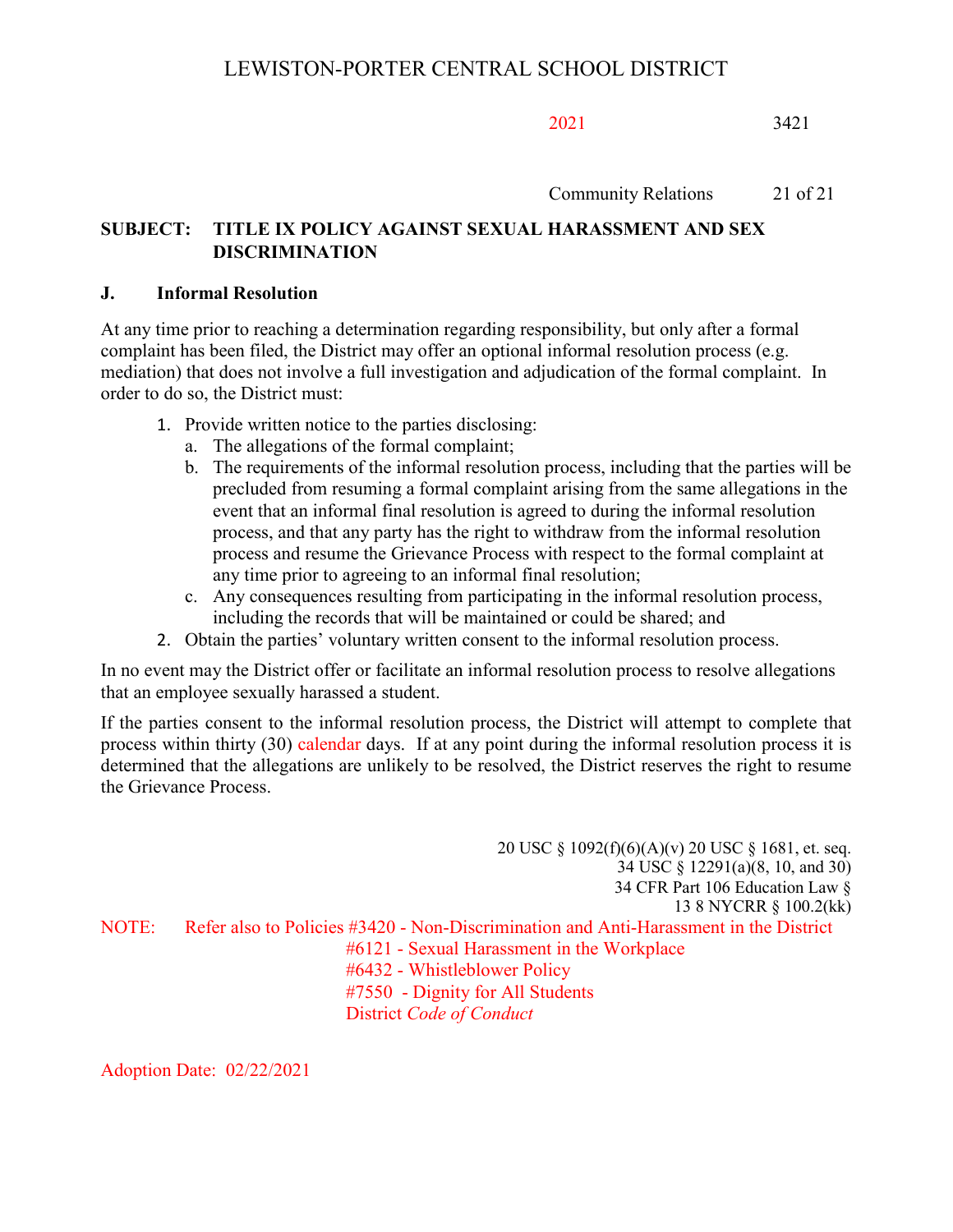Non-Instructional/Business **Operations** 

#### **SUBJECT: RECORDS MANAGEMENT**

The Superintendent will designate a Records Management Officer, subject to Board approval, to develop and coordinate the District's orderly and efficient records management program. Among other aspects, this program includes the legal disposition or destruction of obsolete records and the storage and management of inactive records. The Records Management Officer will work with other District officials to develop and maintain this program.

The District may create a Records Advisory Board to assist in establishing and supporting the records management program. Members of this board may include the District's legal counsel, the fiscal officer, and the Superintendent/designee, among others.

#### **Retention and Disposition of Records**

The Superintendent The District will retain records for such a period and dispose of them in the manner described in accordance with the Records Retention and Disposition Schedule ED-1for New York Local Government Records (LGS-1) or as otherwise approved by the Commissioner of Education. Further, if any law specifically provides a retention period longer than that established by this schedule, the retention period established by the law will govern.

#### **Replacing Original Records with Microforms or Electronic Images**

The District will follow procedures prescribed by the Commissioner of Education to ensure accessibility for the life of any microform or electronic records that replace paper originals or micrographic copies.

#### **Retention and Preservation of Electronic Records**

The District will ensure that records retention requirements are incorporated into any program, plan, or process for design, redesign, or substantial enhancement of an information system that stores electronic records. The District will also ensure that electronic records are not rendered unusable because of changing technology before their retention and preservation requirements expire.

Arts and Cultural Affairs Law § 57.19 Article 57-a 8 NYCRR Part 185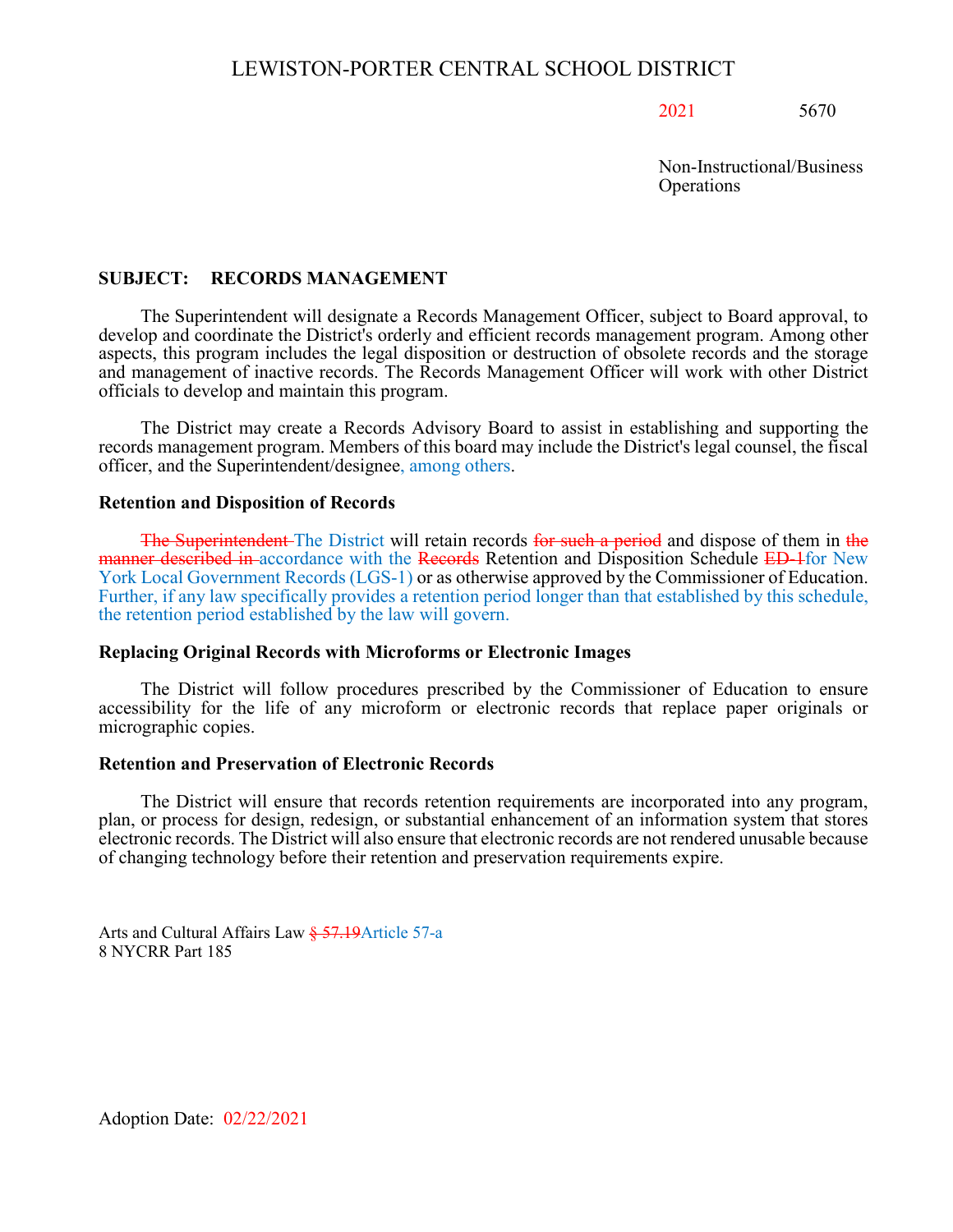2021 5681 1 of 4

Non-Instructional/Business **Operations** 

#### **SUBJECT: SCHOOL SAFETY PLANS**

The District considers the safety of its students and staff to be of the utmost importance and is keenly aware of the evolving nature of threats to schools. As such, it will address those threats accordingly through appropriate emergency response planning. The District-wide school safety plan and the building-level emergency response plan(s) will be designed to prevent or minimize the effects of violent incidents and emergencies and to facilitate the coordination of schools and the District with local and county resources in the event of these incidents or emergencies. These plans will be reviewed and updated by the appropriate team on at least an annual basis and adopted by the Board by September 1 of each school year.

The Board will make the District-wide school safety plan available for public comment at least 30 days prior to its adoption. The District-wide school safety plan may only be adopted by the Board after at least one public hearing that provides for the participation of school personnel, parents, students, and any other interested parties. The District-wide school safety plan and any amendments must be submitted to the Commissioner, in a manner prescribed by the Commissioner, within 30 days of adoption, but no later than October 1 of each school year.

Building-level emergency response plan(s) and any amendments must be submitted to the appropriate local law enforcement agency and the state police within 30 days of adoption, but no later than October 1 of each school year. Building-level emergency response plan(s) will be kept confidential and are not subject to disclosure under the Freedom of Information Law (FOIL) or any other provision of law.

#### **District-Wide School Safety Plan**

District-wide school safety plan means a comprehensive, multi-hazard school safety plan that covers all school buildings of the District, addresses crisis intervention, emergency response and management at the District level, and has the contents as prescribed in Education Law and Commissioner's regulations.

The District-wide school safety plan will be developed by the District-wide school safety team appointed by the Board. The District-wide school safety team will include, but not be limited to, representatives of the Board, teacher, administrator, and parent organizations, school safety personnel, and other school personnel including bus drivers and monitors. \*At the discretion of the Board, a student may be allowed to participate on the District-wide school safety team.

The District-wide school safety plan will include, but not be limited to:

a) Policies and procedures for responding to implied or direct threats of violence by students, teachers, other school personnel including bus drivers and monitors, and visitors to the school, including threats by students against themselves, which includes suicide;

*\* Allowing a student member to participate on the safety team is now optional, not required. Please customize accordingly. A student may participate provided that no confidential information is shared with that student.*<br>Continued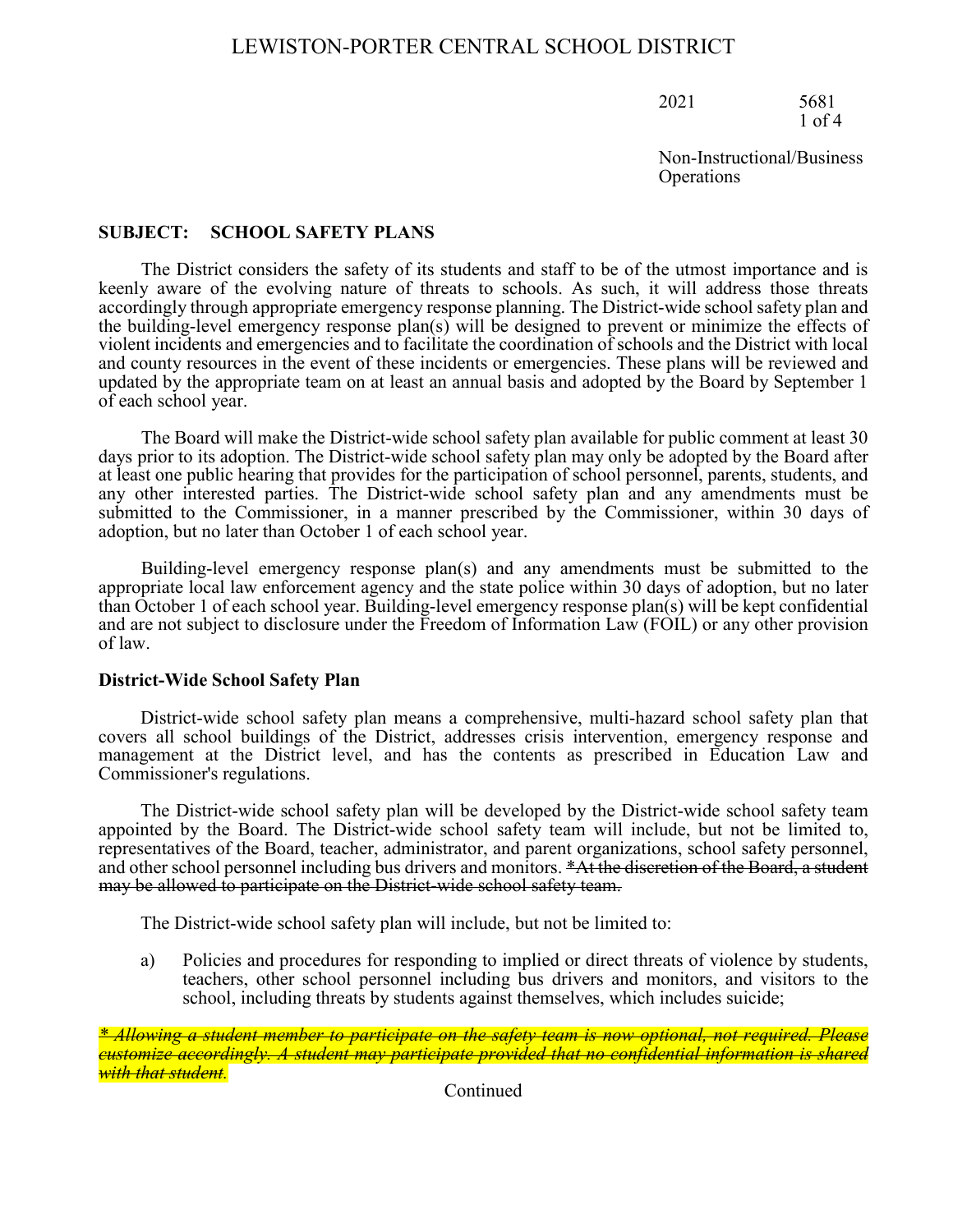2021 5681 2 of 4

Non-Instructional/Business **Operations** 

#### **SUBJECT: SCHOOL SAFETY PLANS**

- b) Policies and procedures for responding to acts of violence by students, teachers, other school personnel including bus drivers and monitors, and visitors to the school, including consideration of zero-tolerance policies for school violence;
- c) Appropriate prevention and intervention strategies, such as:
	- 1. Collaborative arrangements with state and local law enforcement officials, designed to ensure that school safety officers and other security personnel are adequately trained, including being trained to de-escalate potentially violent situations, and are effectively and fairly recruited;
	- 2. Nonviolent conflict resolution training programs;
	- 3. Peer mediation programs and youth courts; and
	- 4. Extended day and other school safety programs;
- d) Policies and procedures for contacting appropriate law enforcement officials in the event of a violent incident;
- e) A description of the arrangements for obtaining assistance during emergencies from emergency services organizations and local governmental agencies;
- f) Procedures for obtaining advice and assistance from local government officials, including the county or city officials responsible for implementation of Executive Law Article 2-B, State and Local Natural and Man-Made Disaster Preparedness;
- g) The identification of District resources which may be available for use during an emergency;
- h) A description of procedures to coordinate the use of District resources and manpower during emergencies, including identification of the officials authorized to make decisions and of the staff members assigned to provide assistance during emergencies;
- i) Policies and procedures for contacting parents, guardians, or persons in parental relation to District students in the event of a violent incident or an early dismissal;
- j) Policies and procedures for contacting parents, guardians, or persons in parental relation to an individual District student in the event of an implied or direct threat of violence by the student against themselves, which includes suicide;
- k) Policies and procedures relating to school building security, including, where appropriate: the use of school safety officers, school security officers, and/or school resource officers; and security devices or procedures;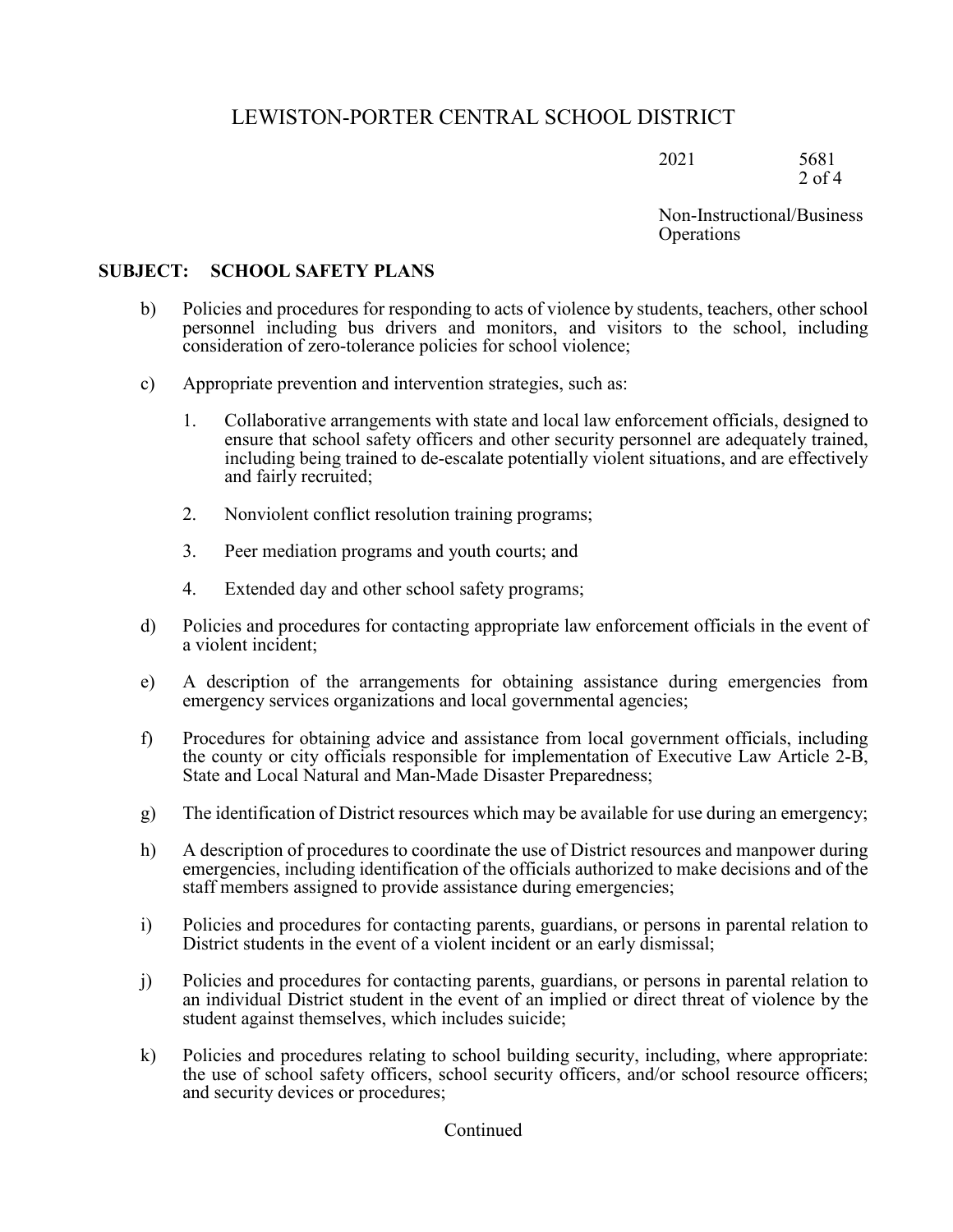2021 5681 3 of 4

Non-Instructional/Business **Operations** 

#### **SUBJECT: SCHOOL SAFETY PLANS**

- l) Policies and procedures for the dissemination of informative materials regarding the early detection of potentially violent behaviors, including, but not limited to, the identification of family, community, and environmental factors to teachers, administrators, school personnel including bus drivers and monitors, parents and other persons in parental relation to students of the District or Board, students, and other persons deemed appropriate to receive the information;
- m) Policies and procedures for annual multi-hazard school safety training for staff and students, provided that the District must certify to the Commissioner that all staff have undergone annual training by September 15 on the building-level emergency response plan which must include components on violence prevention and mental health, provided further that new employees hired after the start of the school year will receive training within 30 days of hire or as part of the District's existing new hire training program, whichever is sooner;
- n) Procedures for the review and conduct of drills and other exercises to test components of the emergency response plan, including the use of tabletop exercises, in coordination with local and county emergency responders and preparedness officials;
- o) The identification of appropriate responses to emergencies, including protocols for responding to bomb threats, hostage-takings, intrusions, and kidnappings;
- p) Strategies for improving communication among students and between students and staff and reporting of potentially violent incidents, such as the establishment of youth-run programs, peer mediation, conflict resolution, creating a forum or designating a mentor for students concerned with bullying or violence, and establishing anonymous reporting mechanisms for school violence;
- q) A description of the duties of hall monitors and any other school safety personnel, the training required of all personnel acting in a school security capacity, and the hiring and screening process for all personnel acting in a school security capacity;
- r) A system for informing all educational agencies within the District of a disaster; and
- s) The designation of the Superintendent or designee, as the District Chief Emergency Officer whose duties will include, but not be limited to:
	- 1. Coordinating the communication between school staff, law enforcement, and other first responders;
	- 2. Leading the efforts of the District-wide school safety team in the completion and yearly update of the District-wide school safety plan and the coordination of the District-wide school safety plan with the building-level emergency response plan(s);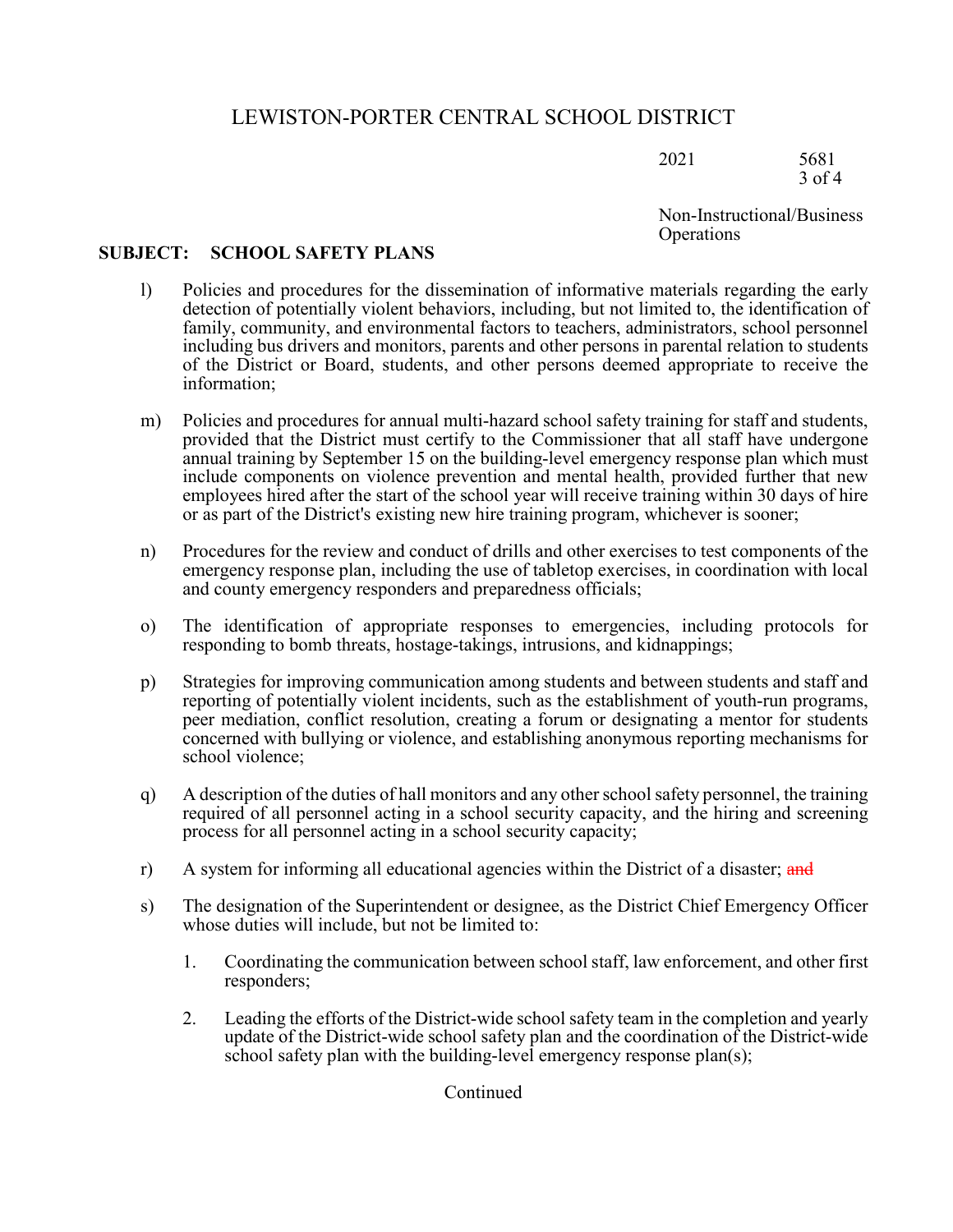2021 5681 4 of 4

Non-Instructional/Business **Operations** 

#### **SUBJECT: SCHOOL SAFETY PLANS**

- 3. Ensuring staff understanding of the District-wide school safety plan;
- 4. Ensuring the completion and yearly update of building-level emergency response plans for each school building;
- 5. Assisting in the selection of security related technology and development of procedures for the use of the technology;
- 6. Coordinating appropriate safety, security, and emergency training for District and school staff, including required training in the emergency response plan;
- 7. Ensuring the conduct of required evacuation and lock-down drills in all District buildings as required by law; and
- 8. Ensuring the completion and yearly update of building-level emergency response plan(s) by the dates designated by the Commissioner.; and
- t) Protocols for responding to a declared public health emergency involving a communicable disease that are substantially consistent with the provisions in Labor Law Section 27-c.

#### **Building-Level Emergency Response Plan**

Building-level emergency response plan means a building-specific school emergency response plan that addresses crisis intervention, emergency response and management at the building level and has the contents as prescribed in Education Law and Commissioner's regulations. As part of this plan, the District will define the chain of command in a manner consistent with the National Incident Management System (NIMS)/Incident Command System (ICS).

Building-level emergency response plan(s) will be developed by the building-level emergency response team. The building-level emergency response team is a building-specific team appointed by the building principal, in accordance with regulations or guidelines prescribed by the Board. The building-level emergency response team will include, but not be limited to, representatives of teacher, administrator, and parent organizations, school safety personnel and other school personnel including bus drivers and monitors, community members, local law enforcement officials, local ambulance, fire officials, or other emergency response agencies, and any other representatives the Board deems appropriate.

Classroom door vision panels will not be covered except as outlined in the building-level emergency response plan.

> Education Law § 2801-a Labor Law § 27-c 8 NYCRR § 155.17

Adoption Date: 02/22/2021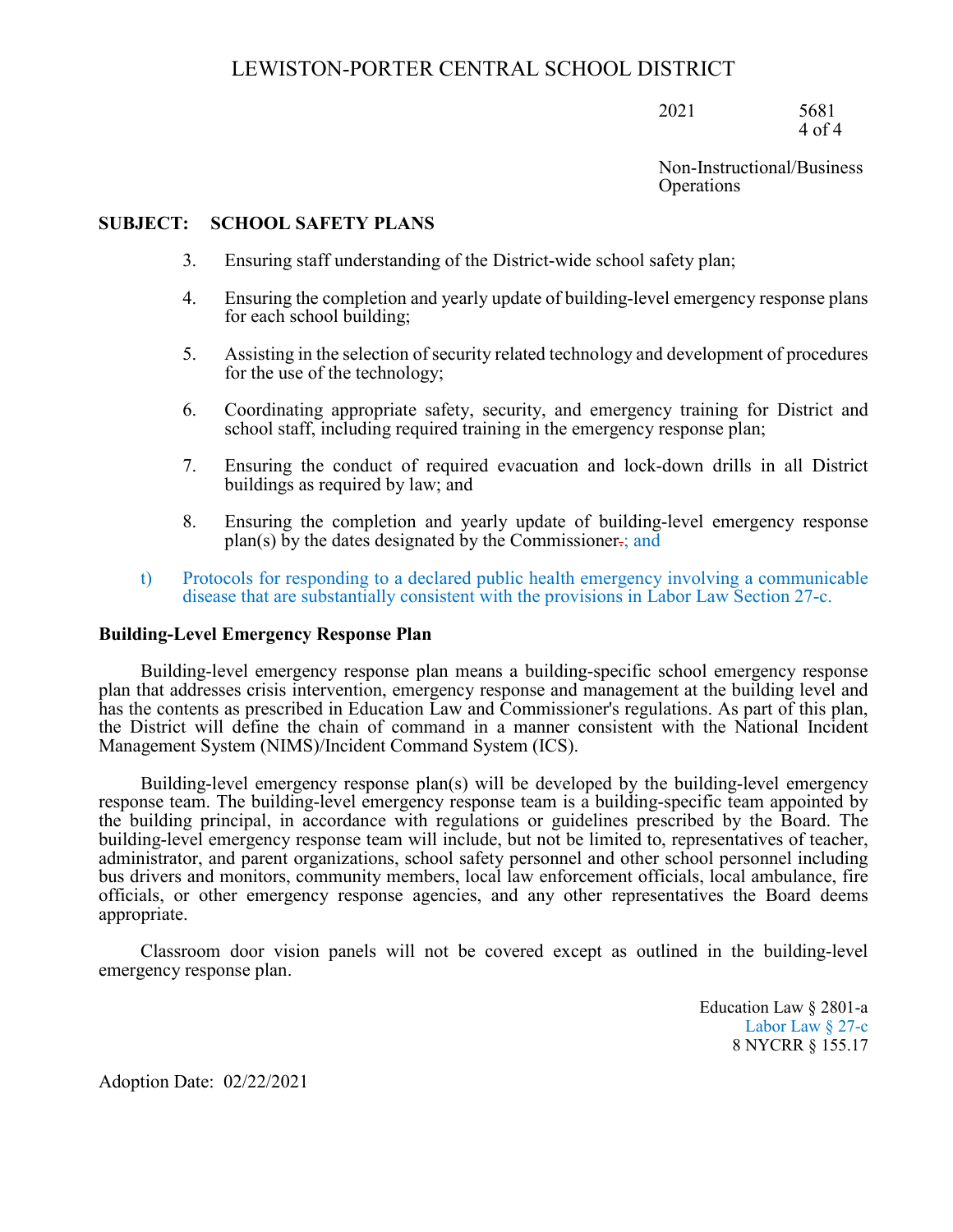| 2021            | 7140   |
|-----------------|--------|
| <b>Students</b> | 1 of 2 |

#### **SUBJECT: SCHOOL CENSUS**

Although not required by law, the District will take a census of all school age children from birth to eighteen (18) years of age. Census data shall be reported as required by law.

The census must indicate the names of all children between birth and eighteen (18) years of age, and of children with disabilities between birth and twenty-one (21) years of age; their respective residences by street and number; the day of the month and the year of their birth; the names of the parents/persons in parental relation to them; such information relating to physical or mental disabilities, to illiteracy, to employment and to the enforcement of the law relating to child labor and compulsory education as the State Education Department and the Board shall require; and also such further information as the Board shall require.

On written request and in such form as prescribed by the Commissioner of Education, the Board shall provide to the Commissioner a report containing the names, ages and addresses of those children who are blind or deaf, and those children having serious physical or mental disabilities. Additionally, such report shall further indicate whether such children are being educated within the public schools of the District or, if they are not, where such education is being furnished to them.

Parents/persons in parental relation to those children within the prescribed census age ranges are to make such reports as the Board shall require, including, but not limited to, providing two (2) weeks before the child reaches compulsory school age, the name of the child; the child's residence; the name of the person or persons in parental relation to the child; the name and location of the school to which the child shall have been or shall be sent as a student; and such other information as required by law or as the Board may require.

A parent, guardian or other person having under his/her control or charge a child between birth and eighteen (18) years of age who withholds or refuses to give information in his/her possession relating to such census data as required by law pertaining to the child; or, in the alternative, gives false information in relation to such census data, shall be liable to and punished by a fine or imprisonment as established by law.

#### **Count of Immigrant Children and Youth, 2006**

As a provision of the federal Title III Part A – English Language Acquisition, Language Enhancement, and Academic Achievement Act under the No Child Left Behind Act of 2001, the U.S. Secretary of Education requires that **all local agencies (LEAs)** count the number of "immigrant children and youth" enrolled in the public and nonpublic schools in the geographic area under the jurisdiction of, or served by, the LEA. The results of this count have important implications for the receipt of supplemental federal funds to eligible LEAs in New York State for services to recently arrived immigrant children and youth.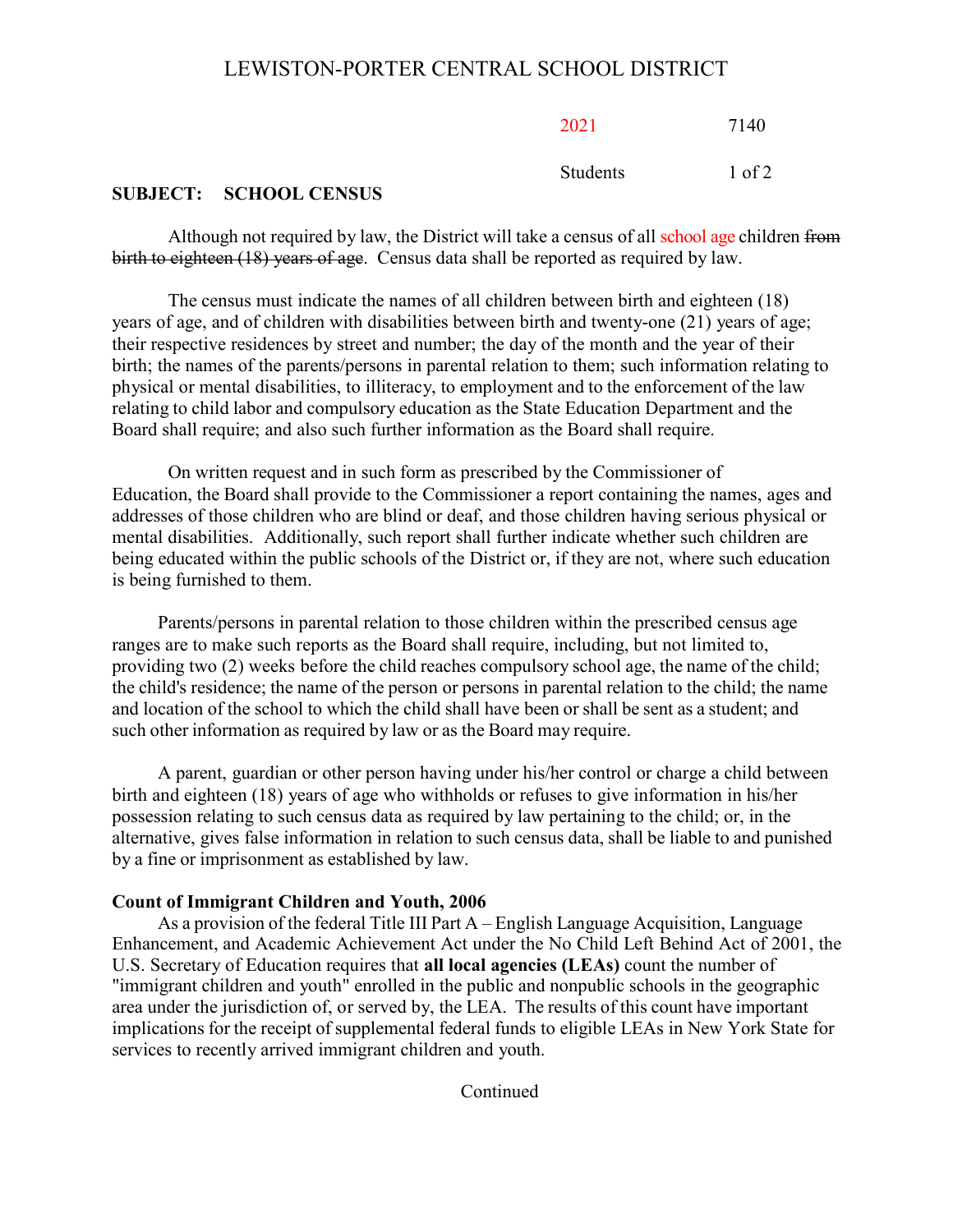| 2021     | 7140       |
|----------|------------|
| Students | $2$ of $2$ |

**SUBJECT: SCHOOL CENSUS**

For purposes of this count, the term "immigrant children and youth" shall include those individuals who:

- a) Are aged three (3) through twenty-one (21);
- b) Were **NOT** born in any state or from the Commonwealth of Puerto Rico, the District of Columbia, Guam, American Samoa, the U.S. Virgin Islands, the Northern Mariana Islands, or the Trust Territory of the Pacific Islands; and
- c) Have **NOT** been attending schools in any one or more States for more than three (3) full academic years.

Each nonpublic school shall report its data to the public school district in which it is located. It is the responsibility of each public school district to report its immigrant count as well as the counts for all nonpublic schools within its jurisdiction.

In accordance with law, the District shall conduct its survey and submit the information electronically to the New York State Education Department by the specified deadline date. LEAs must also maintain on file a list of the immigrant students counted, their countries of origin, dates of arrival, and the public or nonpublic school in which they are registered as well as copies of the letter to each of the nonpublic schools in its jurisdiction regarding the count.

> Education Law Sections  $3240 - 3243$  and  $4402(1)(a)$ 8 New York Code of Rules and Regulations (NYCRR) Section 200.2(a) 20 United States Code (USC) Section 6811

NOTE: Refer also to Policy #7650 - Identification and Register of Children with Disabilities (Child Find)

Adoption Date: 02/22/2021 06/06/2017 07/18/2006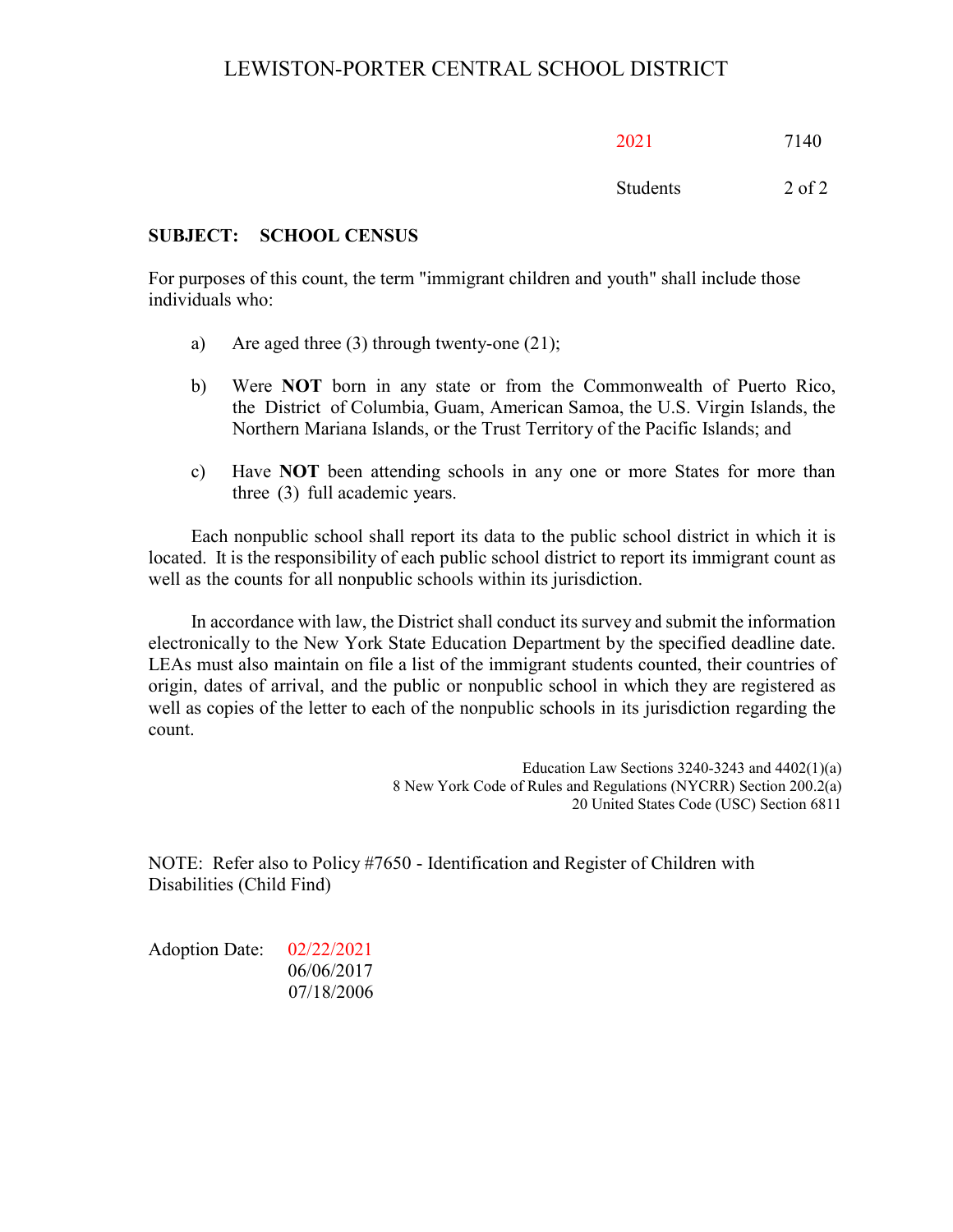NA-1

20172021 7210

Students 1 of 2

## **SUBJECT: STUDENT EVALUATION, PROMOTION AND PLACEMENT**

## **Grade Promotion and Placement**

Grade Ppromotion and the placement of students within the District's instructional system shall be at the discretion of the facilitated by school administration in conjuction with District professional staff and shall be subject to review at any time. In making such decisions, the administrator or Building Principal each school will be guided by data including but not limited to by performance in class, past records, including various measures of student growth; parent and teacher recommendations; and any other appropriate sources of information.

With regard to student classroom placement decisions, parents may submit written requests for teacher attributes that would best serve their child's learning needs; however, requests for specific teachers will may not be honored.

## **Testing Program**

The District utilizes various ability, achievement, diagnostic, readiness, interest and guidance tests for the purpose of complying with state and federal law and/or aiding the implementation of quality educational services. The District will not make any student promotion or placement decisions based solely or primarily on student performance on the state administered English language arts and mathematics assessments for grades 3 through 8. The District may, however, consider student performance on such state assessments in making student promotion and placement decisions provided that multiple measures be used in addition to such assessments and that such assessments do not constitute the major factor in such determinations.

## **Alternative Testing Procedures**

The use of alternative testing procedures shall be limited to:

- a) Students identified by the Committee on Special Education and/or Section 504 Team as having a disability. Alternative testing procedures shall be specified in a student's Individualized Education Program or Section 504 Accommodation Plan; and
- b) Students whose native language is other than English (i.e., English language learners) in accordance with State Education Department Guidelines.

The alternative testing procedures employed shall be based upon a student's individual needs and the type of test administered.

The District shall report the use of alternative testing procedures to the State Education Department on a form and at a time prescribed by the Commissioner.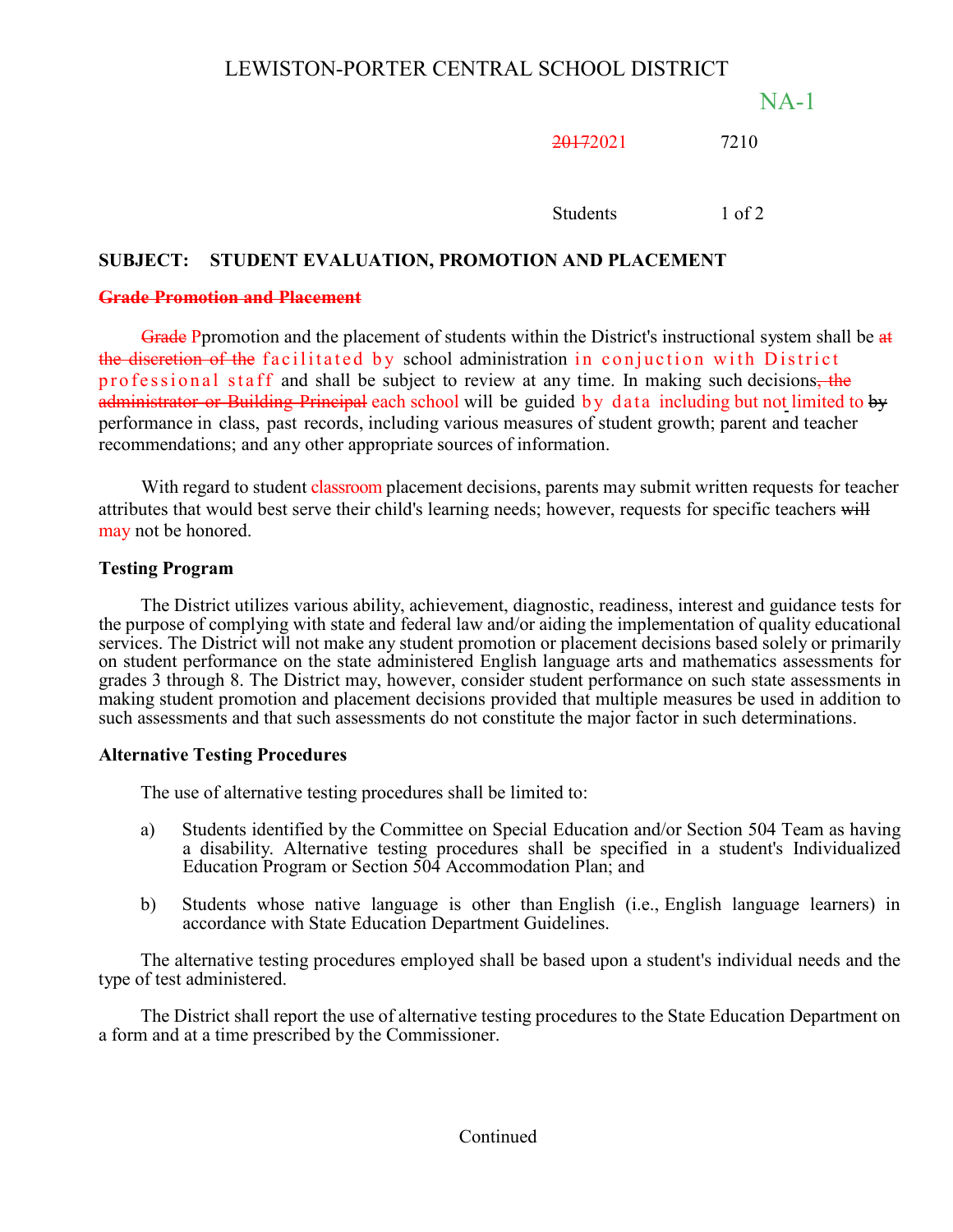20172021 7210

Students 2 of 2

## **SUBJECT: STUDENT EVALUATION, PROMOTION AND PLACEMENT**

#### **Reporting to Parents and Persons in Parental Relation to Students**

Parents, guardians, and/or persons in parental relation to District students shall receive an appropriate report of student progress at regular intervals.

The District will not place or include on a student's official transcript or maintain in a student's permanent record any individual student score on a state administered standardized English language arts or mathematics assessment for grades 3 through 8. However, the District will comply with state and federal requirements regarding the maintenance and transfer of student test scores. Any test results on a state administered standardized english language arts or mathematics assessment for grades 3 through 8 sent to parents or persons in parental relation to a student shall include a clear and conspicuous notice that such results will not be included on the student's official transcript or in the student's permanent record and are being provided to the student and parents for diagnostic purposes.

When necessary, attempts will be made to provide interpreters will be provided for non-<br>English speaking parents, guardians, and/or persons in parental relation to District students.

Section 504 of the Rehabilitation Act of 1973, 29 USC Section 74 et seq Education Law Sections  $305(45) - (47)$ ,  $1709(3)$ 8 NYCRR Sections 100.2(g), 100.2(ll), 100.3(b)(2)(iv), 100.4(b)(2)(v), 100.4(e)(6) 8 NYCRR Parts 117 and 154

Adoption Date: 06/06/2017 02/22/2021 12/16/2014 04/16/2013 1990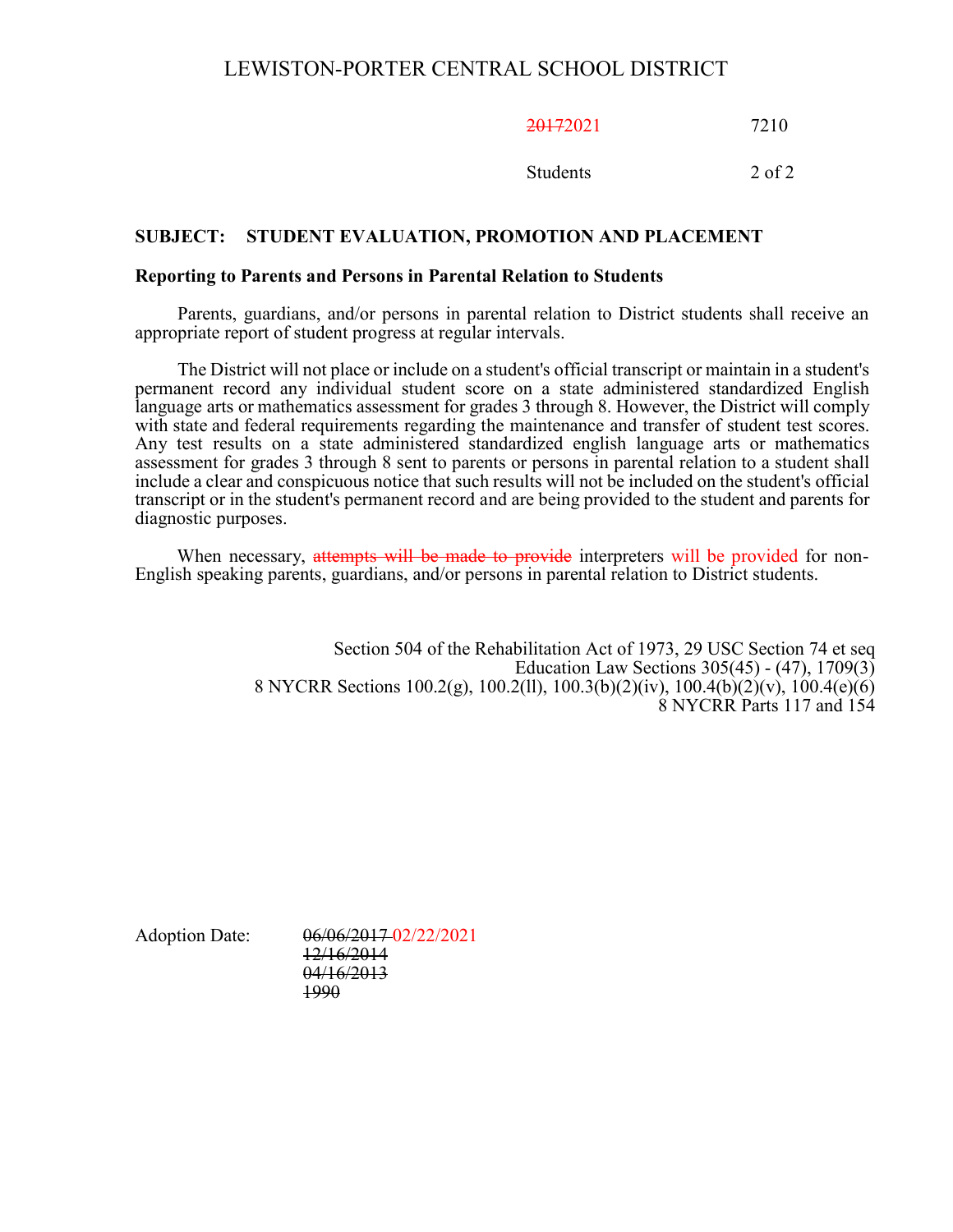2021 7510

Students

## **SUBJECT: SCHOOL HEALTH SERVICES**

All districts must provide and maintain a continuous program of health services which includes, but is not limited to:

- a) Providing medical examinations, dental inspection and/or screening, scoliosis screening, vision screening and audiometer tests, designed to determine the health status of the student;
- b) Informing parents or other persons in parental relation to the student, pupils and teachers of the individual student's health condition subject to federal and state confidentiality laws. The District will provide this notice in writing if the District becomes aware that the student has defective sight or hearing or a physical disability, including sickle cell anemia, or other condition which may require professional attention with regard to health;
- c) Where the exigencies warrant (where the parents/persons in parental relation are unable or unwilling to provide the necessary relief and treatment), providing relief in situations where the student would otherwise be deprived of the full benefit of education through inability to follow the instruction offered;
- d) Guiding parents, students and teachers in procedures for preventing and correcting defects and diseases and for the general improvement of the health of students;
- e) Instructing school personnel in procedures to take in case of accident or illness;
- f) Maintaining a program of education to inform school personnel, parents, non-school health agencies, welfare agencies and the general public regarding school health conditions, services and factors relating to the health of students;
- g) Providing inspections and supervision of the health and safety aspects of the school plant;
- h) Providing health examinations before participation in strenuous physical activity and periodically throughout the season as necessary;
- i) Providing health examinations necessary for the issuance of employment certificates, vacation work permits, newspaper carrier certificates and street trades badges; and
- j) Surveying and making necessary recommendations concerning the health and safety aspects of school facilities and the provision of health information via school newsletters or periodic release of pertinent health information that is timely and age appropriate.

Education Law Article 19 8 New York Code of Rules and Regulations (NYCRR) Part 136

Adoption Date: 02/22/2021 08/01/2017 11/14/2006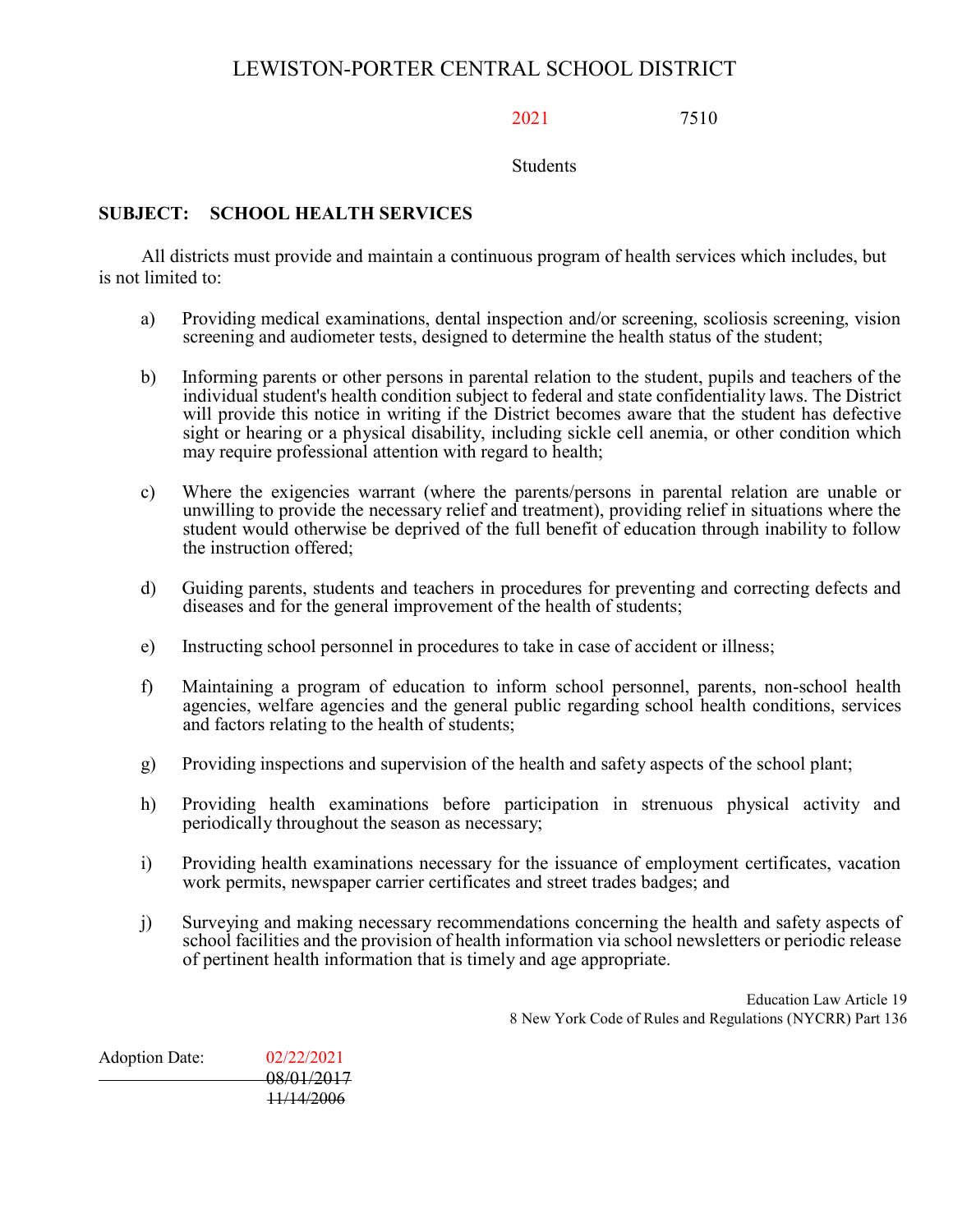## 2021 7511

Students

## **SUBJECT: IMMUNIZATION OF STUDENTS**

Every child entering or attending a District school must present proof of immunization or proof of immunity by serology (blood test) if applicable unless a New York State licensed physician certifies that the immunization is detrimental to the child's health. The requirement for that immunization is waived until the immunization is no longer detrimental to the child's health

Except for this exemption, the District may not permit a child lacking evidence of immunization to remain in school for more than 14 days, or more than 30 days for an out-of-state or out-of-country transferee who can show a good faith effort to get the necessary certification or other evidence of immunization.

The administration will notify the local health authority of the name and address of excluded children and provide the parent or person in parental relation a statement of his or her duty regarding immunization as well as a consent form prescribed by the Commissioner of Health. The school will cooperate with the local health authorities to provide a time and place for the immunization of these children.

For homeless children, the enrolling school must immediately refer the parent or guardian of the child to the District's homeless liaison, who must assist them in obtaining the necessary immunizations, or immunization or medical records.

The District will provide an annual summary of compliance with immunization requirements to the Commissioner of Health.

All schools will also post educational information on influenza and the benefits of influenza immunization which will be in plain view and available to parents.

> Education Law §§ 310 and 914 Public Health Law §§ 613 and 2164 8 NYCRR §§ 100.2 and 136.3 10 NYCRR Subpart 66-1

NOTE: Refer also to Policy #7131 - Education of Students in Temporary Housing

Adoption Date: 02/22/2021 09/17/2019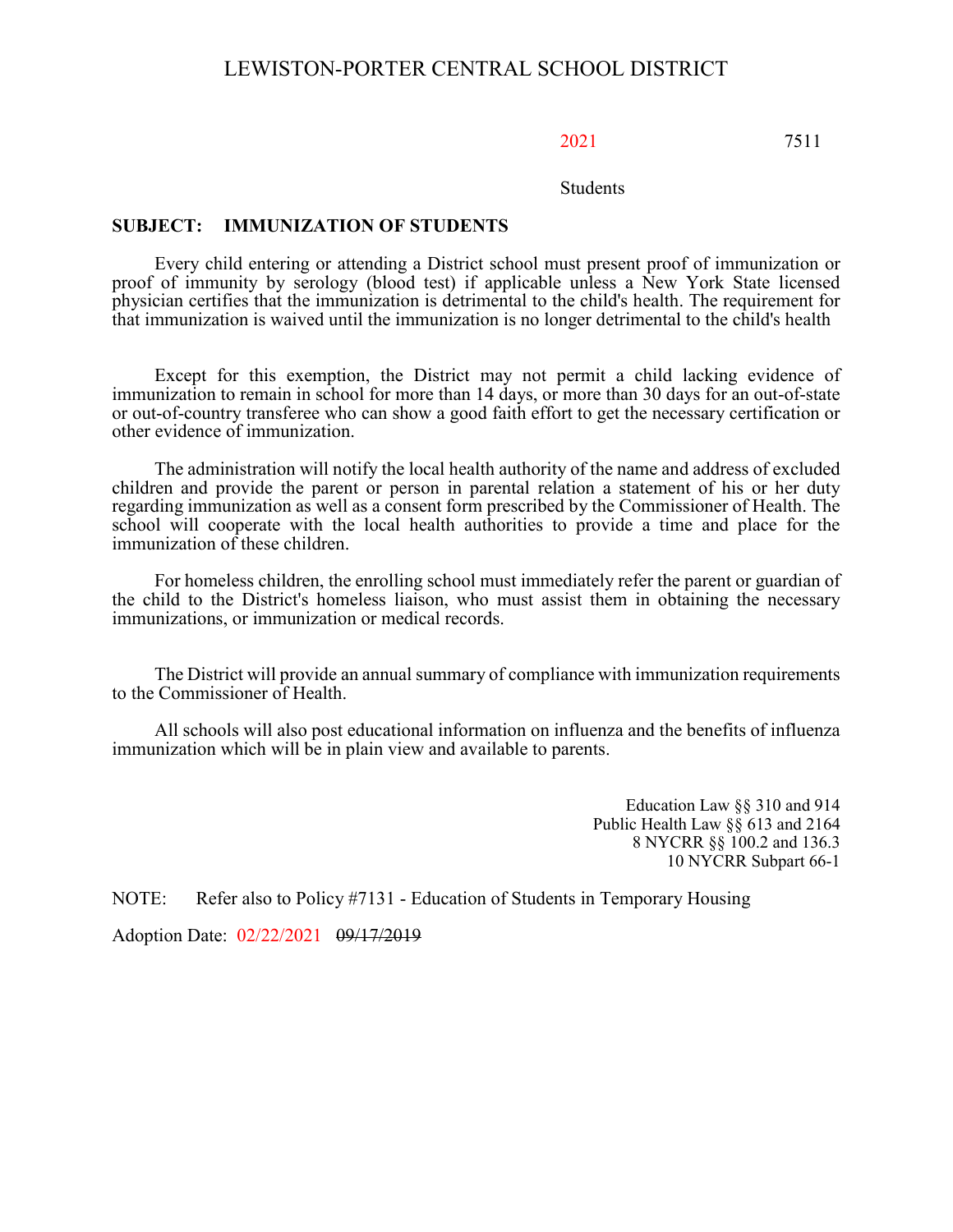2021 7513

Students 1 of 4

## **SUBJECT: MEDICATION AND PERSONAL CARE ITEMS**

#### **Administration of Medication**

The school's registered professional nurse may administer medication to a student during the school day under certain conditions. For the purpose of this policy, the term "medication" includes both prescription and non-prescription medications. The school must receive the following before medication will be administered to a student:

- a) The original written order from the student's provider stating the name of the medication, precise dosage, frequency, and time of administration;
- b) A written, signed consent from the student's parent or person in parental relation requesting the administration of the medication, as prescribed by the physician, to the student in school; and
- c) The medication, properly labeled in its original container, must be delivered to the school health office by the student's parent or person in parental relation. The term "properly labeled," in the context of this policy, means that the container must include the following information: the student's name, name of medication, dosage, frequency, and prescribing physician. A student is not permitted to carry any medication on his or her person in school, or on the school bus, or keep any medication in his or her school locker(s). Exceptions may apply, however, for students diagnosed with asthma or other respiratory illnesses, diabetes, or allergies who will be permitted to carry and self-administer medication under certain conditions.

All medication orders must be reviewed annually by school health office personnel or whenever there is a change in dosage.

#### Students with Asthma or Other Respiratory Illnesses

Personal equipment used to deliver albuterol to a student will be cleaned and appropriately labeled with the student's name and used solely by that individual student. (Examples of equipment to be cleaned and labeled are nebulizer tubing, facemask, mouthpiece, spacer, etc.)

## **Self-Administration of Medication**

#### **Generally**

Each student who is permitted to self-administer medication should have an emergency care plan on file with the District. Further, the school will maintain a record of all written parental consents in the student's cumulative health record.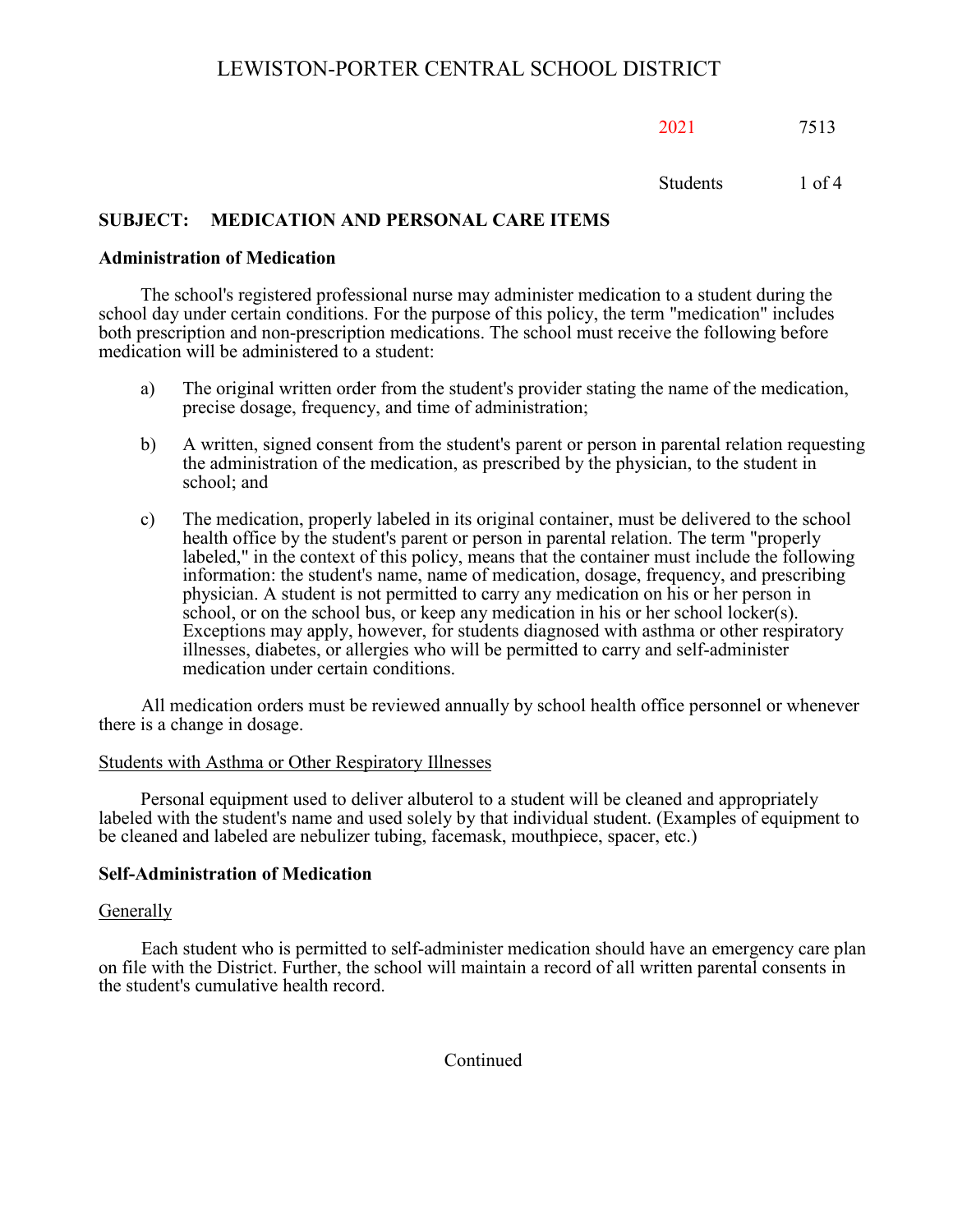2021 7513

Students 2 of 4

## **SUBJECT: MEDICATION AND PERSONAL CARE ITEMS**

School health office personnel will also maintain regular parental contact in order to monitor the effectiveness of such self-medication procedures and to clarify parental responsibility as to the daily monitoring of their child to ensure that the medication is being utilized in accordance with the physician's or provider's instructions. Additionally, the student will be required to report to the health office on a periodic basis as determined by health office personnel so as to maintain an ongoing evaluation of the student's management of such self-medication techniques, and to work cooperatively with the parents and the student regarding such self-care management.

Students who self-administer medication without proper authorization will be referred for counseling by school nursing personnel, as appropriate. Additionally, school administration and parents will be notified of such unauthorized use of medication by the student, and school administration may determine the proper resolution of this behavior.

Students with Asthma or Another Respiratory Disease

A student will be permitted to carry and self-administer their prescribed inhaled rescue medication during the school day, on school property, and at any school function if the school health office has the following on file:

- a) Written order/permission and an attestation from a duly authorized health care provider stating that the student has a diagnosis of asthma or other respiratory disease for which inhaled rescue medications are prescribed to alleviate respiratory symptoms or to prevent the onset of exercise induced asthma; the student has demonstrated that he or she can selfadminister the prescribed medication effectively; and the expiration date of the order, the name of the prescribed medication, the dose the student is to self-administer, times when the medication is to be self-administered, and the circumstances which may warrant the use of the medication; and
- b) Written consent from the student's parent or person in parental relation.

Upon written request of the student's parent or person in parental relation, the school will allow the student to maintain an extra inhaled rescue medication in the care and custody of the school's registered professional nurse, nurse practitioner, physician assistant, or school physician.

## Students with Allergies

A student will be permitted to carry and self-administer his or her prescribed EpiPen during the school day, on school property, and at any school function if the school health office has the following on file:

- a) Written order/permission and an attestation from a duly authorized health care provider stating that the student has a diagnosis of an allergy for which an EpiPen is needed for the emergency treatment of allergic reactions; the student has demonstrated that he or she can self-administer the prescribed EpiPen effectively; and the expiration date of the order, the name of the medicine, the dose the student is to self-administer, and the circumstances which may warrant the use of the medication; and
- b) Written consent from the student's parent or person in parental relation.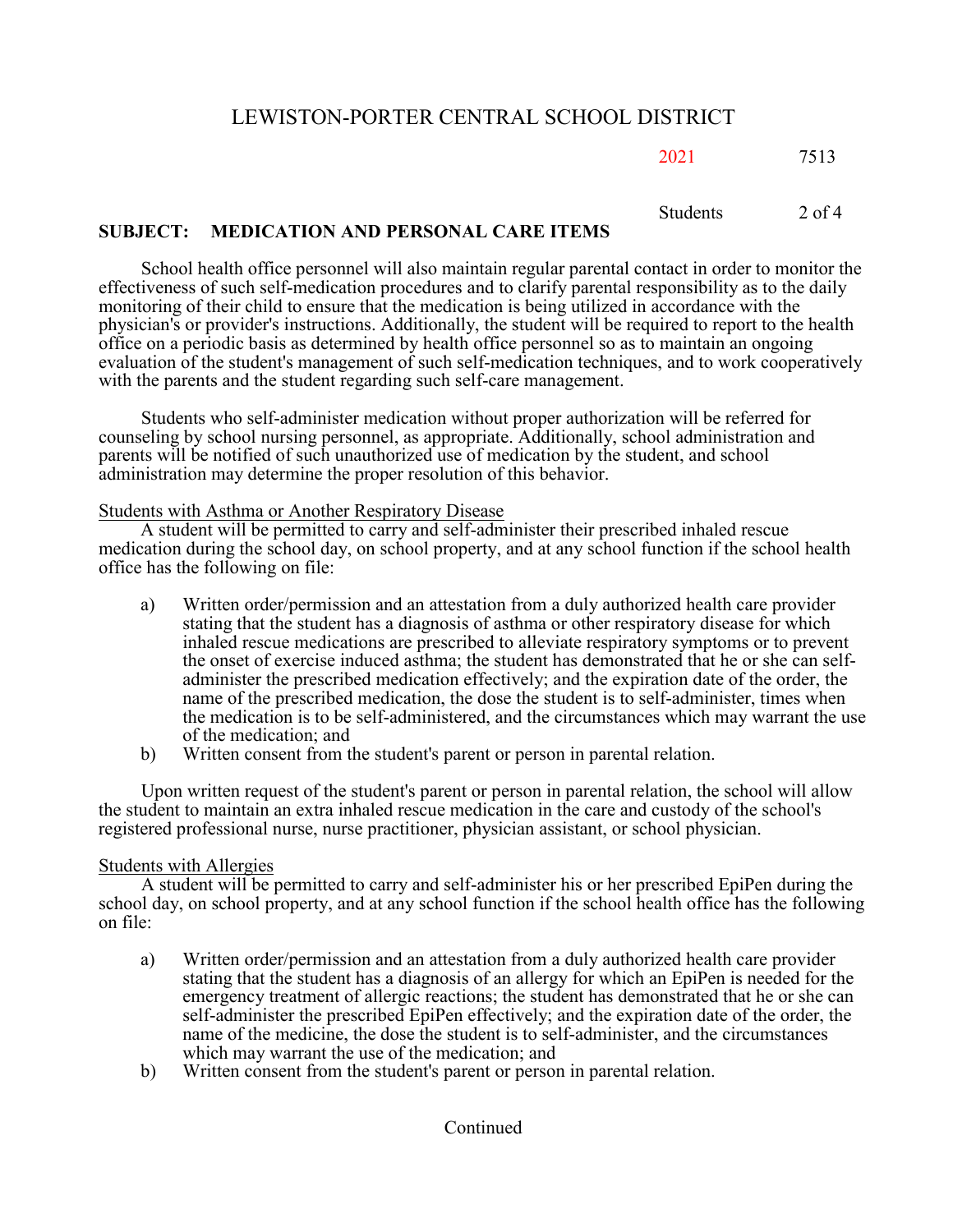2021 7513

Students 3 of 4

## **SUBJECT: MEDICATION AND PERSONAL CARE ITEMS**

Upon written request of the student's parent or person in parental relation, the school will allow the student to maintain an extra EpiPen in the care and custody of a licensed nurse, nurse practitioner, physician assistant, or school physician.

## Students with Diabetes

A student will be permitted to carry and self-administer his or her prescribed insulin through an appropriate medication delivery device, carry glucagon, and carry and use equipment and supplies necessary to check blood glucose and/or ketone levels during the school day, on school property, and at any school function if the school health office has the following on file:

- a) Written order/permission and an attestation from a duly authorized health care provider stating that the student has a diagnosis of diabetes for which insulin and glucagon through appropriate medication delivery devices, and the use of equipment and supplies to check blood glucose and/or ketone levels are necessary; the student has demonstrated that he or she can self-administer effectively, can self-check glucose or ketone levels independently, and can independently follow prescribed treatment orders; and the expiration date of the order, the name of the prescribed insulin or glucagon, the type of insulin delivery system, the dose of insulin and/or glucagon the student is to self-administer, times when the insulin and/or glucagon is to be self-administered, and the circumstances which may warrant administration by the student. The written permission must also identify the prescribed blood glucose and/or ketone test, the times testing is to be done, and any circumstances which warrant checking a blood glucose and/or ketone level.
- b) Written consent from the student's parent or person in parental relation.

Upon written request of the student's parent or person in parental relation, the school will allow the student to maintain extra insulin, insulin delivery system, glucagon, blood glucose meter, and related supplies to treat the student's diabetes in the care and custody of a licensed nurse, nurse practitioner, physician assistant, or school physician.

Students with diabetes will also be permitted to carry food, oral glucose, or other similar substances necessary to treat hypoglycemia in accordance with District policy.

## **Storage and Disposal of Medication**

The District will comply with relevant state laws, regulations, and guidelines governing the District's receipt, storage, and disposal of medication.

## **Personal Care Items**

## Feminine Hygiene Products

Each school building within the District serving students in any grade from six through twelve will provide feminine hygiene products in building restrooms. These products will be provided at no charge to students.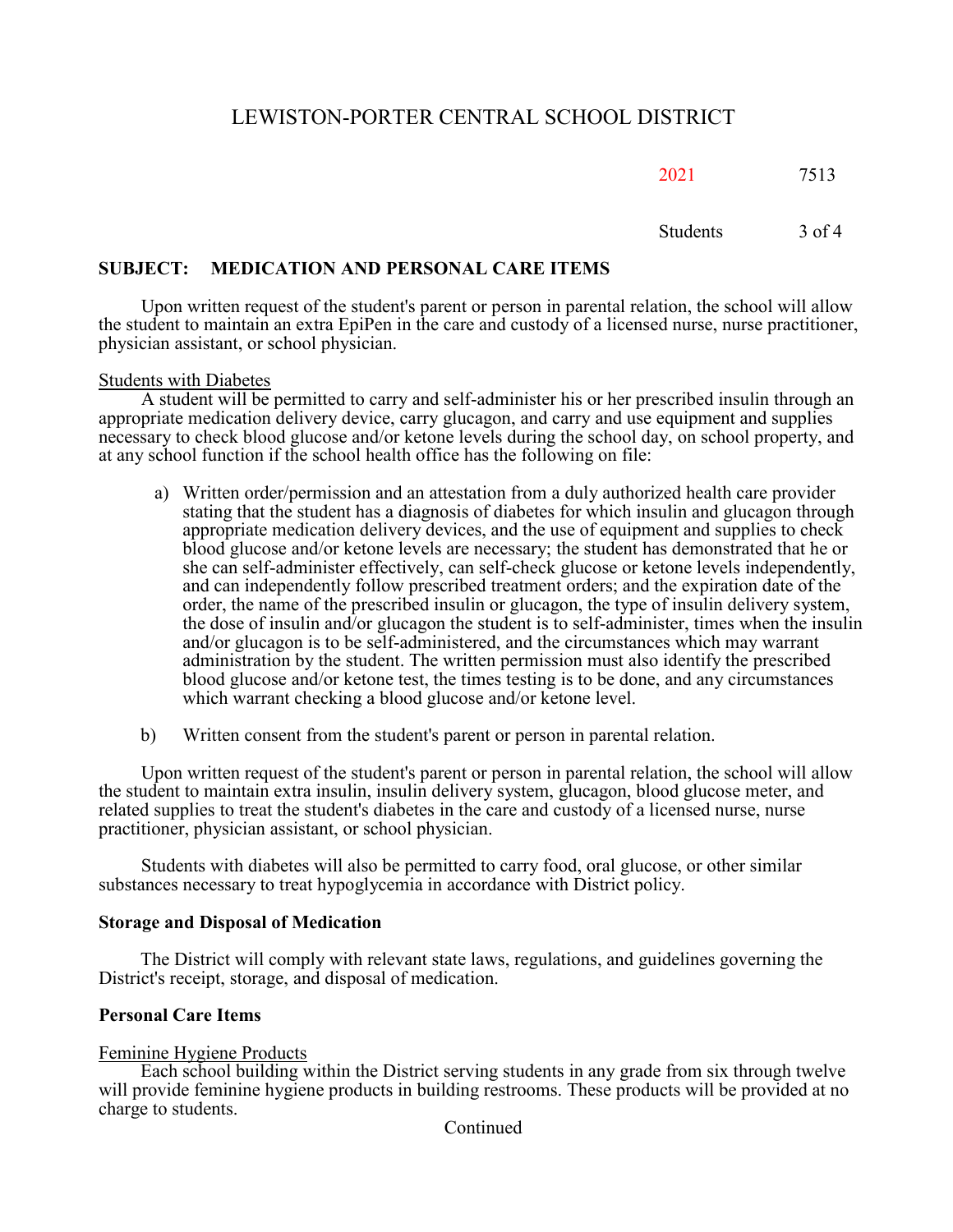2021 7513

Students 4 of 4

## **SUBJECT: MEDICATION AND PERSONAL CARE ITEMS**

#### Alcohol-Based Hand Sanitizers

The New York State Education Department (SED) permits the use of alcohol-based hand sanitizers in schools. The school medical director may approve and permit the use of alcoholbased hand sanitizers in the District's schools without a physician's order. Parents may provide written notification to the school in the event that they do not wish to have their child use this product.

#### Sunscreen

Students may carry and use FDA-approved sunscreen products for over-the-counter use. The student's parent or person in parental relation must provide written permission for the student to carry and use sunscreen. This written parental consent will be maintained by the school. A student who is unable to physically apply sunscreen may be assisted by unlicensed personnel when directed to do so by the student, if permitted by a parent or person in parental relation, and authorized by the school.

Individuals with Disabilities Education Act (IDEA), 20 USC § 1400 et seq. Section 504 of the Rehabilitation Act of 1973, 29 USC § 794 et seq. Education Law §§ 902(b), 907, 916, 916-a, 916-b, 919, 921, 6527, 6908(1)(a)(iv), and 6909 Public Health Law §§ 267, 3000-a, 3000-c, and 3309 8 NYCRR §§ 136.6, 136.7

NOTE: Refer also to Policy #7521 -- Students with Life-Threatening Health Conditions

Adoption Date: 02/22/2021 08/21/2018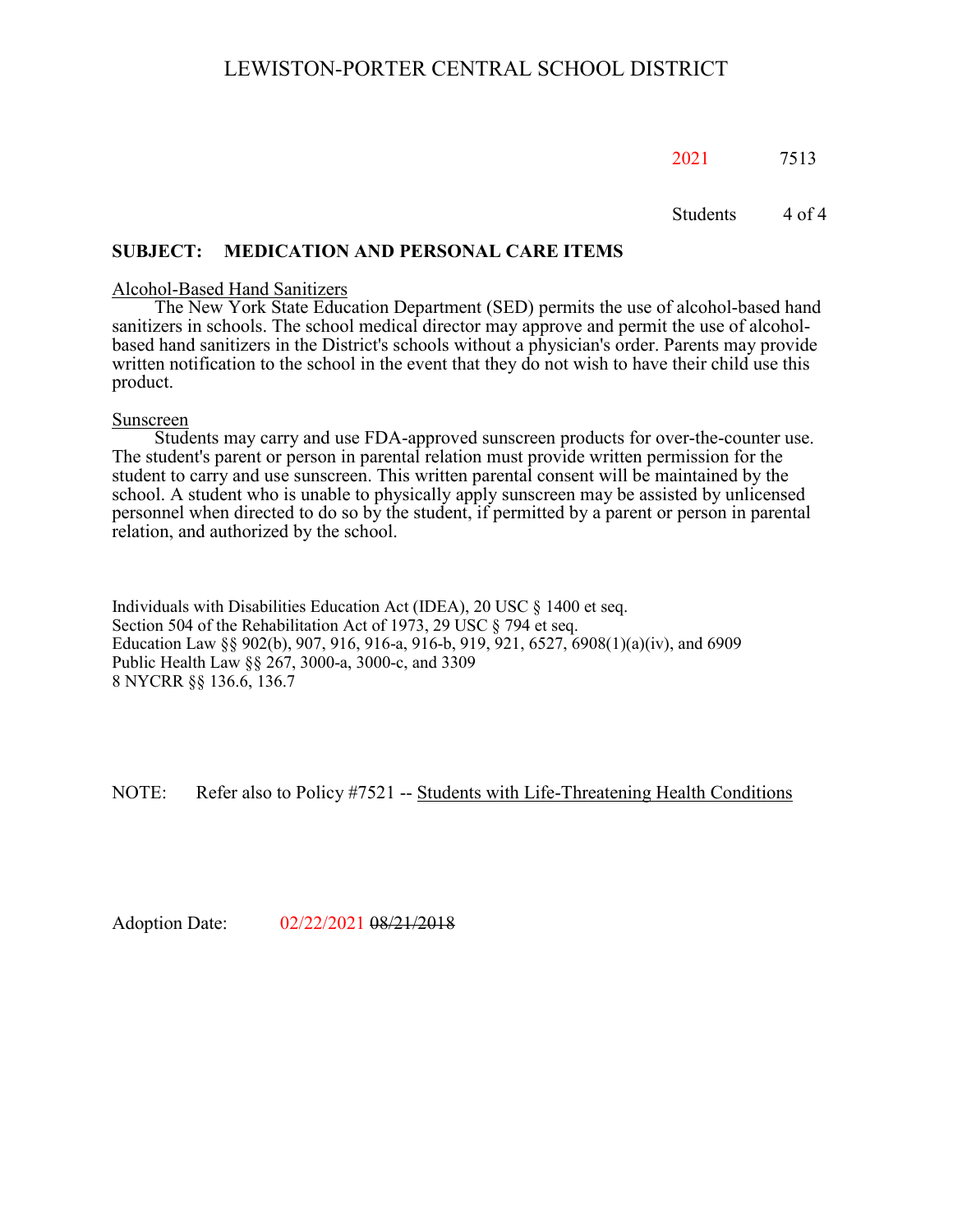2021 7514

Students

#### **SUBJECT: STUDENT HEALTH RECORDS**

The School shall keep a convenient, accurate, and up-to-date health record of every student. Insofar as the health records include confidential disclosures or findings, they shall be kept confidential.

The FamilyEducational Rights and PrivacyAct (FERPA) is a federal law that protects the privacy of students' "education records." For Pre-K through grade 12 students, health records maintained by the School District, including immunization records and school nurse records, generally are considered "education records" subject to FERPA. In addition, records that the District or School maintains on special education students, including records on services provided to students under the Individuals with Disabilities Education Act (IDEA) are considered "education records" under FERPA because they are:

- a) Directly related to a student;
- b) Maintained by the School or a party acting for the School; and
- c) Not excluded from the definition of "education records."

Since student health and medical information in education records is protected by FERPA, the Health Insurance Portability and Accountability Act of 1996 (HIPAA) Privacy Rule excludes such information from its coverage.

Generally, these records may not be shared with third parties without written parental consent unless the disclosure meets one of the exceptions to FERPA's general consent requirement. One exception permits the disclosure of education records, without parental consent, to appropriate parties in connection with an emergency, if knowledge of the information is necessary to protect the health or safety of the student or other individuals.

Parents have a right under FERPA to inspect and review those health and medical records that are considered "education records" under FERPA. Individual records may be interpreted by the school's registered professional nurse to administrators, teachers and other school officials, consistent with law.

Family Educational Rights and Privacy Act of 1974 (FERPA), 20 United States Code (USC) Section 1232g Health Insurance Portability and Accountability Act of 1996 (HIPAA), Public Law 104-191 34 Code of Federal Regulations (CFR) Part 99 45 Code of Federal Regulations (CFR) Parts 160, 162 and 164 Education Law Sections 902(b) and 905 8 New York Code of Rules and Regulations (NYCRR) Part 136

Adoption Date: 02/22/2021

08/01/2017 05/26/2009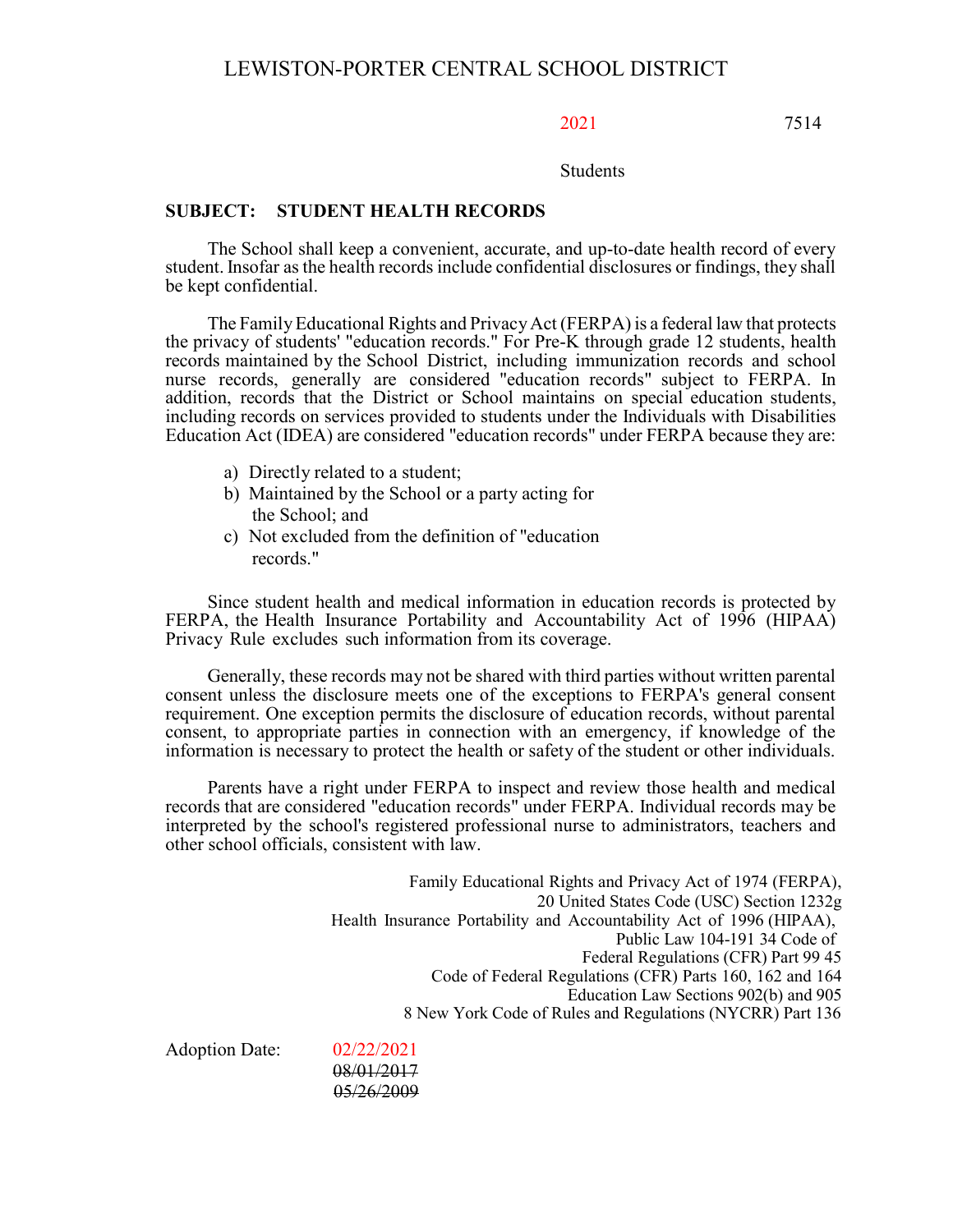## 2021 7515

#### Students

## **SUBJECT: PEDICULOSIS (HEAD LICE)**

Few conditions seem to cause as much concern in schools and homes as an infestation of head lice in children. Students in the elementary grades (ages 3 through 10) are the most likely target hosts for these insect pests. Head lice do not respect socio-economic class distinctions and their presence does not indicate a lack of hygiene or personal cleanliness. Recent medical recommendations from both the American Association of Pediatrics (AAP) and the National Association of School Nurses (NASN) do not treat head lice as an illness that necessitates an absence from school and have shown that the contagion does not spread as easily as once thought. Therefore, the Board does not condone the absence of students from school for unnecessary reasons and considers head lice an unnecessary absence that impedes a student's educational progress, subject to the following:

In order to control infestations of head lice (Pediculosis), the Board has adopted the following protocols:

- a) Whenever there is a possibility that a student is infested with active lice, staff will contact the student's parents. An infested student will not return to school unless corrective treatment has been given and the student is free of active lice. Current treatment protocols make this possible in less than twenty-four (24) hours. School nurses will check the heads of any close contacts and siblings of the student with active head lice.
- b) A student who has been infested will be readmitted to school after successfully completing an examination by the school nurse. Following readmission, the school nurse may conduct periodic inspections of the student's scalp to ensure that it is free of active lice.
- c) School staff will work with parents to minimize student absence caused by exposure to head lice. An infested student is not sick and is not a danger to other students. Excessive and unnecessary absences affect a student's educational progress.
- d) School staff will protect student privacy and maintain confidentiality of medical information when infestations are detected.
- e) School staff will also work to minimize the social stigma that is unfairly attached to victims of head lice infestations. Head lice are not caused by poverty or unsanitary conditions. Students will not be separated from their peers or singled out as infected. All staff will learn proper precautions to prevent further spread of the infestation.

## 02/22/2021

Adoption Date: 08/01/2017 04/26/2016 12/17/2013 12/20/2011 07/21/1998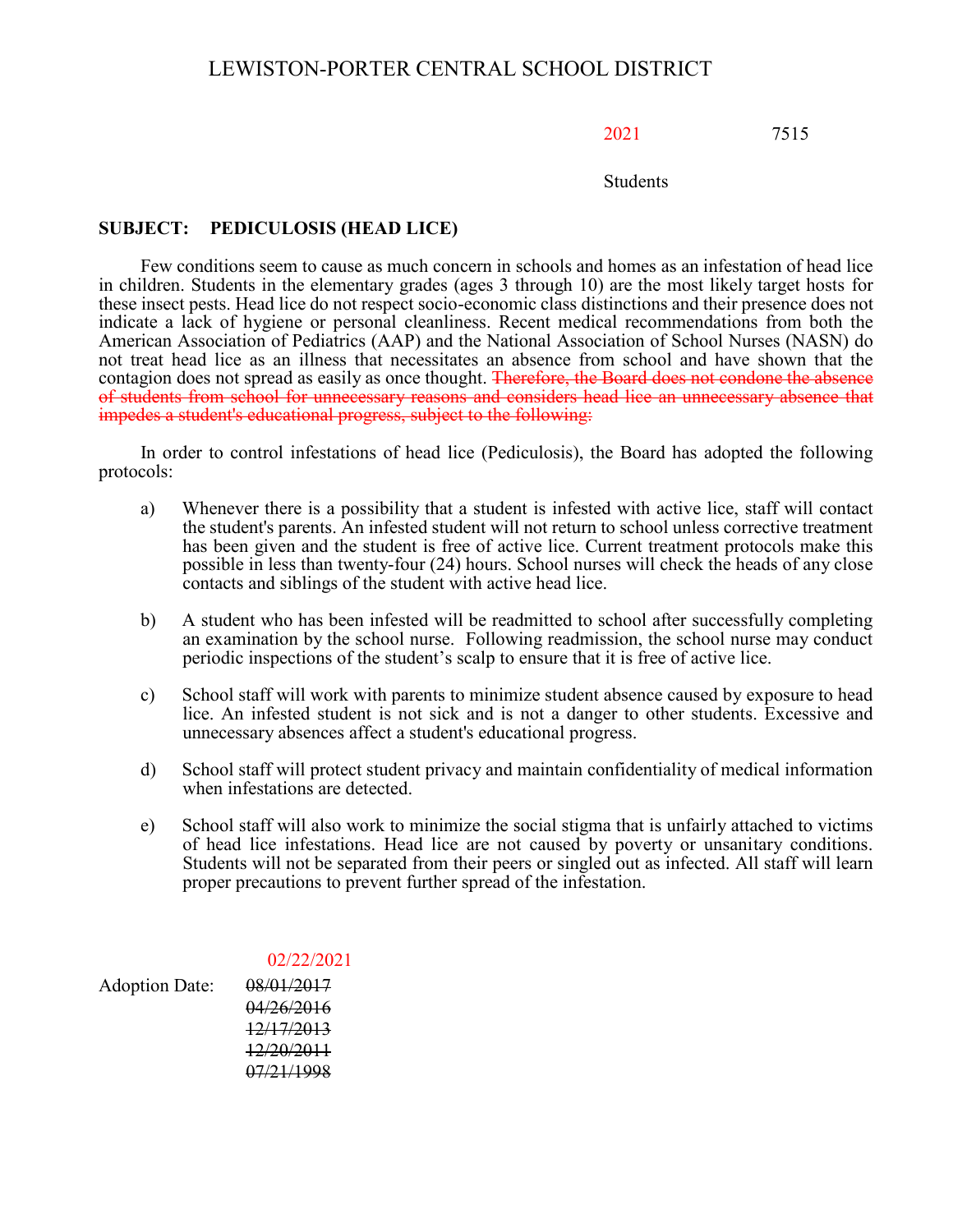2021 7520

**Students** 

## **SUBJECT: ACCIDENTS AND MEDICAL EMERGENCIES**

#### **Student Emergency Treatment**

All staff members of the District are responsible to obtain first aid care for students who are injured or become ill while under school supervision.

In most instances, first aid should be rendered and then the parent should be contacted to come to school and transport the student to the family physician. Beyond first aid, the medical care of the student is the parent's responsibility. However, the student's welfare is always the primary concern, and it is the responsibility of school personnel to exercise good judgment and care under all circumstances.

The Board encourages all staff members to become qualified to give emergency treatment through instruction in first aid, Cardiopulmonary Resuscitation (CPR), and Automated External Defibrillators (AEDs).

#### **Transporting an Ill or Injured Student**

In the event of an illness or injury to a student, an ambulance may be called. The District will make all reasonable attempts to contact a parent or person in parental relation when determining if emergency treatment is necessary.

#### **Insurance**

The Board will follow NYS Law for all transportation accidents.

Education Law §§ 1604(7-a), 1604(7-b), 1709(8-a) and 1709(8-b)

NOTE:Refer also to Policy #7420 - Sports and the Athletic Program

| <b>Adoption Date:</b> | 02/22/2021 |
|-----------------------|------------|
|                       | 03/20/2018 |
|                       | 12/19/2017 |
|                       | 08/01/2017 |
|                       |            |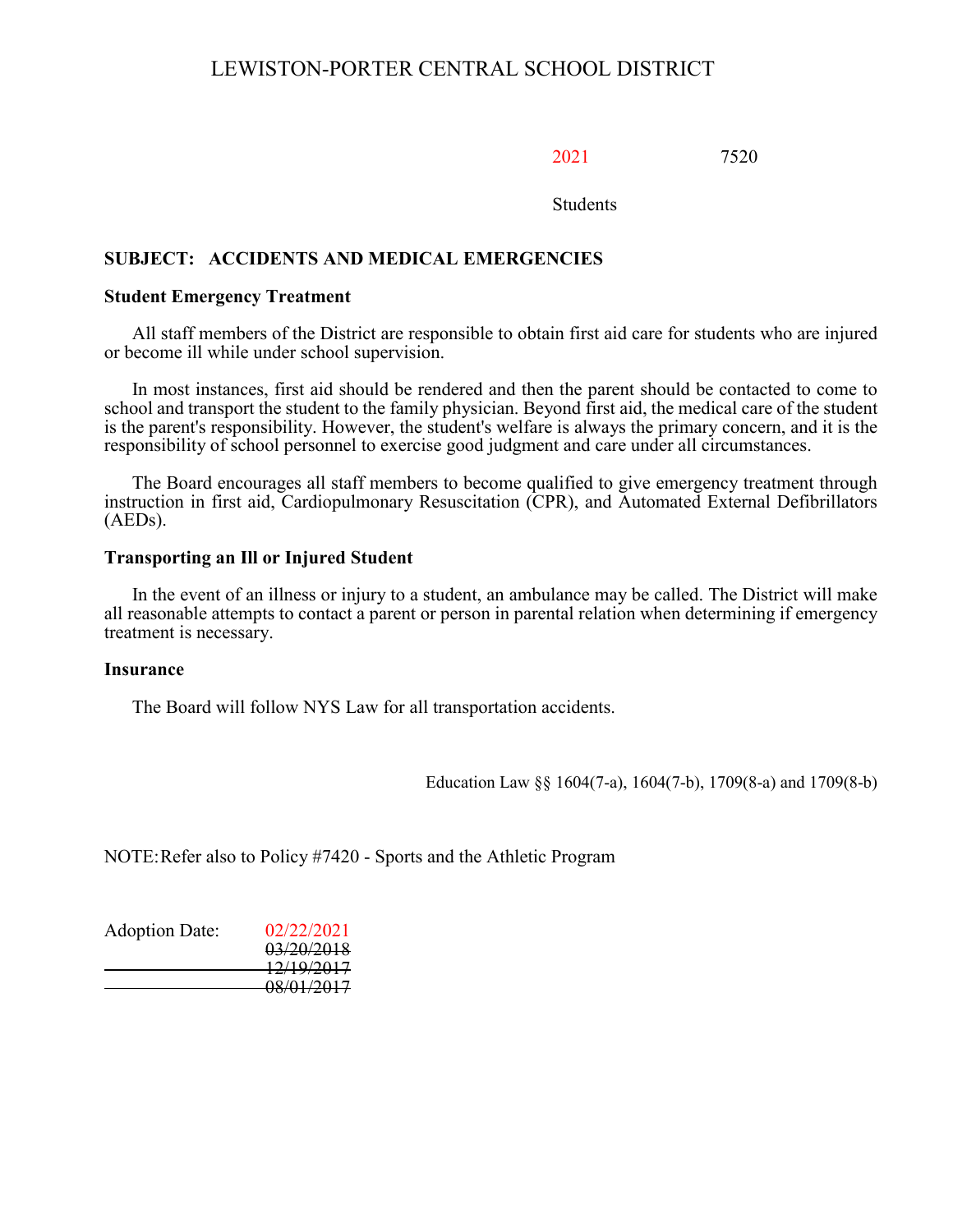2021 7521

Students 1 of 3

## **SUBJECT: STUDENTS WITH LIFE-THREATENING HEALTH CONDITIONS**

Students come to school with diverse medical conditions which may impact their learning as well as their health. Some of these conditions are serious and may be life-threatening. As a result, students, parents, school personnel, and health care providers must all work together to provide the necessary information and training to allow children with chronic health problems to participate as fully and safely as possible in the school experience. This policy encompasses an array of serious or life-threatening medical conditions such as anaphylaxis, diabetes, seizure disorders, or severe asthma and acute medical conditions. All students within the District with known life-threatening conditions will have a comprehensive plan of care in place: an Emergency Care Plan (ECP) or Individualized Healthcare Plan (IHP) and if appropriate, an Individualized Education Plan (IEP) or Section 504 Plan.

## **Life-Threatening Conditions**

For those students with chronic life-threatening conditions such as diabetes, seizure disorders, asthma, and allergies, the District must work cooperatively with the parent(s) and the healthcare provider(s) to:

- a) Immediately develop an ECP for each at risk student to ensure that all appropriate personnel are aware of the student's potential for a life-threatening reaction;
- b) If appropriate, develop an IHP that includes all necessary treatments, medications, training, and educational requirements for the student. If the student is eligible for accommodations based upon the Individuals with Disabilities Act (IDEA), Section 504 of the Rehabilitation Act of 1973, or the Americans with Disabilities Act, the appropriate procedures will be followed regarding evaluation and identification;
- c) Provide training by licensed medical personnel (e.g., registered professional nurse) for all adults in a supervisory role in the recognition and emergency management of a specific medical condition for specific students;
- d) Obtain specific medical-legal documents duly executed in accordance with New York State law; appropriate health care provider authorization in writing for specific students that includes the frequency and conditions for any testing and/or treatment, symptoms, and treatment of any conditions associated with the health problem; and directions for emergencies;
- e) Secure written parent permission and discuss parental responsibility that includes providing the health care provider's orders, providing any necessary equipment, and participation in the education and co-management of the child as he or she works toward self-management;
- f) Allow supervised students to carry life-saving medication in accordance with relevant laws, regulations, and procedures. The District will also encourage parents and students to provide duplicate life-saving medication to be maintained in the health office in the event the selfcarrying student misplaces, loses, or forgets their medication;
- g) Assure appropriate and reasonable building accommodations are in place within a reasonable degree of medical certainty.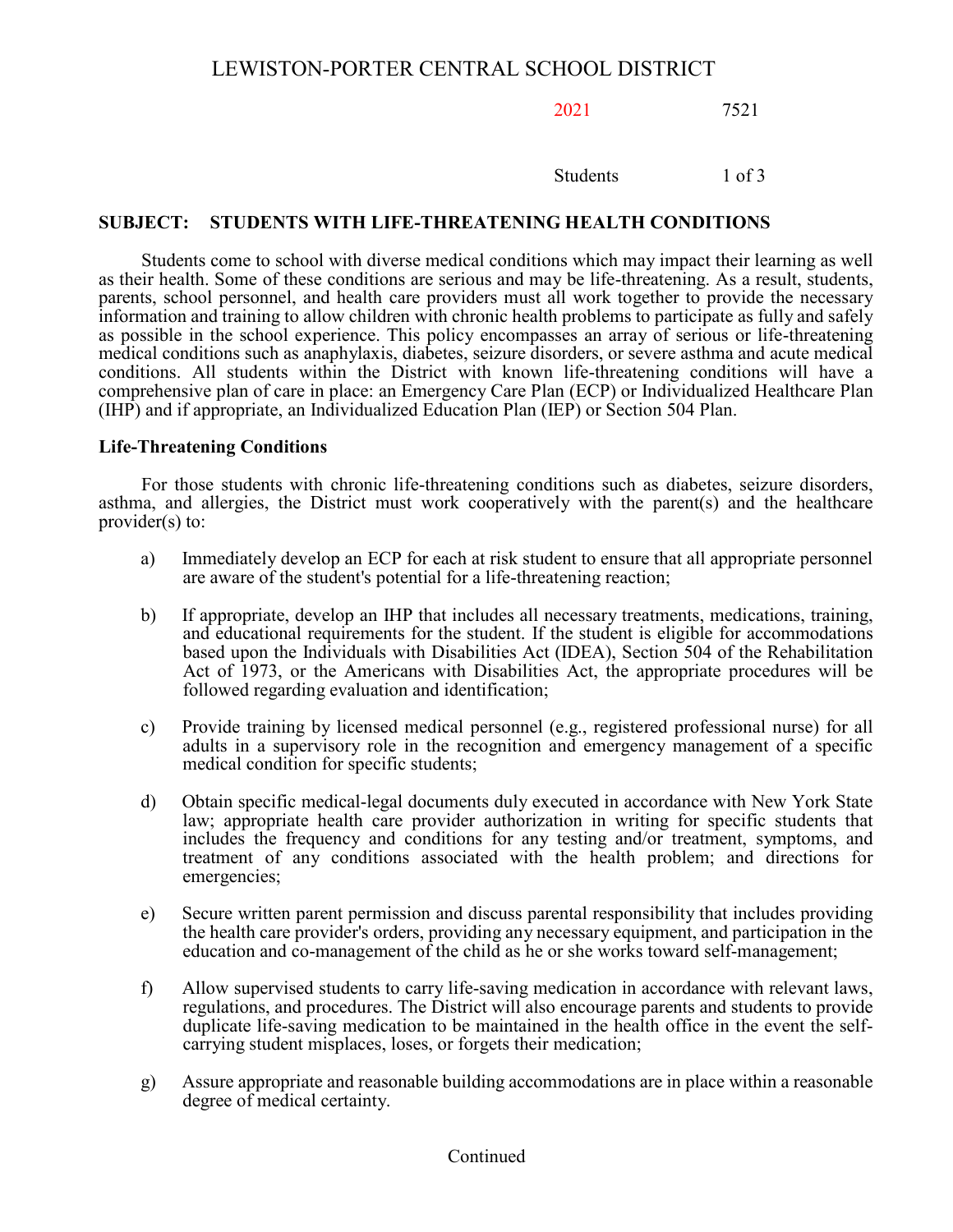2021 7521

Students 2 of 3

## **SUBJECT: STUDENTS WITH LIFE-THREATENING HEALTH CONDITIONS**

In addition, the District will:

- a) Provide training for transportation, instructional, food service, or physical education staff, as appropriate, in the recognition of an anaphylactic reaction;
- b) Have standing emergency medical protocols for nursing or other staff;
- c) Request the school physician to write a non-patient specific order for anaphylaxis treatment agents for the school's registered professional nurse or other staff, as designated by the administration and allowed under federal and New York State laws and regulations, to administer in the event of an unanticipated anaphylactic episode;
- d) Maintain or ensure the maintenance of a copy of the standing order(s) and protocol(s) that authorizes them to administer emergency medications such as anaphylactic treatment agents;
- e) Allow the school registered nurse, nurse practitioner, or physician to train unlicensed school personnel to administer emergency epinephrine via auto-injector, or emergency glucagon, to students with both a written provider order and parent or person in parental relation consent during the school day, on school property, and at any school function. Such training will be done in accordance with specifications outlined in the Commissioner's regulations;
- f) Ensure that building-level and District-wide school safety plans include appropriate accommodations for students with life-threatening health conditions.
- g) Encourage families to obtain medic-alert bracelets for at risk students;
- h) Educate students regarding the importance of immediately reporting symptoms of an allergic reaction.

## **Creating an Allergen-Safe School Environment**

The risk of accidental exposure or cross-contamination is always present in school, particularly for students with food allergies. The school setting is a high-risk environment for accidental ingestion of a food allergen due to the presence of a large number of students, increased exposure to food allergens, and cross-contamination of tables, desks, and other surfaces.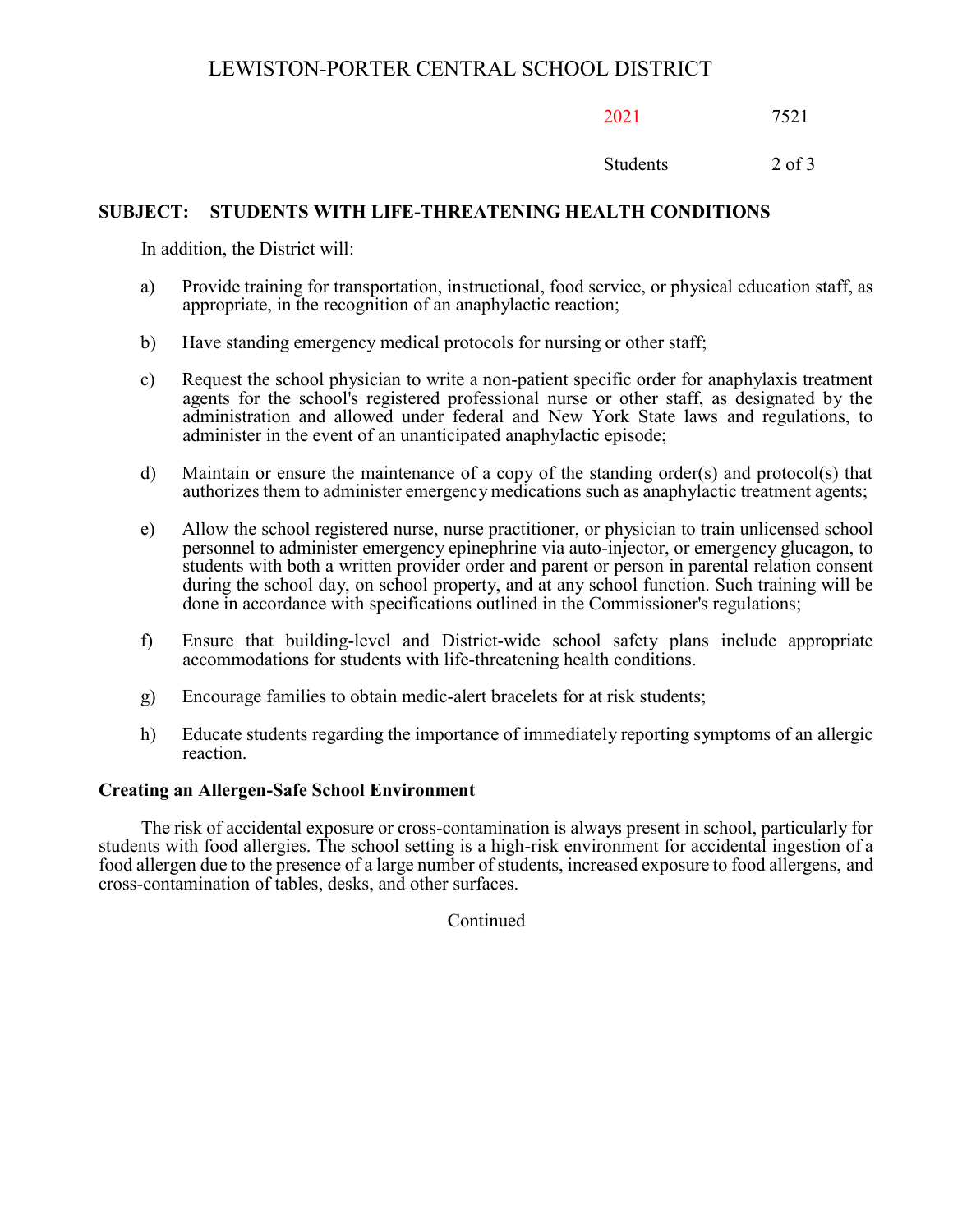| 2021     | 7521       |
|----------|------------|
| Students | $3$ of $3$ |

## **SUBJECT: STUDENTS WITH LIFE-THREATENING HEALTH CONDITIONS**

In an effort to prevent accidental exposure to allergens, the District will monitor the following highrisk areas and activities:

- a) Cafeteria;
- b) Food sharing;
- c) Hidden ingredients in art, science, and other projects;
- d) Transportation;
- e) Fund raisers and bake sales;
- f) Parties and holiday celebrations;
- g) Field trips;
- h) Before and after school programs.

#### **Medication Self-Management**

The District will work toward assisting students in the self-management of their chronic health condition based upon the student's knowledge level and skill by:

- a) Adequately training all staff involved in the care of the child, as appropriate;
- b) Assuring the availability of the necessary equipment and/or medications;
- c) Providing appropriately trained licensed persons as required by law;
- d) Developing an emergency plan for the student; and
- e) Providing ongoing staff and student education.

Americans with Disabilities Act, 42 USC § 12101 et seq. Individuals with Disabilities Education Act (IDEA), 20 USC §§ 1400-1485 Section 504 of the Rehabilitation Act of 1973, 29 USC § 794 et seq. 34 CFR Part 300 Education Law §§ 6527 and 6908 8 NYCRR §§ 136.6, 136.7 Public Health Law §§ 2500-h (Anaphylactic policy for school districts) and 3000-a

NOTE: Refer also to Policy #7513 - Administration of Medication

Adoption Date: 02/22/2021 08/01/2017 01/26/2016 03/15/2011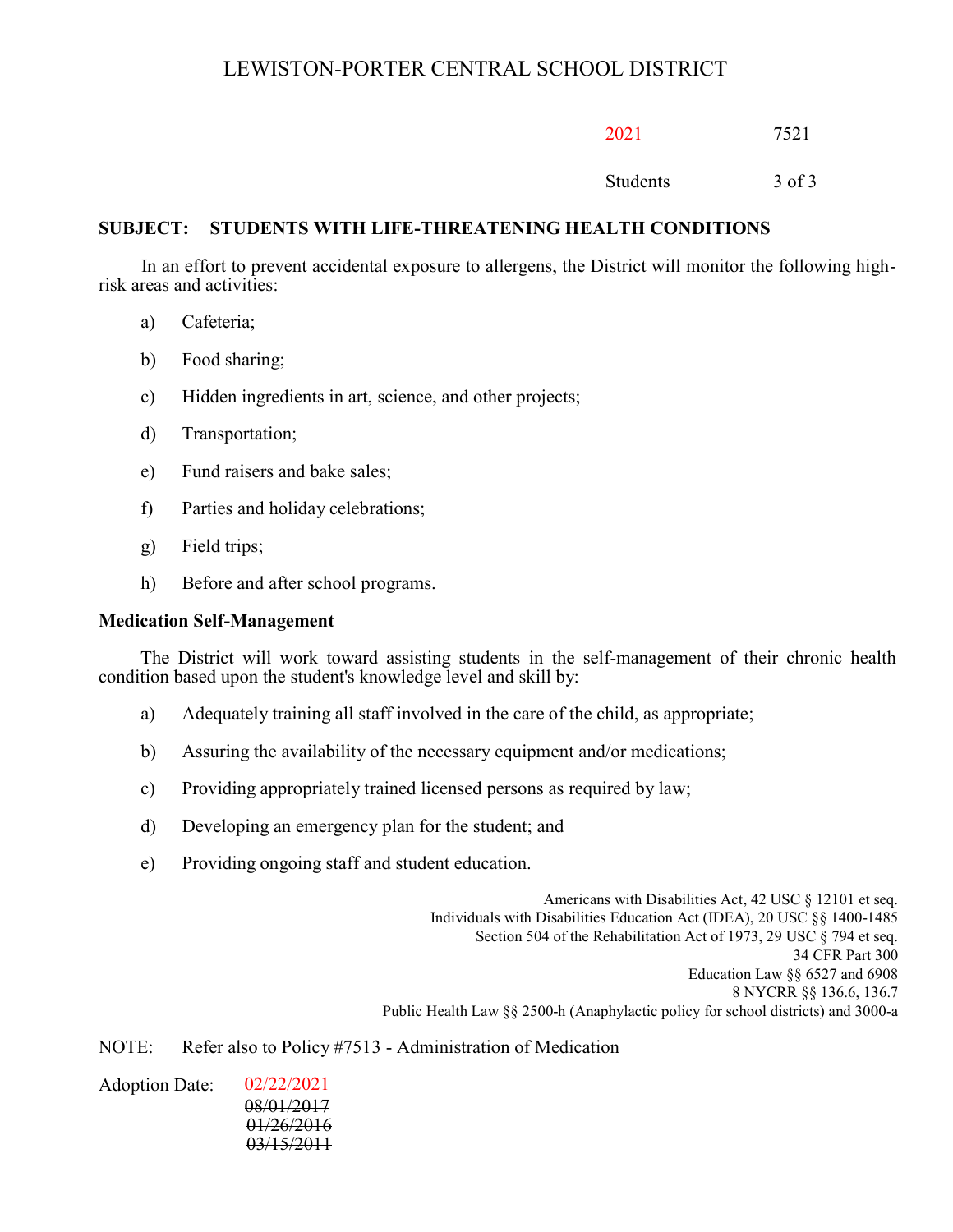#### 2021 7522

**Students** 

#### **SUBJECT: SUICIDE**

According to national statistics, suicide is the third leading cause of death among young people. It is the policy of the Board to enact clear guidelines for prevention, intervention and post-intervention of suicide, reflecting the District's concern for this serious mental health issue.

The Board recognizes the need for suicide prevention and will instruct the Superintendent to establish a District crisis intervention team whose responsibility will be to develop a suicide response plan. This plan will be integrated into the existing school safety plan. The plan will include education and awareness of risk factors for youth suicide, procedures for intervening if a student exhibits risk factors, including referral services, and a post intervention plan to help the school and community cope with the aftermath of such a tragic event should it occur.

Suicide prevention will be incorporated into the curriculum to educate students. This will be done in a manner so as not to sensationalize the matter, but to provide students with information and resources on this important mental health issue. The District will also foster interagency cooperation that will enable staff to identify and access appropriate community resources to aid students in times of crisis.

The administration is responsible for informing staff of regulations and procedures of suicide prevention, intervention and post-intervention that have been developed by the District. The District will actively respond to any situation where a student verbally or behaviorally indicates intent to attempt suicide or to do physical harm to himself/herself. Staff training and professional development on suicide and crisis intervention will be made available.

NOTE: Refer also to Policies: #3420 - Non-Discrimination and Anti-Harassment in the School District #5681 - School Safety Plans

Adoption Date: 02/22/2021 08/01/2017 03/15/2011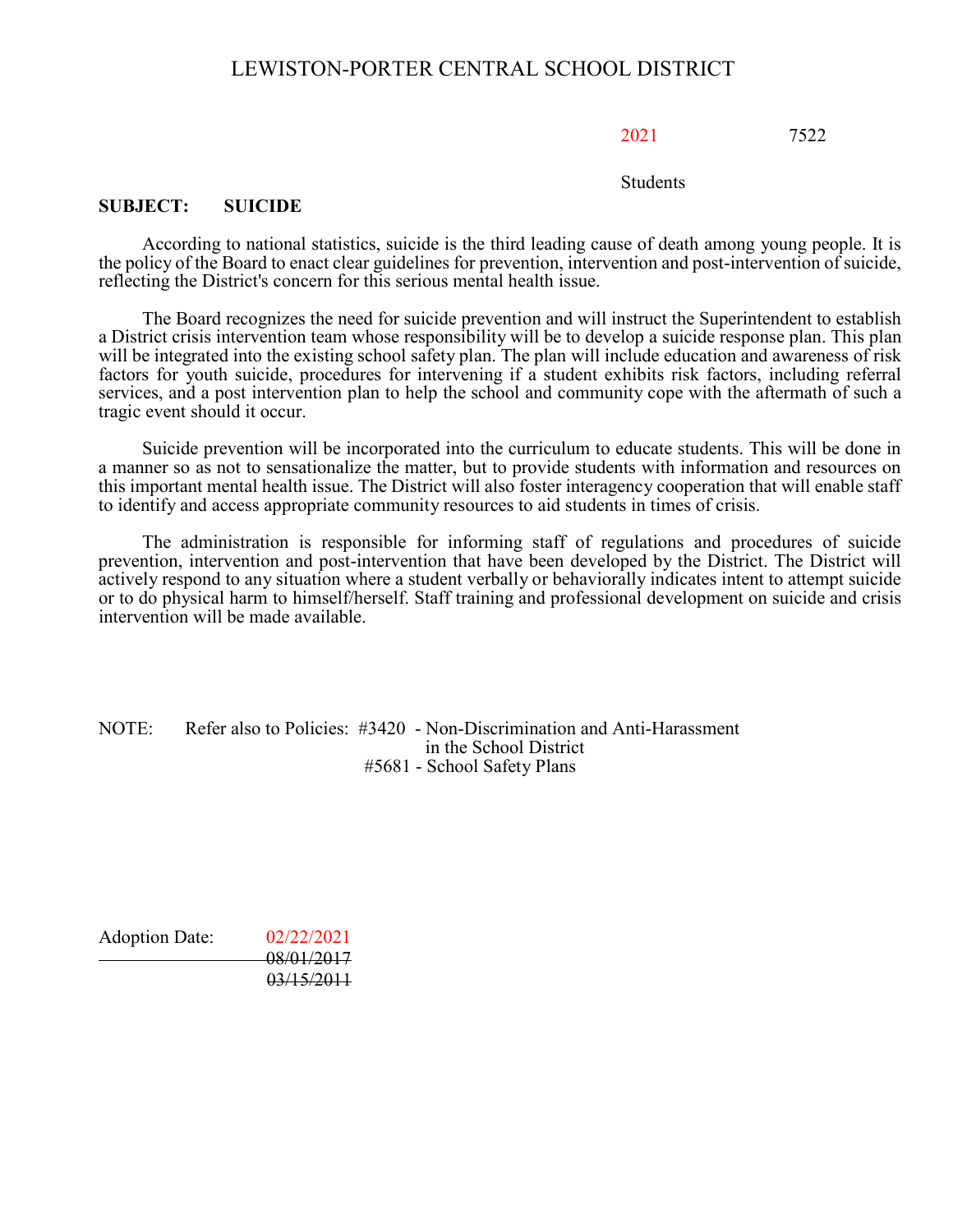2021 7523

Students 1 of 3

## **SUBJECT: CONCUSSION MANAGEMENT**

The Board recognizes that concussions and head injuries are the most commonly reported injuries in children and adolescents who participate in sports and recreational activities. The physical and mental well-being of District students is a primary concern. As such, the District supports the proper evaluation and management of concussion injuries.

A concussion is a mild traumatic brain injury (MTBI) that occurs when normal brain functioning is disrupted by a blow or jolt to the head or body that causes the head and brain to move rapidly back and forth. Recovery from concussion and its symptoms will vary*.* Avoiding re-injury and over-exertion until fully recovered are the cornerstones of proper concussion management.

## **Concussion Management Team (CMT)**

The District is authorized, at its discretion, to establish a Concussion Management Team (CMT) which may be composed of the certified athletic director, a school nurse, the school physician, a coach of an interscholastic team, a certified athletic trainer or such other appropriate personnel as designated by the District. The CMT will oversee and implement the District's concussion policy, including the requirement that all school coaches, physical education teachers, nurses, and certified athletic trainers who work with and/or provide instruction to pupils engaged in school-sponsored athletic activities complete training relating to MTBIs. Furthermore, every CMT may establish and implement a program which provides information on MTBIs to parents and persons in parental relation throughout each school year.

## **Staff Training/Course of Instruction**

Each school coach, physical education teacher, school nurse, and certified athletic trainer who works with and/or provides instruction to students in school-sponsored athletic activities will complete a course of instruction every two years relating to recognizing the symptoms of concussions or MTBIs and monitoring and seeking proper medical treatment for students who suffer from a concussion or MTBI.

Components of the training will include:

- a) The definition of MTBI;
- b) Signs and symptoms of MTBI;
- c) How MTBIs may occur;
- d) Practices regarding prevention; and
- e) Guidelines for the return to school and school activities for a student who has suffered an MTBI, even if the injury occurred outside of school.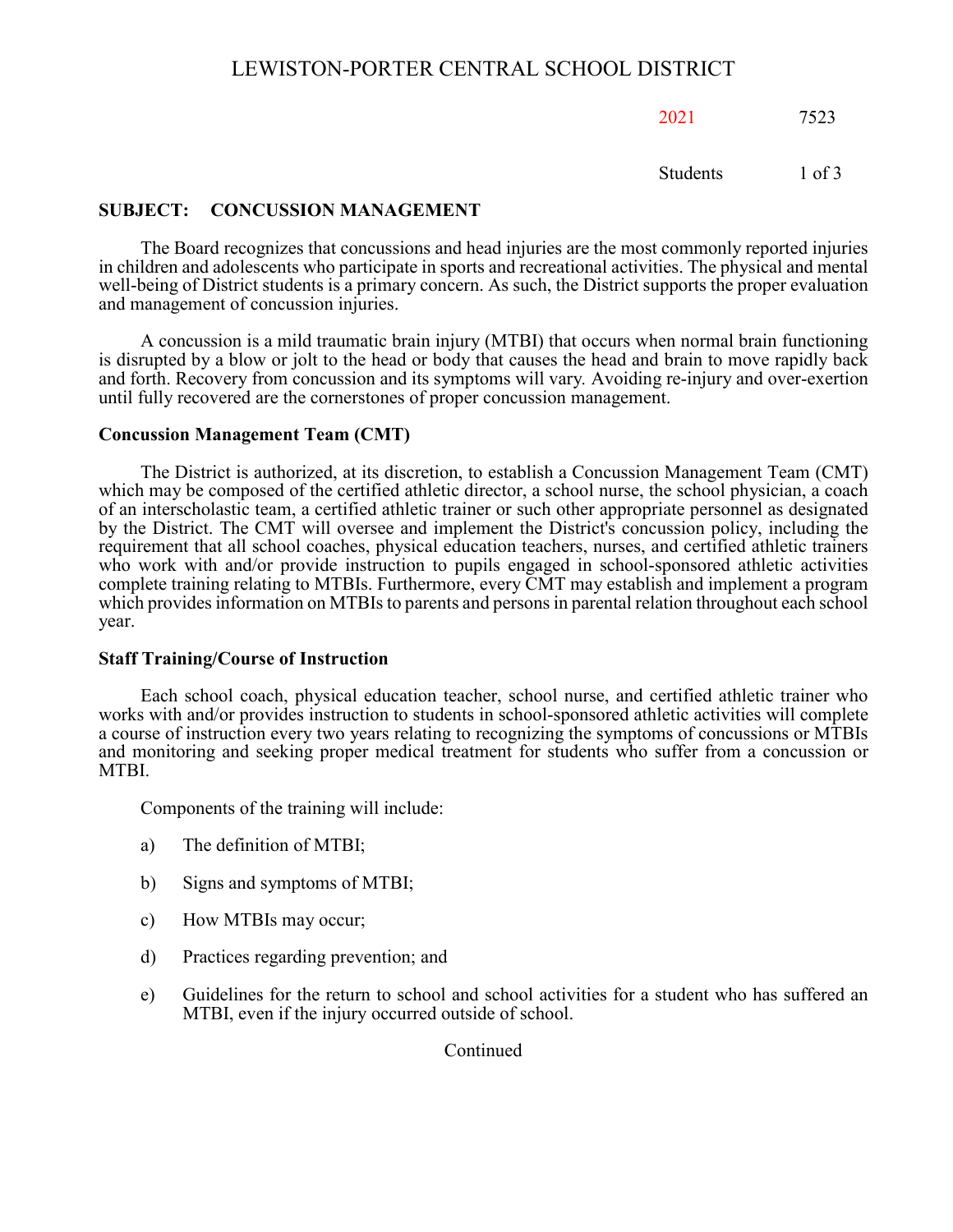## 2021 7523

Students 2 of 3

## **SUBJECT: CONCUSSION MANAGEMENT**

The course can be completed by means of instruction approved by State Education Department (SED) which include, but are not limited to, courses provided online and by teleconference. The CMT will utilize the District's existing system to document all required training and professional development for District staff. Upon completion of the training each year, staff will forward their course completion certificate to the appropriate staff for entry into the system. The system will also use an email to remind staff of the need to complete the training each year. Because concussion symptoms may manifest themselves in any setting, all school staff will be encouraged to take the online training and be alert for students who may display or report concussion symptoms.

#### **Information to Parents and Students**

The District will include the following information on MTBIs or concussions in any permission or consent form or similar document that may be required from a parent or person in parental relation for a student's participation in interscholastic sports. Similar information will be provided to all students when they sign up for participation in sports and/or through information provided in physical education, health or mental health classes. Information will include:

- a) The definition of MTBI;
- b) Signs and symptoms of MTBI;
- c) How MTBIs may occur;
- d) Practices regarding prevention; and
- e) Guidelines for the return to school and school activities for a student who has suffered an MTBI, even if the injury occurred outside of school.

The District will provide a link on its website to this list of information from the SED's and Department of Health's websites.

## **Identification of Concussion and Removal from Athletic Activities**

The District requires the immediate removal from all athletic activities of any student who has sustained, or is believed to have sustained, a MTBI or concussion. Any student demonstrating signs, symptoms, or behaviors consistent with a concussion while participating in a class, extracurricular activity, or interscholastic athletic activity will be removed from the class, game, or activity and must be evaluated as soon as possible by an appropriate health care professional. This removal must occur based on display of symptoms regardless of whether the injury occurred inside or outside of school. If there is any doubt as to whether the student has sustained a concussion, it will be presumed that the student has been injured until proven otherwise. The District will notify the student's parents or guardians and recommend appropriate evaluation and monitoring.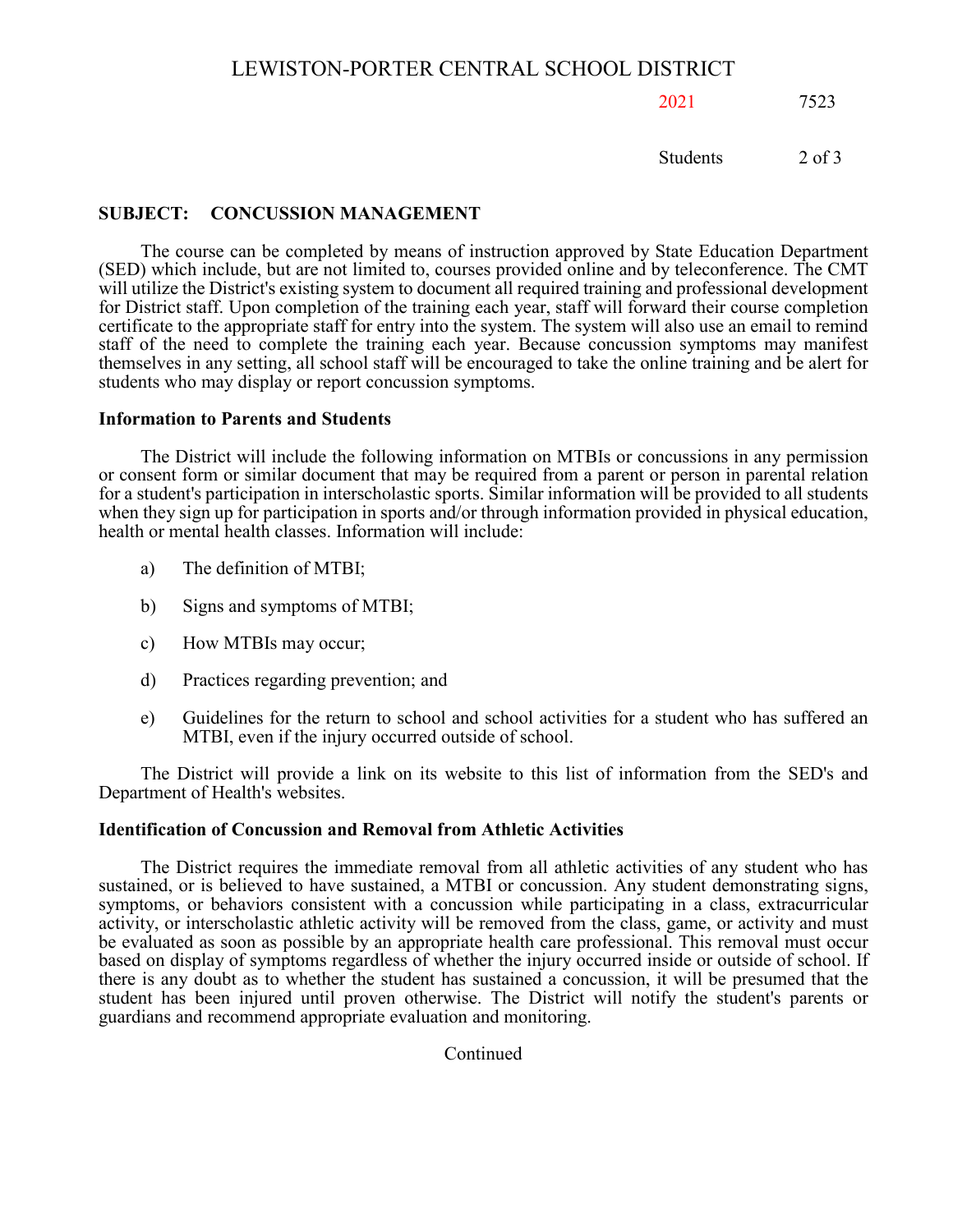2021 7523

Students 3 of 3

#### **SUBJECT: CONCUSSION MANAGEMENT**

The District may allow credentialed District staff to use validated neurocognitive computerized testing as a concussion assessment tool to obtain baseline and post-concussion performance data. These tools are not a replacement for a medical evaluation to diagnose and treat a concussion. The District must seek authorization from the parent/guardian prior to the testing. Additionally, parents/guardians should be given a copy of the results upon request.

#### **Return to School Activities and Athletics**

The student will not return to physical activity (including athletics, physical education class, and recess) until he or she has been symptom-free for at least 24 hours, and has been evaluated and received written authorization from a licensed physician. In accordance with Commissioner's regulations, the District's School Physician will give final clearance on a return to activity for extra- class athletics. All authorizations will be kept on file in the student's permanent health record. The standards for return to athletic activity will also apply to injuries that occur outside of school. School staff should be aware that students may exhibit concussion symptoms caused by injuries from outside activities and that these visible symptoms also indicate a removal from play.

The District will follow any directives issued by the student's treating physician with regard to limitations and restrictions on school and athletic activities for the student. The District will also develop a coordinated communication plan among appropriate staff to ensure that the treating physician's orders for post-concussion management are implemented and followed. The school nurse will work to ensure that all the necessary staff get the information they need to care for and work with the injured student.

The District's School Physician and other licensed healthcare professionals employed by the District will also formulate a procedure and treatment plan to be utilized by District staff who may respond to students or staff with possible concussions during the school day.

In accordance with SED guidelines, this policy will be both reviewed and updated periodically. The Superintendent, in consultation with the District's School Physician and other appropriate staff, may develop regulations and protocols for strategies to prevent concussions, the identification of concussions, and procedures for removal from and return to activities or academics.

> Education Law § 305(42) 8 NYCRR §§ 135.4 and 136.5 *Guidelines for Concussion Management in Schools,* SED Guidance Document, 2018

Adoption Date: 02/22/2021 12/18/2018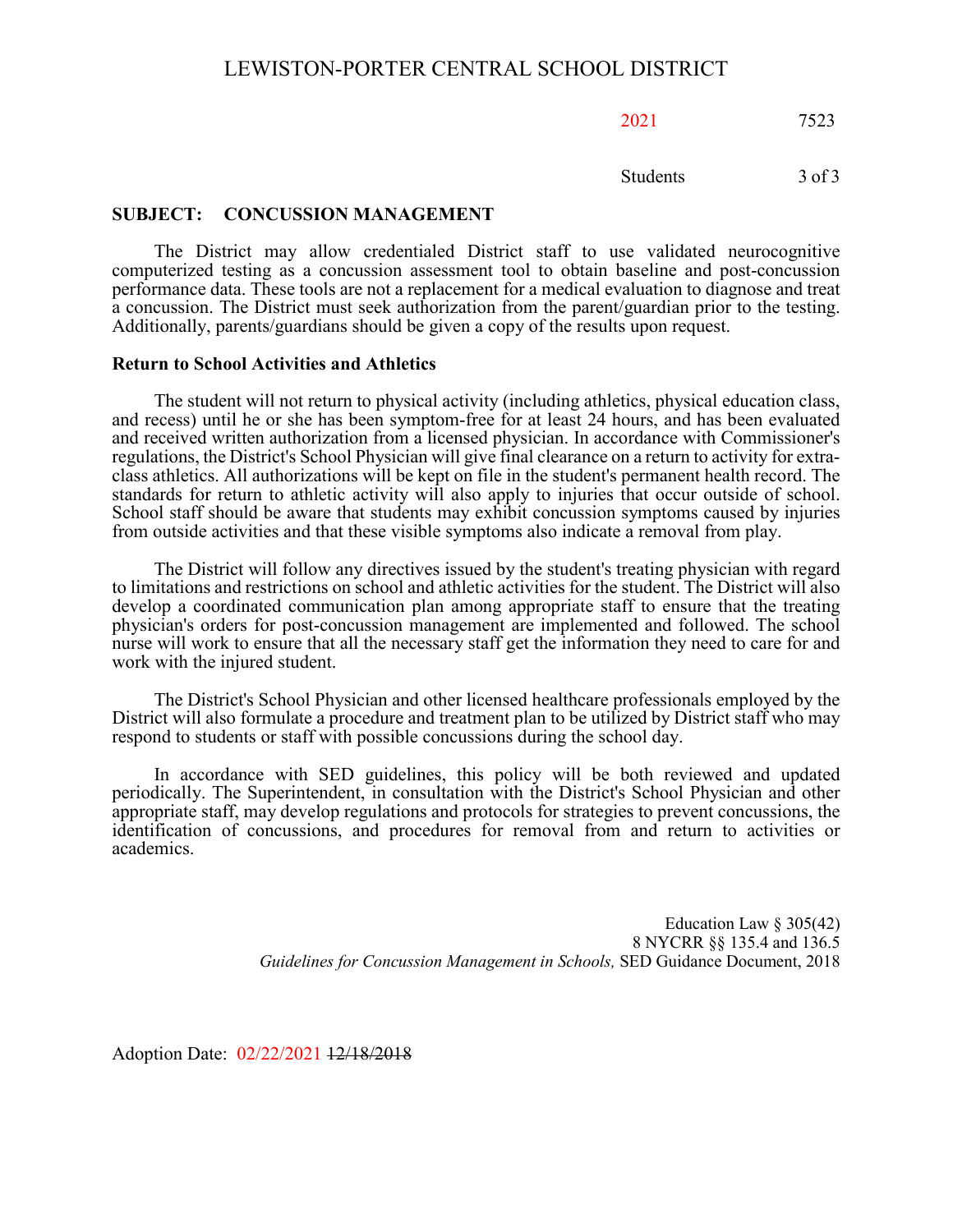2021 7530

Students 1 of 6

## **SUBJECT: CHILD ABUSE AND MALTREATMENT**

## **Child Abuse in a Domestic Setting**

The District takes seriously the obligations of its officers and employees to report cases of child abuse or maltreatment. To this end, regulations will be developed, maintained, and disseminated by administration regarding the:

- a) Mandatory reporting of suspected child abuse or maltreatment;<br>b) Reporting procedures and obligations of persons required to rep
- b) Reporting procedures and obligations of persons required to report;<br>c) Provisions for taking a child into protective custody;
- c) Provisions for taking a child into protective custody;<br>d) Mandatory reporting of deaths;
- d) Mandatory reporting of deaths;<br>e) Immunity from liability and per
- e) Immunity from liability and penalties for failure to report;<br>f) Obligations for provision of services and procedures necess
- f) Obligations for provision of services and procedures necessary to safeguard the life or health of a child; and
- g) Provision of information in recognizing signs of unlawful methamphetamine laboratories for all current and new school officials (i.e., "mandated reporters") who, as part of their usual responsibilities, visit children's homes.

Additionally, an ongoing training program for all current and new school officials will be established and implemented to enable the staff to carry out their reporting responsibilities.

## Reporting Information

The District will post the child abuse hotline telephone number and directions for accessing the Office of Children and Family Services (OCFS) website in English and Spanish on its website and in clearly and highly visible areas of school buildings. The District will also make this information available from its administrative offices; provide it to parents and persons in parental relation at least once per school year by electronic communication, sending the information home with students, or otherwise; and provide it to each teacher and administrator. The District may post and provide this information in other, common languages used by the school community.

## Persons Required to Report

Persons required to report cases of child abuse or maltreatment to the State Central Register (SCR) in accordance with Social Services Law Section 413(1) include, but are not limited to, school teachers, school counselors, school psychologists, school social workers, school nurses, school administrators or other school personnel required to hold a teaching or administrative license or certificate, and full- or part-time compensated school employees required to hold a temporary coaching license or professional coaching certificate.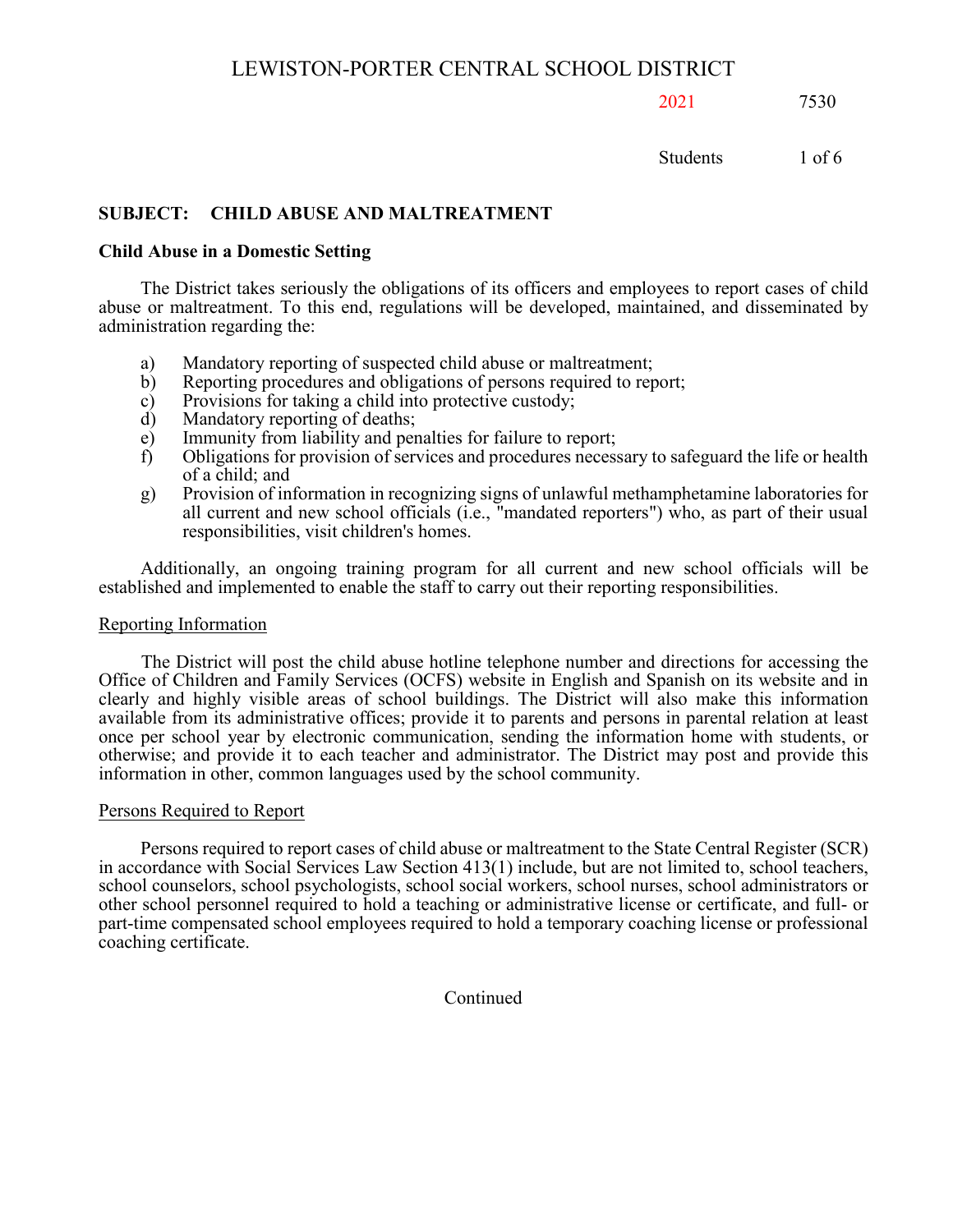## 2021 7530

Students 2 of 6

#### **SUBJECT: CHILD ABUSE AND MALTREATMENT**

All mandated reporters must make the report themselves and then immediately notify the building principal or designee. The building principal or designee will be responsible for all subsequent administration necessitated by the report. Any report must include the name, title, and contact information for every staff member who is believed to have direct knowledge of the allegations in the report.

#### Prohibition of Retaliatory Personnel Action

The District will not take any retaliatory personnel action against an employee because the employee believes that he or she has reasonable cause to suspect that a child is an abused or maltreated child and that employee makes a report to SCR. Further, no school official will impose any conditions, including prior approval or prior notification, upon any staff member specifically designated a mandated reporter.

"Retaliatory personnel action" means the discharge, suspension, or demotion of an employee, or other adverse employment action taken against an employee in the terms and conditions of employment.

#### Report Form

The "Report of Suspected Child Abuse or Maltreatment" Form LDSS-2221A may be accessed at the OCFS website.

#### **Child Abuse in an Educational Setting**

The District is committed to the protection of students in educational settings from abuse and maltreatment by employees or volunteers.

#### Definitions

"Administrator" or "school administrator" means a principal, or the equivalent title, in a school, or other chief school officer.

"Child abuse" means any of the following acts committed in an educational setting by an employee or volunteer against a child (defined as a person under the age of 21 years enrolled in a school):

a) Intentionally or recklessly inflicting physical injury, serious physical injury, or death;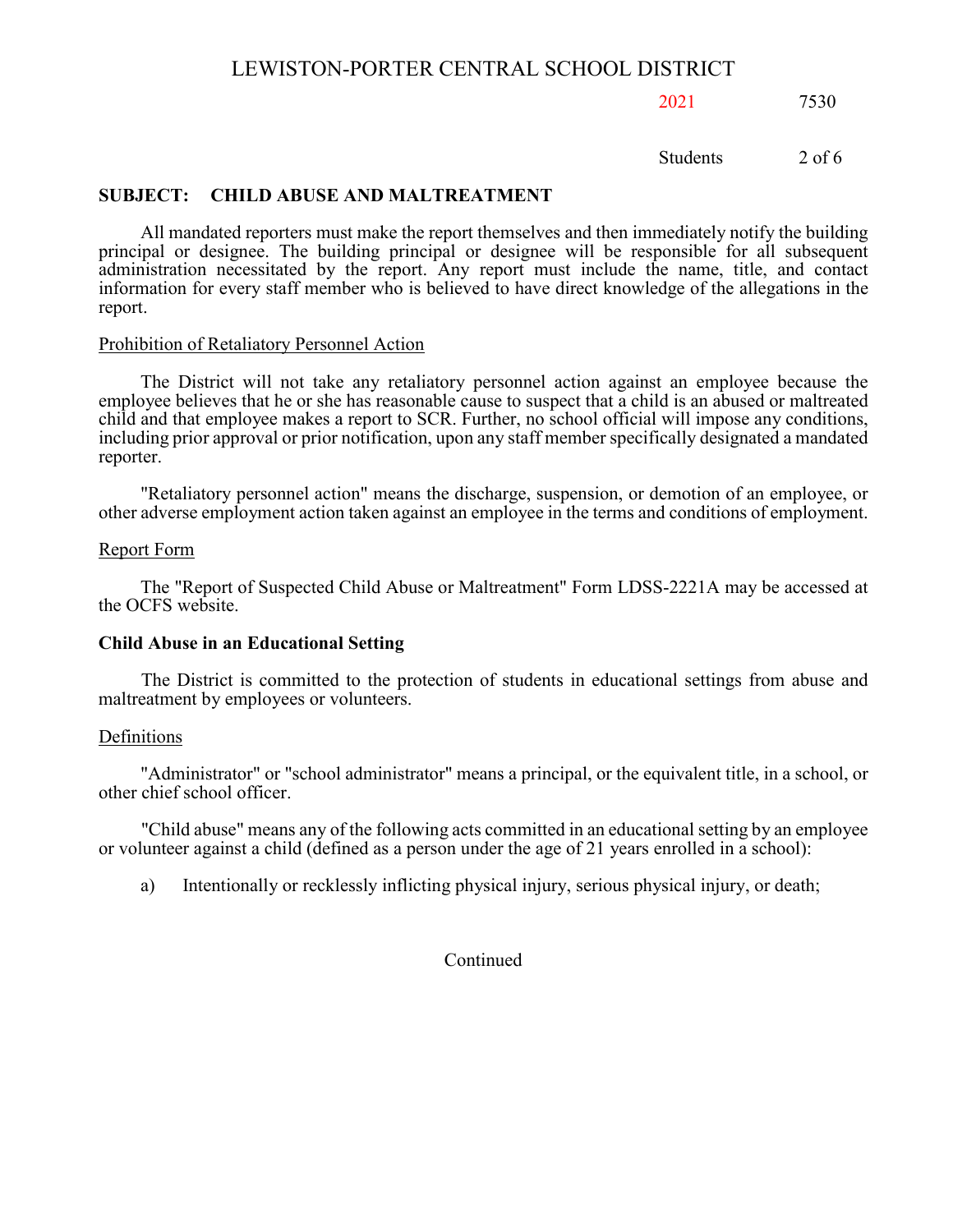## 2021 7530

Students 3 of 6

## **SUBJECT: CHILD ABUSE AND MALTREATMENT**

- b) Intentionally or recklessly engaging in conduct which creates a substantial risk of physical injury, serious physical injury, or death;
- c) Any child sexual abuse, defined as conduct prohibited by Penal Law Articles 130 or 263; or
- The commission or attempted commission against a child of the crime of disseminating indecent materials to minors in accordance with Penal Law Article 235.

"Educational setting" means the building(s) and grounds of a school; the vehicles provided directly or by contract by the school for the transportation of students to and from school buildings, field trips, co-curricular and extracurricular activities both on and off school grounds; all co-curricular and extracurricular activity sites; and any other location where direct contact between an employee or volunteer and a child has allegedly occurred.

"School" means a school district, public school, charter school, nonpublic school, Board of Cooperative Educational Services (BOCES), special act school district as defined in Education Law Section 4001, approved preschool special education program pursuant to Education Law Section 4410, approved private residential or non-residential school for the education of students with disabilities including certain private schools, or state-operated or state-supported school in accordance with Education Law Articles 85, 87, or 88.

## Duties Upon Receipt of an Allegation of Child Abuse in an Educational Setting

In any case where an oral or written allegation is made to a teacher, school nurse, school counselor, school psychologist, school social worker, school administrator, Board member, or other school personnel required to hold a teaching or administrative license or certificate, as well as a licensed and registered physical therapist, licensed and registered occupational therapist, licensed and registered speech-language pathologist, teacher aide, or school resource officer that a child has been subjected to child abuse by an employee or volunteer in an educational setting, that person will upon receipt of the allegation:

- a) Promptly complete a written report of the allegation including the full name of the child alleged to be abused; the name of the child's parent; the identity of the person making the allegation and their relationship to the alleged child victim; the name of the employee or volunteer against whom the allegation was made; and a listing of the specific allegations of child abuse in an educational setting. This written report must be completed on a form prescribed by the Commissioner of Education.
- b) Except where the school administrator is the person receiving the oral or written allegation, the employee completing the written report must promptly personally deliver a copy of that written report to the school administrator of the school in which the child abuse allegedly occurred.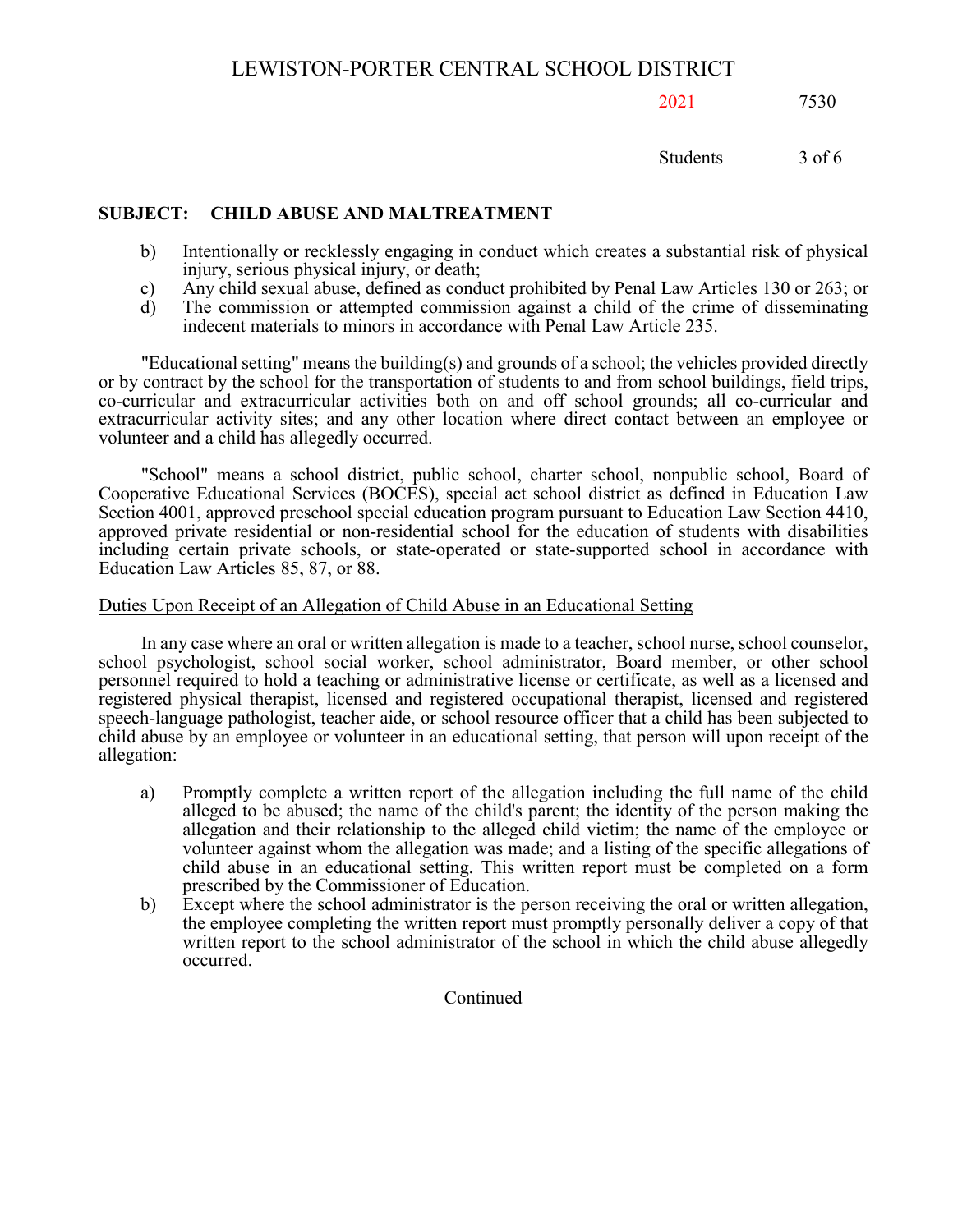2021 7530

Students 4 of 6

## **SUBJECT: CHILD ABUSE AND MALTREATMENT**

In any case where an oral or written allegation is made to a school bus driver employed by a school or a person or entity that contracts with a school to provide transportation services to children that a child has been subjected to child abuse by an employee or volunteer in an educational setting, that school bus driver will upon receipt of the allegation, promptly report or cause a report to be made to his or her supervisor employed by the school or the contracting person or entity.

In any case where an oral or written report or allegation is made to a supervisor who is employed by a school or a person or entity that contracts with a school to provide transportation services to children from a person employed by the school or the contracted person or entity that a child has been subjected to child abuse by an employee or volunteer in an educational setting, the supervisor must, upon receipt of an allegation:

- a) Promptly complete a written report of the allegation including the full name of the child alleged to be abused; the name of the child's parent or guardian; the identity of the person making the allegation and their relationship to the alleged child victim; the name of the employee or volunteer against whom the allegation was made; and a listing of the specific allegations of child abuse in an educational setting. This written report must be completed on a form prescribed by the Commissioner.
- b) Ensure that the written report is personally delivered to the Superintendent employed by the school district where the child abuse occurred or, for a school other than a school district or public school, the school administrator employed by the school where the child abuse occurred.

In any case where it is alleged a child was abused by an employee or volunteer of a school other than a school within the school district of the child's attendance, the report of these allegations will be promptly forwarded to the Superintendent of the school district of the child's attendance and the Superintendent of the school district where the abuse of the child allegedly occurred. If a case involves a school that is not a school district or public school, the appropriate school administrator or administrators, in addition to any appropriate Superintendent, must be notified of the allegations of abuse.

If it is alleged the child was abused by the Superintendent or administrator, the report of the allegations will be made to another designated administrator.

Upon receipt of a written report alleging child abuse in an educational setting, a school administrator or Superintendent must then determine whether there is reasonable suspicion to believe that an act of child abuse has occurred. If it is determined that reasonable suspicion exists, the school administrator or Superintendent must follow the procedures mandated in law and further described in administrative regulations including parental notification. When the school administrator receives a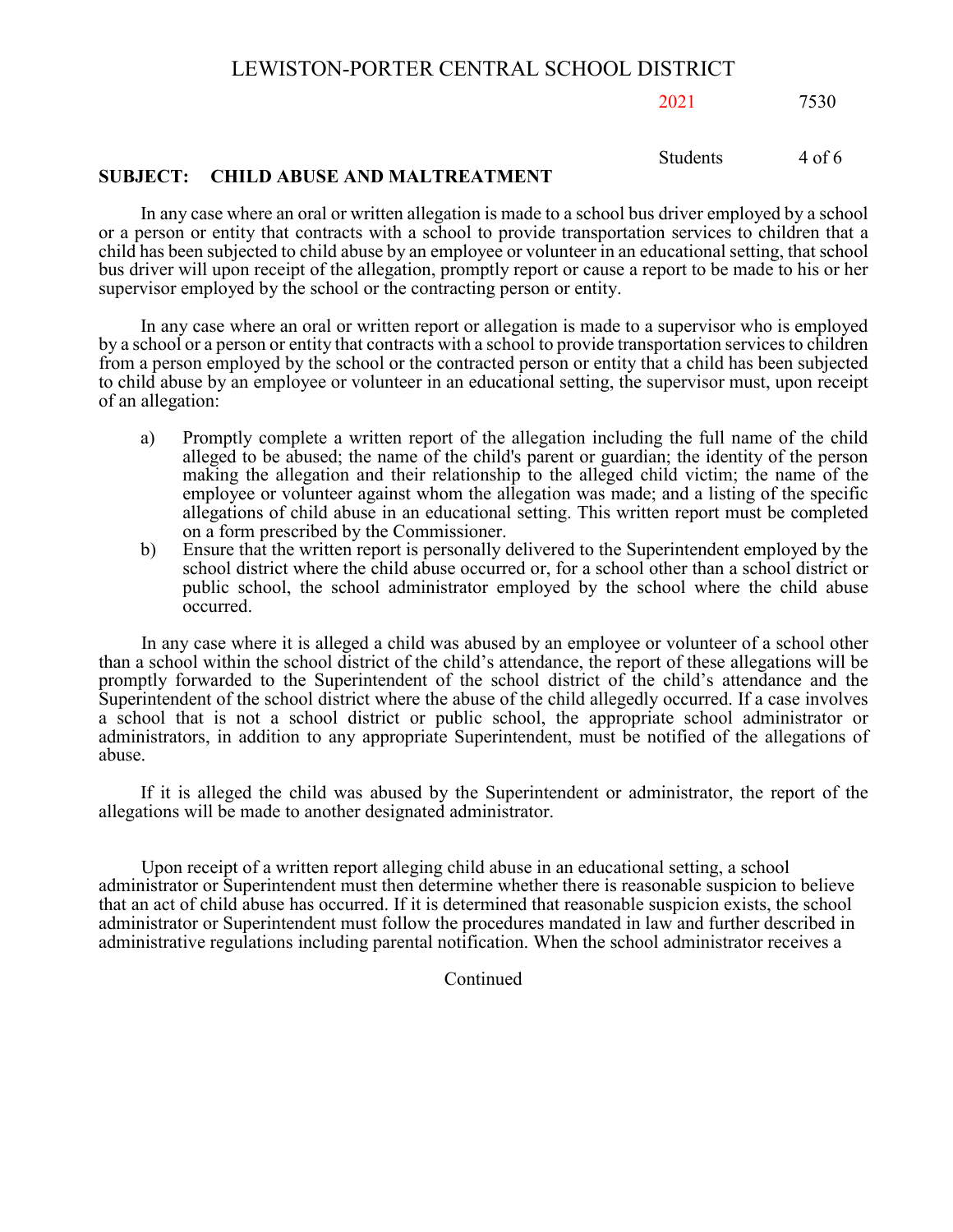2021 7530

Students 5 of 6

## **SUBJECT: CHILD ABUSE AND MALTREATMENT**

written report, he or she must promptly provide a copy of the report to the Superintendent. The report must be promptly forwarded to appropriate law enforcement. In no event will reporting to law enforcement be delayed by an inability to contact the Superintendent.

Where the Superintendent or, in a school other than a school district or public school, the school administrator has forwarded a written report of child abuse in an educational setting to law enforcement authorities, they will also refer the report to the Commissioner if the employee or volunteer alleged to have committed an act of child abuse holds a certification or license issued by NYSED.

#### Civil Immunity

Any employee, volunteer, or supervisor who is employed by a person or entity that contracts with a school to provide transportation services to children who reasonably and in good faith makes a report of allegations of child abuse in an educational setting in accordance with the reporting requirements of the law will have immunity from civil liability which might otherwise result by reason of those actions.

Any school administrator or Superintendent who reasonably and in good faith makes a report of allegations of child abuse in an educational setting, or reasonably and in good faith transmits a report to a person or agency as required by law, will have immunity from civil liability which might otherwise result by reason of those actions.

#### Confidentiality

Reports and other written material submitted in accordance with law with regard to allegations of child abuse in an educational setting, and photographs taken concerning those reports that are in the possession of any person legally authorized to receive that information, will be confidential and will not be redisclosed except to law enforcement authorities involved in an investigation of child abuse in an educational setting or as expressly authorized by law or in accordance with a court-ordered subpoena. School administrators and the Superintendent will exercise reasonable care in preventing unauthorized disclosure.

#### Training

The District will implement a training program regarding child abuse in an educational setting for all current and new teachers, school nurses, school counselors, school psychologists, school social workers, school administrators, Board members, other school personnel required to hold a teaching or administrative license or certificate, and any school bus driver or supervisor employed by the District or any person or entity that contracts with the District to provide transportation services to children, as well as licensed and registered physical therapists, licensed and registered occupational therapists, licensed and registered speech-language pathologists, teacher aides, and school resource officers.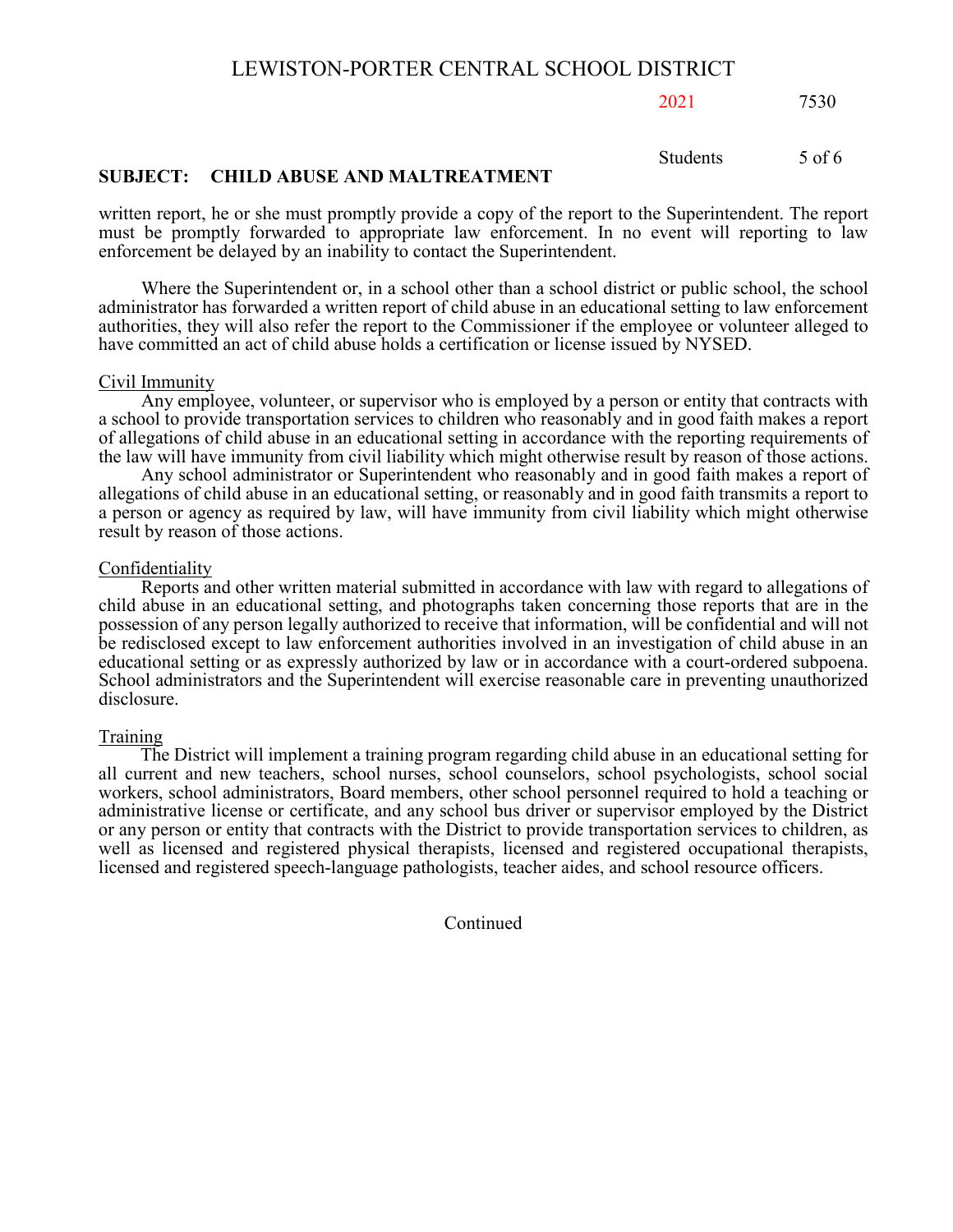2021 7530

Students 6 of 6

#### **SUBJECT: CHILD ABUSE AND MALTREATMENT**

## Prohibition of "Silent" (Unreported) Resignations

The Superintendent and other school administrators are prohibited from withholding from law enforcement authorities, the Superintendent, or the Commissioner, as appropriate, information concerning allegations of child abuse in an educational setting against an employee or volunteer in exchange for that individual's resignation or voluntary suspension from his or her position.

The Superintendent or other school administrator who reasonably and in good faith reports to law enforcement officials information regarding allegations of child abuse or a resignation as required by law will have immunity from any liability, civil or criminal, which might otherwise result by reason of those actions.

#### **Notification**

Teachers and all other school officials will be provided an annual written explanation concerning the reporting of child abuse and child abuse in an educational setting, including the immunity provisions as set forth in law. The Commissioner will furnish the District with required information, including rules and regulations for training necessary to implement District and staff responsibilities under the law.

#### **Prohibition on Aiding and Abetting Sexual Abuse**

Unless exempted by law, no District employee, contractor, or agent of the District will assist another District employee, contractor, or agent in obtaining a new job, apart from the routine transmission of administrative and personnel files, if the individual or agency knows or has probable cause to believe, that the individual engaged in sexual misconduct regarding a minor or student in violation of the law.

> Education Law Article 23-B and §§ 409-1, 3028-b, and 3209-a Family Court Act § 1012 Labor Law  $§$  740(1)(e) Penal Law Articles 130, 235, and 263 Social Services Law §§ 411-428 8 NYCRR Part 83, and § 100.2(hh) and (nn) 20 USC § 7926

Adoption Date: 02/22/2021 04/21/2020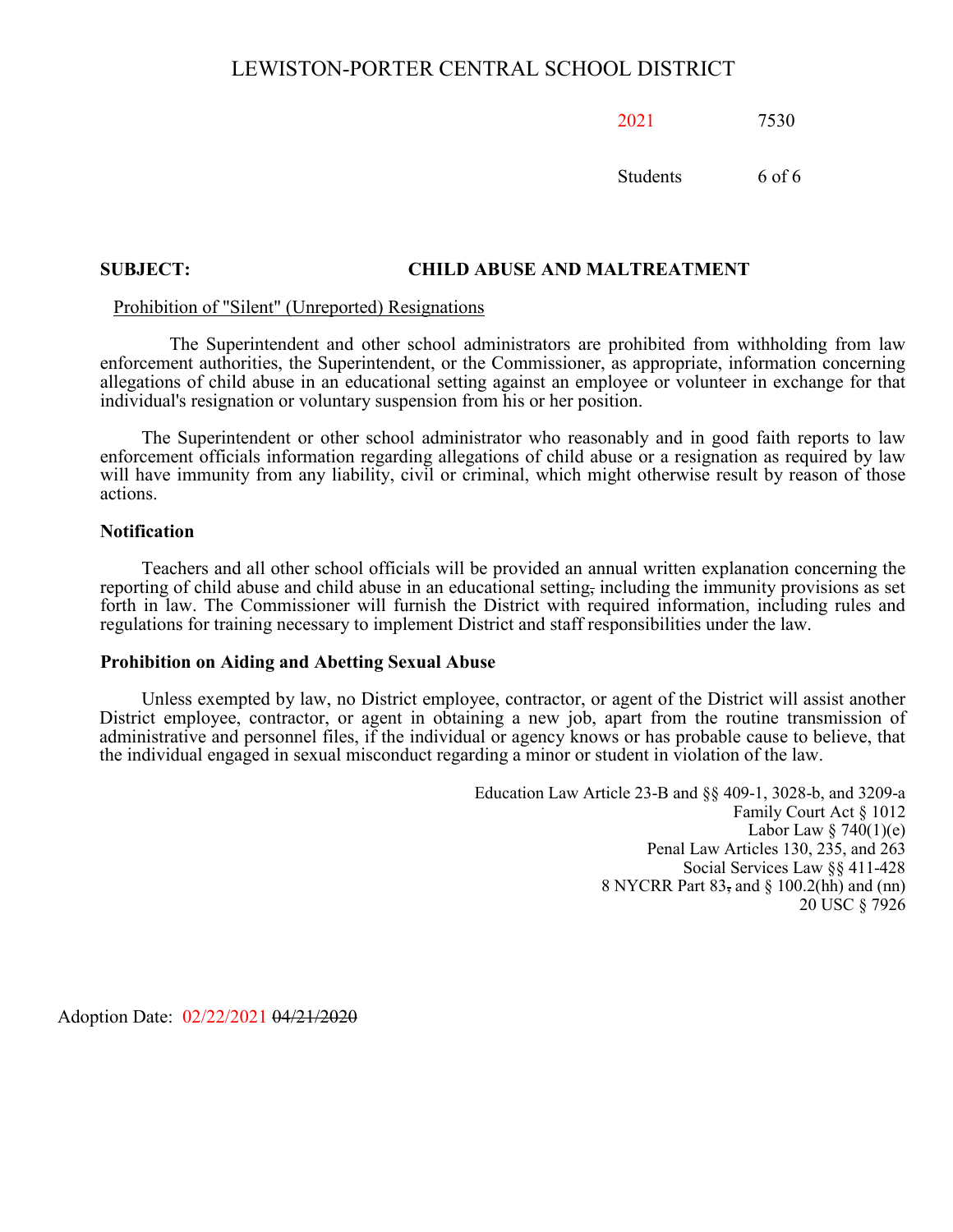## 20217550

Students 1 of 5

## **SUBJECT: DIGNITY FOR ALL STUDENTS**

The District seeks to create an environment free of harassment, bullying, and discrimination; to foster civility in its schools; and to prevent conduct that is inconsistent with its educational mission. The District, therefore, prohibits all forms of harassment and bullying of students by employees or other students on school property and at school functions.

The District further prohibits discrimination against students, including, but not limited to, discriminatory acts based on a person's actual or perceived race, color, weight, national origin, ethnic group, religion, religious practice, disability, sexual orientation, gender, or sex by employees or other students on school property and at school functions

In addition, other acts of harassment, bullying, and/or discrimination that occur off school property may be subject to discipline or other corrective action, where such acts create or would foreseeably create a risk of substantial disruption within the school environment, where it is foreseeable that the conduct, threats, intimidation, or abuse might reach school property.

## **Dignity Act Coordinator**

In each of its schools, the District will designate at least one employee to serve as the Dignity Act Coordinator (DAC) and receive reports of harassment, bullying, and/or discrimination. Each DAC will be:

- a) Approved by the Board;
- b) Licensed and/or certified by the Commissioner as a classroom teacher, school counselor, school psychologist, school nurse, school social worker, school administrator or supervisor, or Superintendent;
- c) Instructed in the provisions of the Dignity for All Students Act and its implementing regulations;
- d) Thoroughly trained to handle human relations in the areas of race, color, weight, national origin, ethnic group, religion, religious practice, disability, sexual orientation, gender, and sex;
- e) Provided with training which addresses: the social patterns of harassment, bullying, and discrimination, including, but not limited to, those acts based on a person's actual or perceived race, color, weight, national origin, ethnic group, religion, religious practice, disability, sexual orientation, gender, and sex;
- f) Provided with training in the identification and mitigation of harassment, bullying, and discrimination; and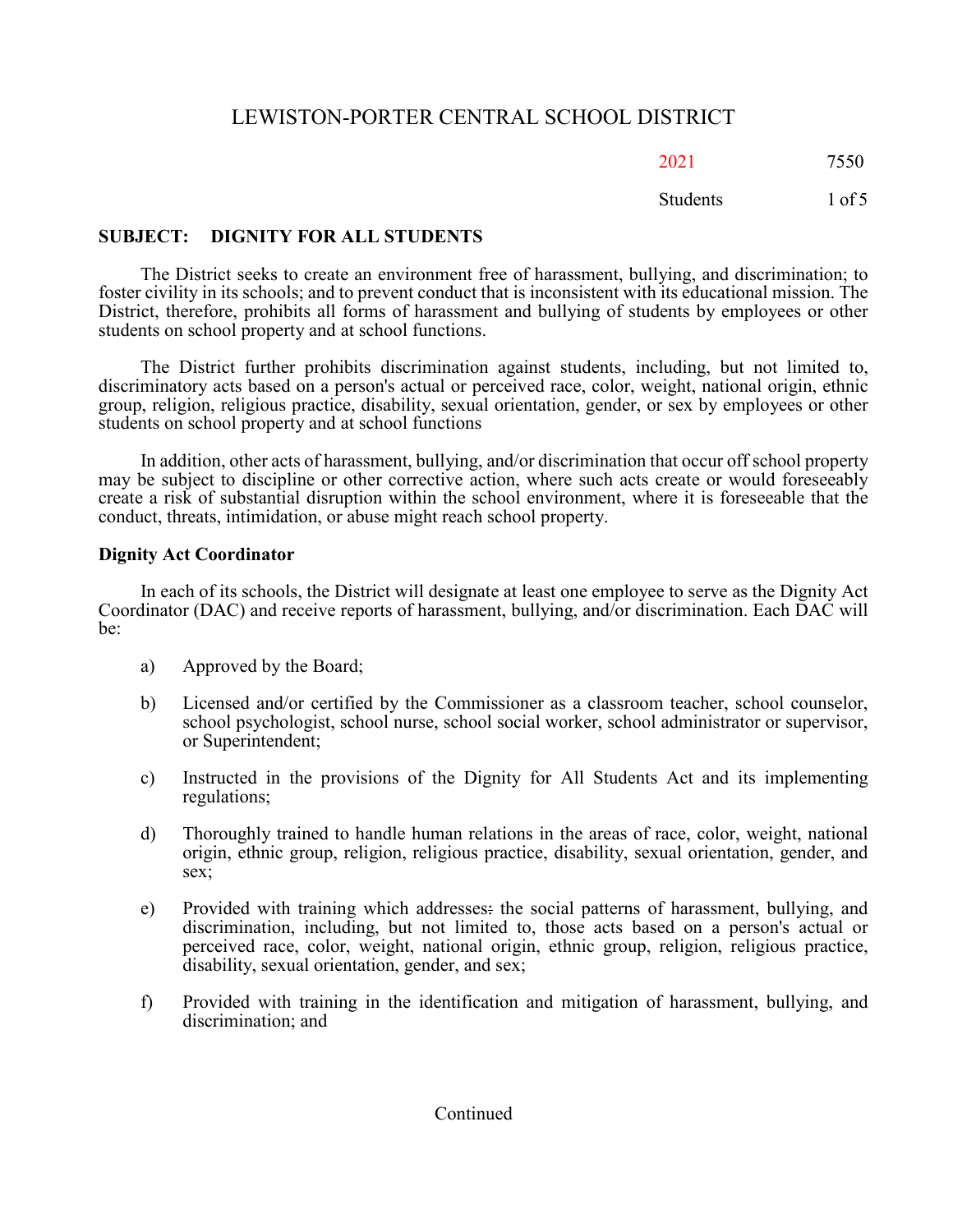| 2021 | 7550 |
|------|------|
|      |      |

## Students 2 of 5

## **SUBJECT: DIGNITY FOR ALL STUDENTS**

g) Provided with training in strategies for effectively addressing problems of exclusion, bias, and aggression in educational settings.

The District will widely disseminate the name, designated school, and contact information of each DAC to all school personnel, students, and parents or persons in parental relation by:

- a) Listing it in the *Code of Conduct,* with updates posted on the District's website; and
- b) Including it in the *Code of Conduct's* plain language summary provided to all parents or persons in parental relation to students before the beginning of each school year; and
- c) Providing it to parents or persons in parental relation in at least one District or school mailing or other method of distribution each school year, including, but not limited to, electronic communication and/or sending information home with each student. If the information changes, parents and persons in parental relation will be notified in at least one subsequent District or school mailing, or other method of distribution as soon as practicable thereafter; and
- d) Posting it in highly visible areas of school buildings; and
- e) Making it available at the District and school-level administrative offices.

If a DAC vacates his or her position, the District will immediately designate another eligible employee as an interim DAC, pending approval of a successor DAC from the Board within 30 days of the date the position was vacated. In the event a DAC is unable to perform his or her duties for an extended period of time, the District will immediately designate another eligible employee as an interim DAC, pending the return of the previous individual to the position.

## **Training and Awareness**

Each year, all employees will be provided with training to promote a supportive school environment that is free from harassment, bullying, and/or discrimination, and to discourage and respond to incidents of harassment, bullying, and/or discrimination. This training may be provided in conjunction with existing professional development and will be conducted consistent with guidelines approved by the Board, and will include training to:

- a) Raise awareness and sensitivity to potential acts of harassment, bullying, and discrimination;
- b) Address social patterns of harassment, bullying, and discrimination;
- c) Inform employees on the identification and mitigation of harassment, bullying, and discrimination;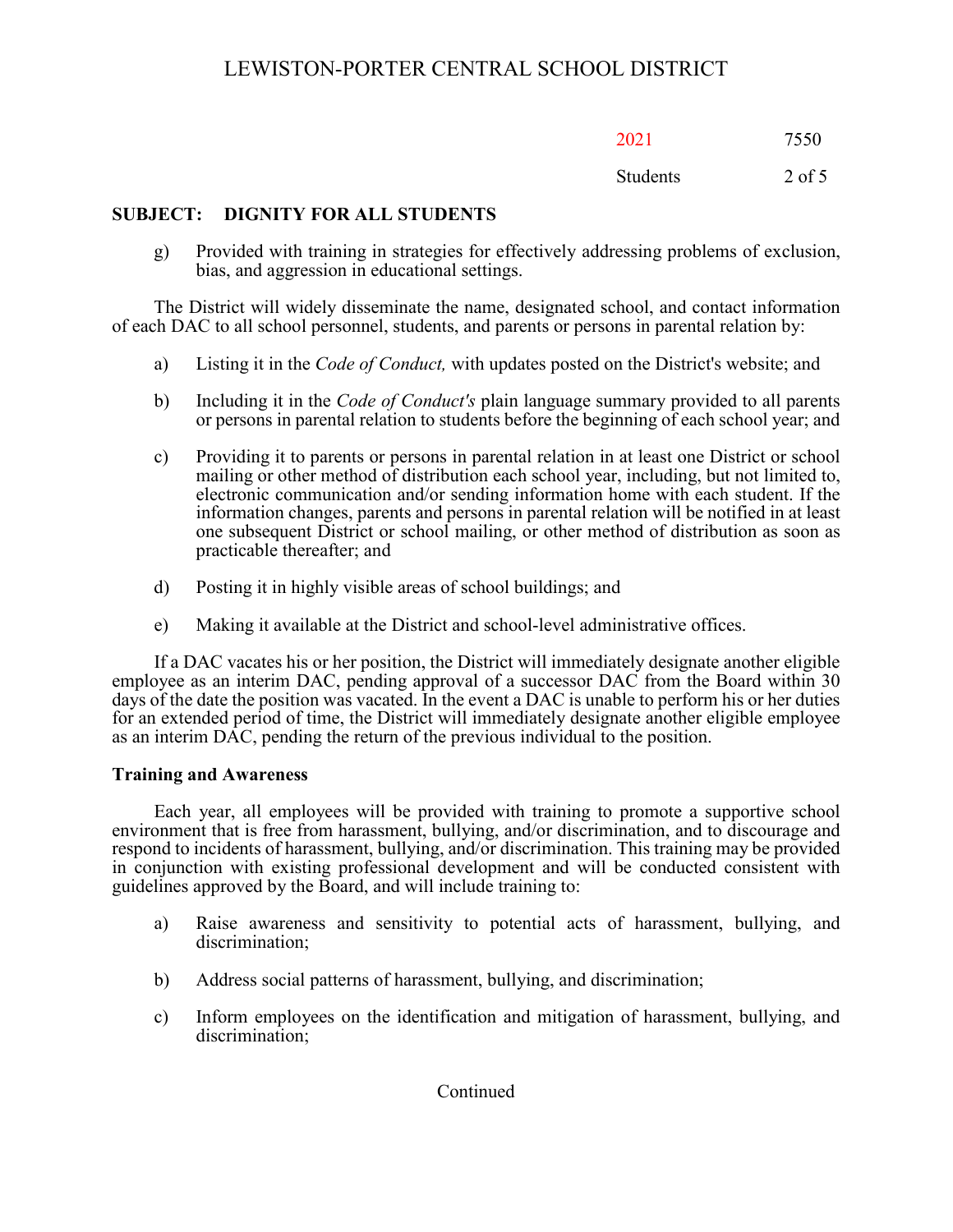Students 3 of 5

## **SUBJECT: DIGNITY FOR ALL STUDENTS**

- d) Enable employees to prevent and respond to incidents of harassment, bullying, and discrimination;
- e) Make employees aware of the effects of harassment, bullying, cyberbullying, and discrimination on students;
- f) Provide strategies for effectively addressing problems of exclusion, bias, and aggression;
- g) Include safe and supportive school climate concepts in curriculum and classroom management; and
- h) Ensure the effective implementation of school policy on conduct and discipline.

Rules against harassment, bullying, and discrimination will be included in the *Code of Conduct*, publicized District-wide, and disseminated to all staff and parents or persons in parental relation. Any amendments to the *Code of Conduct* will be disseminated as soon as practicable following their adoption. The District will provide new employees with a complete copy of the current *Code of Conduct* upon beginning their employment, and distribute an age-appropriate summary to all students at a school assembly at the beginning of each school year.

## **Internal Reports and Investigations of Harassment, Bullying, and/or Discrimination**

All District employees who witness or receive an oral or written report of harassment, bullying, and/or discrimination are required to take action. District employees must make an oral report promptly to the Superintendent/designee, or the Dignity Act Coordinator (DAC) not later than one school day after witnessing or receiving an oral or written report of harassment, bullying, and/or discrimination. No later than two school days after making the oral report, the District employee must file a written report with the Superintendent/designee, or the DAC.

The Superintendent/designee, or the DAC will lead or supervise the thorough investigation of all reports of harassment, bullying, and/or discrimination and ensure that all investigations are promptly completed after the receipt of a written report. In investigating any allegation, the investigator may seek the assistance of the District's Civil Rights Compliance Officer in investigating, responding to, and remedying complaints of harassment, bullying, and/or discrimination.

When an investigation verifies a material incident of harassment, bullying, and/or discrimination, the Superintendent/designee, or the DAC will take prompt action, consistent with the District's *Code of Conduct*, reasonably calculated to end the harassment, bullying, and/or discrimination, eliminate any hostile environment, create a more positive school culture and climate, prevent recurrence of the behavior, and ensure the safety of the student or students against whom the behavior was directed.

The Superintendent/designee, or the DAC will promptly notify the appropriate local law enforcement agency when it is believed that any harassment, bullying, and/or discrimination constitutes criminal conduct.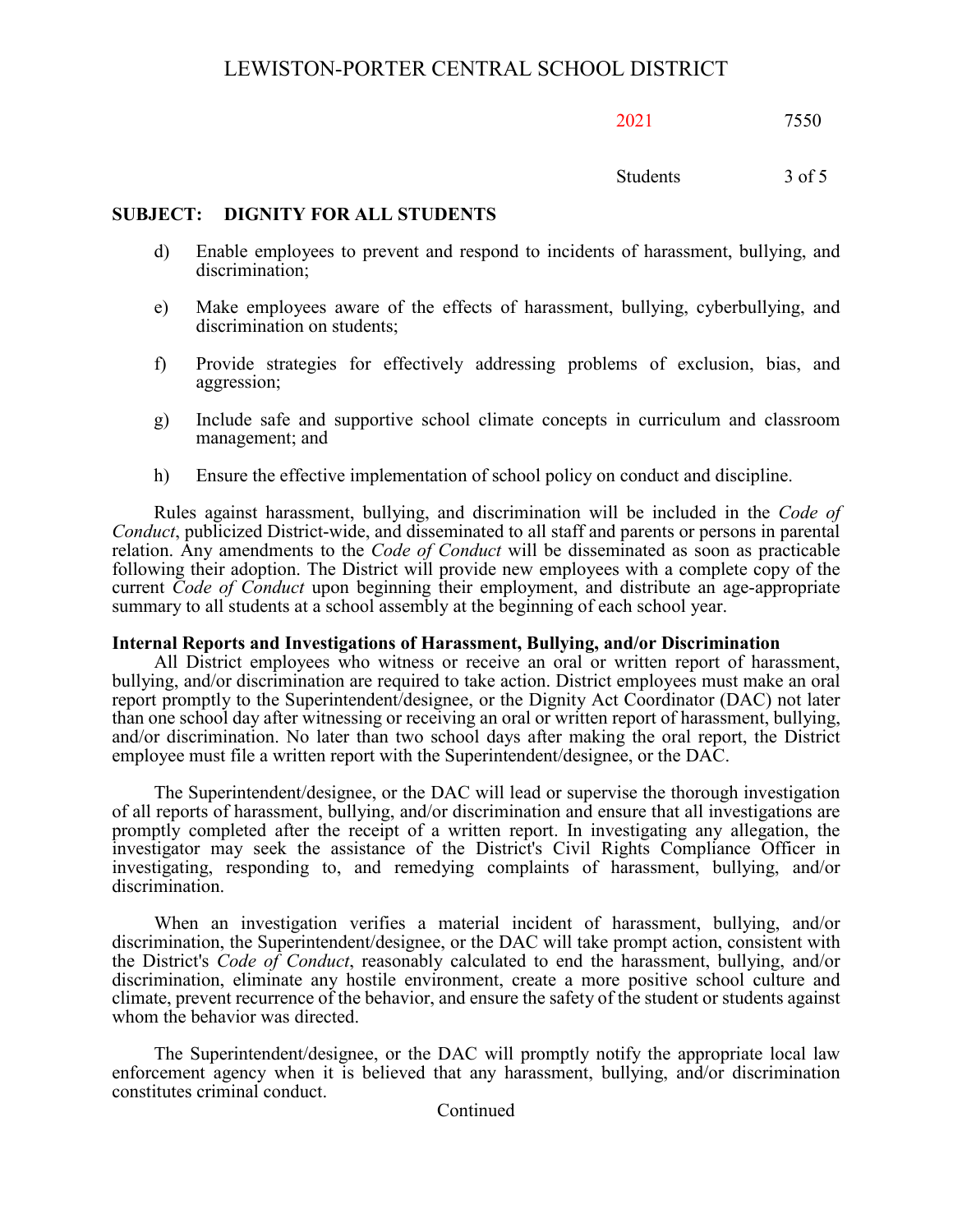2021 7550

Students 4 of 5

## **SUBJECT: DIGNITY FOR ALL STUDENTS**

## **Reporting Incidents**

## Reporting Incidents to the Superintendent

At least once during each school year, each building principal will provide a report on data and trends related to harassment, bullying, and/or discrimination to the Superintendent in a manner prescribed by the District. This report will be used to submit the annual School Safety and the Educational Climate (SSEC) Summary Data Collection form to the State Education Department (SED).

## Reporting of Material Incidents to the Commissioner of Education

Each school year, the District will submit to the Commissioner a report of material incidents of harassment, bullying, and/or discrimination that occurred during the school year in accordance with law and regulation. This report will be submitted in a manner prescribed by the Commissioner, on or before the basic educational data system (BEDS) reporting deadline or other date determined by the Commissioner.

## **Prohibition of Retaliatory Behavior (Whistle-Blower Protection)**

Any person who has reasonable cause to suspect that a student has been subjected to harassment, bullying, and/or discrimination by an employee or student on school grounds or at a school function, and who acts reasonably and in good faith in reporting it to school officials, the Commissioner or law enforcement authorities, or who otherwise initiates, testifies, participates, or assists in any formal or informal proceedings, will have immunity from any civil liability that may arise from making that report, or from initiating, testifying, participating, or assisting in those proceedings. The District also prohibits any retaliatory behavior directed against any complainant, victim, witness, or any other individual who participated in the reporting or investigation of an incident of alleged harassment, bullying, or discrimination.

## **Publication of District Policy**

At least once during each school year, all employees, students, and parents or persons in parental relation will be provided with a written or electronic copy of this policy, or a plain- language summary of it. The policy or summary will include information relating to how students, parents or persons in parental relation, and employees may report harassment, bullying, and/or discrimination. Additionally, the District will maintain a current version of this policy on its website at all times.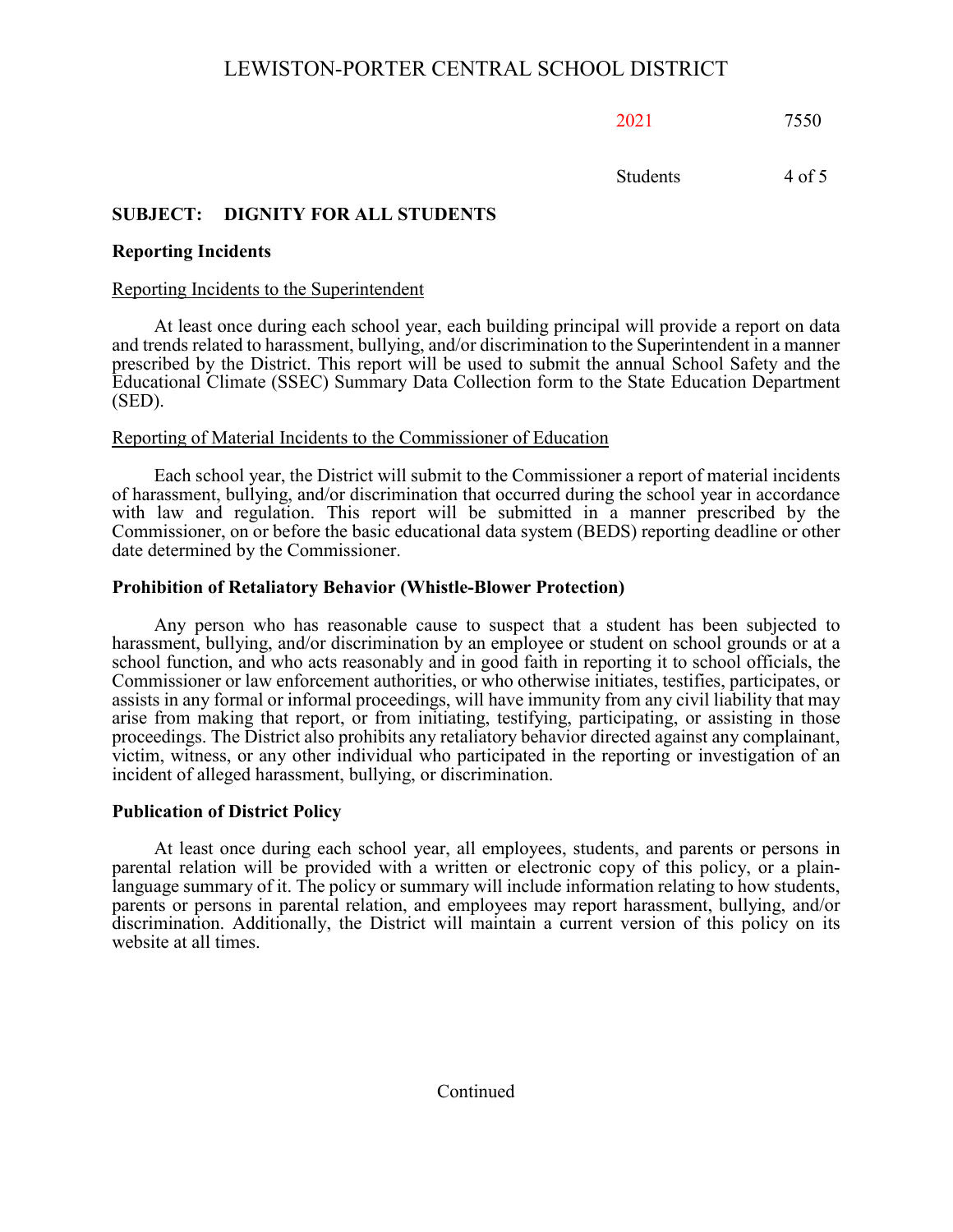| 2021<br>7550 |  |
|--------------|--|
|              |  |

Students 5 of 5

## **SUBJECT: DIGNITY FOR ALL STUDENTS**

#### **Application**

Nothing in this policy or its implementing regulations should be interpreted to preclude or limit any right or cause of action provided under any local, state, or federal ordinance, law or regulation including, but not limited to, any remedies or rights available under the Individuals with Disabilities Education Act, Title VII of the Civil Rights Law of 1964, Section 504 of the Rehabilitation Act of 1973, or the Americans with Disabilities Act of 1990.

> Education Law §§ 10-18and 2801 8 NYCRR § 100.2

NOTE: Refer also to Policies #1330 - Appointments and Designations by the Board of Education #3410 - Code of Conduct on School Property #3420 - Non-Discrimination and Anti-Harassment in the School District #5670 - Records Management #6411 - Use of Email in the School District #7551 - Sexual Harassment of Students #7552 - Student Gender Identity #8242 -- Civility, Citizenship, and Character Education/Interpersonal Violence Prevention Education

Adoption Date: 02/22/2021 01/21/2020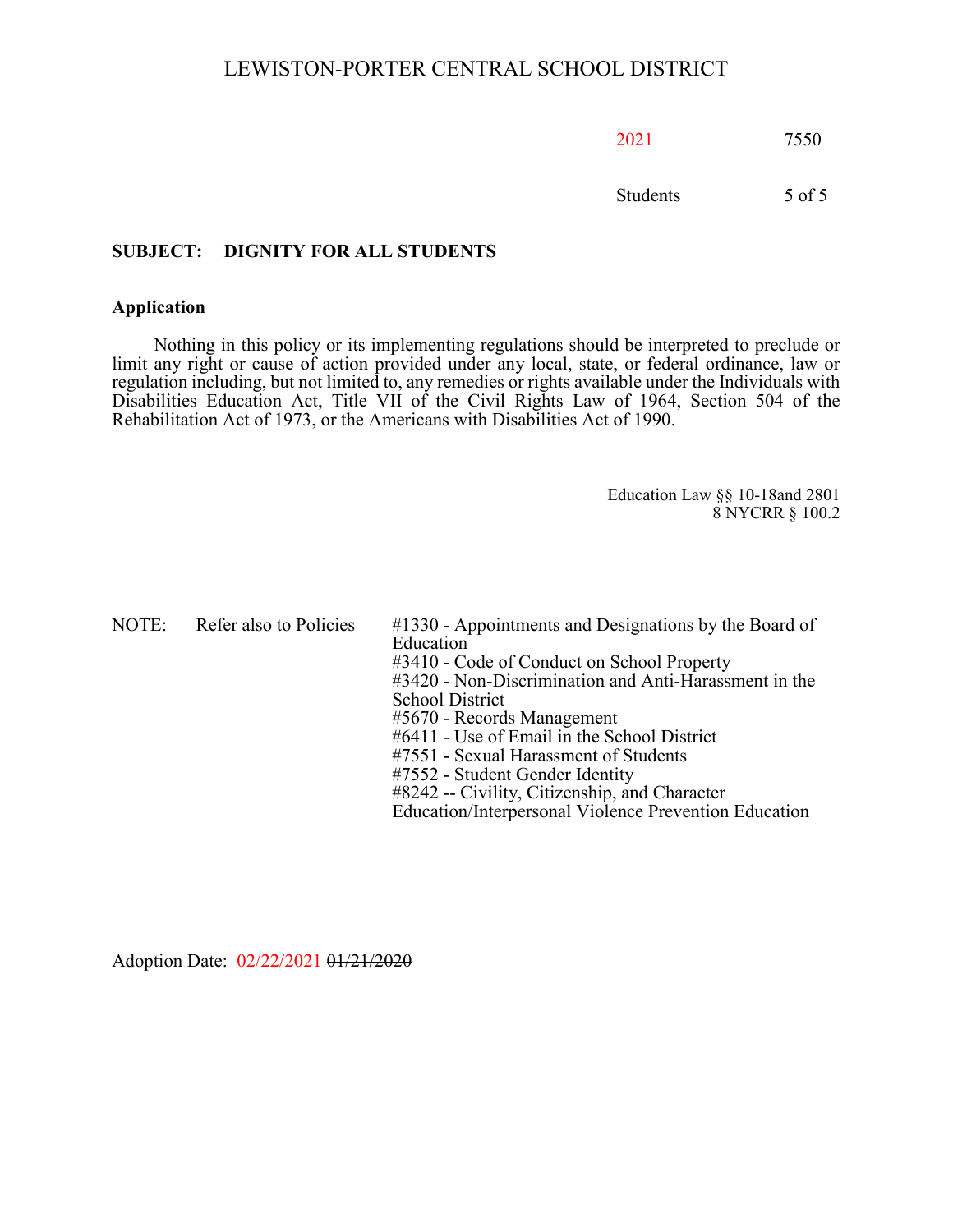| 2021 | 7551 |
|------|------|
|------|------|

#### Students 1 of 3

## **SUBJECT: SEXUAL HARASSMENT OF STUDENTS**

The Board affirms its commitment to provide an environment free from sex-based discrimination and sexual harassment, including sexual violence and intimidation. The Board, therefore, prohibits all forms of sexual harassment against students by other students, employees, school volunteers, and non-employees such as contractors and vendors, which occur on school grounds or at school-sponsored events, programs, or activities, including those that take place at locations off school premises.

#### **Sexual Harassment**

Sexual harassment is unwelcome conduct of a sexual nature. It includes unwelcome sexual advances, requests for sexual favors, and other verbal, nonverbal, or physical conduct of a sexual nature. For the purposes of this policy, sexual harassment also includes sexual violence. Sexual violence refers to physical sexual acts perpetrated against a person's will or where a person is incapable of giving consent. Sexual violence includes, but is not limited to: rape, sexual assault, sexual battery, and sexual coercion.

Sexual harassment can originate from a person of either sex against a person of the opposite or same sex, and from students, District employees, or third parties such as visitors or school volunteers.

## **Prohibited Conduct**

Sexual harassment can be verbal, non-verbal, or physical. Examples of such conduct may include, but are not limited to, the following:

- a) Verbal abuse or ridicule, including innuendoes, stories and jokes that are sexual in nature and/or gender-related. This might include inappropriate sex-oriented comments on appearance, including dress or physical features.
- b) Direct or indirect threats or bribes for unwanted sexual activity.
- c) Asking or commenting about a person's sexual activities.
- d) Unwelcome and unwanted physical contact of a sexual nature including, but not limited to, physical acts such as assault, impeding or blocking movement, offensive touching, or any physical interference with normal work or movement.
- e) Displaying or distributing pornographic or other sexually explicit materials such as magazines, pictures, internet material, cartoons, etc.
- f) The use of profanity and/or other obscenities that are sexually suggestive or degrading in nature.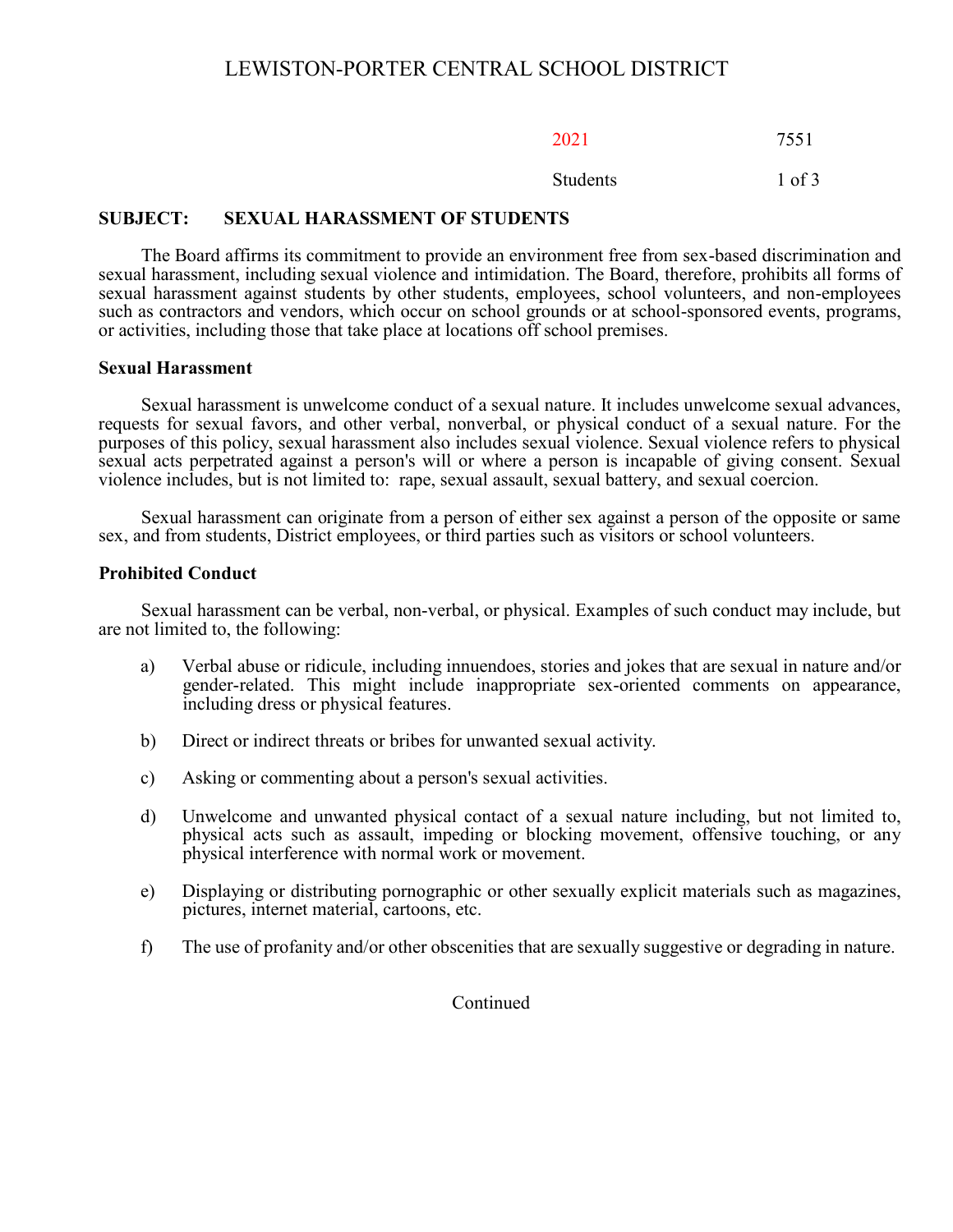| 2021 | 7551 |
|------|------|
|------|------|

## Students 2 of 3

## **SUBJECT: SEXUAL HARASSMENT OF STUDENTS**

- g) Unwelcome staring, leering, or gesturing which is sexually suggestive in nature.
- h) Unwelcome and/or offensive public displays of sexual/physical affection.
- i) Clothing that reflects sexually obscene and/or sexually explicit messages, slogans, or pictures.
- j) Demanding sexual favors of a student, insinuating that refusal to acquiesce in such favors will adversely affect a student's grades, references, academic/scholastic placement, and/or participation in extracurricular activities.
- k) Engaging in sexual conduct with an individual who is unable to consent due to his/her age, use of drugs or alcohol, intellectual disability, or other disability.
- l) Any other unwelcome and unwanted sexually oriented and/or gender-based behavior which is sexually demeaning, belittling, intimidating, or perpetrates sexual stereotypes and attitudes.

## **Investigation of Complaints and Grievances**

In order for the Board to enforce this policy, and to take corrective measures as may be necessary, it is essential that any student who believes he/she has been a victim of sexual harassment in the school environment, as well as any other person who is aware of and/or who has knowledge of or witnesses any possible occurrence of sexual harassment, should immediately report such alleged harassment. The District recognizes that sexual harassment is a sensitive issue and that students may choose to inform any trusted staff member of suspected discrimination or harassment. Staff members who receive such complaints will immediately inform the Civil Rights Compliance Officer. Where appropriate, the Civil Rights Compliance Officer may seek the assistance of the relevant Dignity Act Coordinator in investigating, responding to, and remedying student complaints of discrimination and/or harassment. In the event that the Civil Rights Compliance Officer is the alleged offender, the report will be directed to another Civil Rights Compliance Officer, if the District has designated an additional individual to serve in such capacity, or to the Superintendent.

The District will act to promptly, thoroughly, and equitably investigate all complaints, whether verbal or written, of sexual harassment and will promptly take appropriate action to protect individuals from further sexual harassment. All such complaints will be handled in a manner consistent with the District's policies, procedures, and/or regulations regarding the investigation of discrimination and harassment complaints, including Policy #3420, Non-Discrimination and Anti-Harassment in the School District, Policy #3421, Title IX and Sex Discrimination. Additional information regarding the District's discrimination and harassment complaint and grievance procedures, including but not limited to the designation of the Civil Rights Compliance Officer(s), can be found in Policy  $\#3420$ .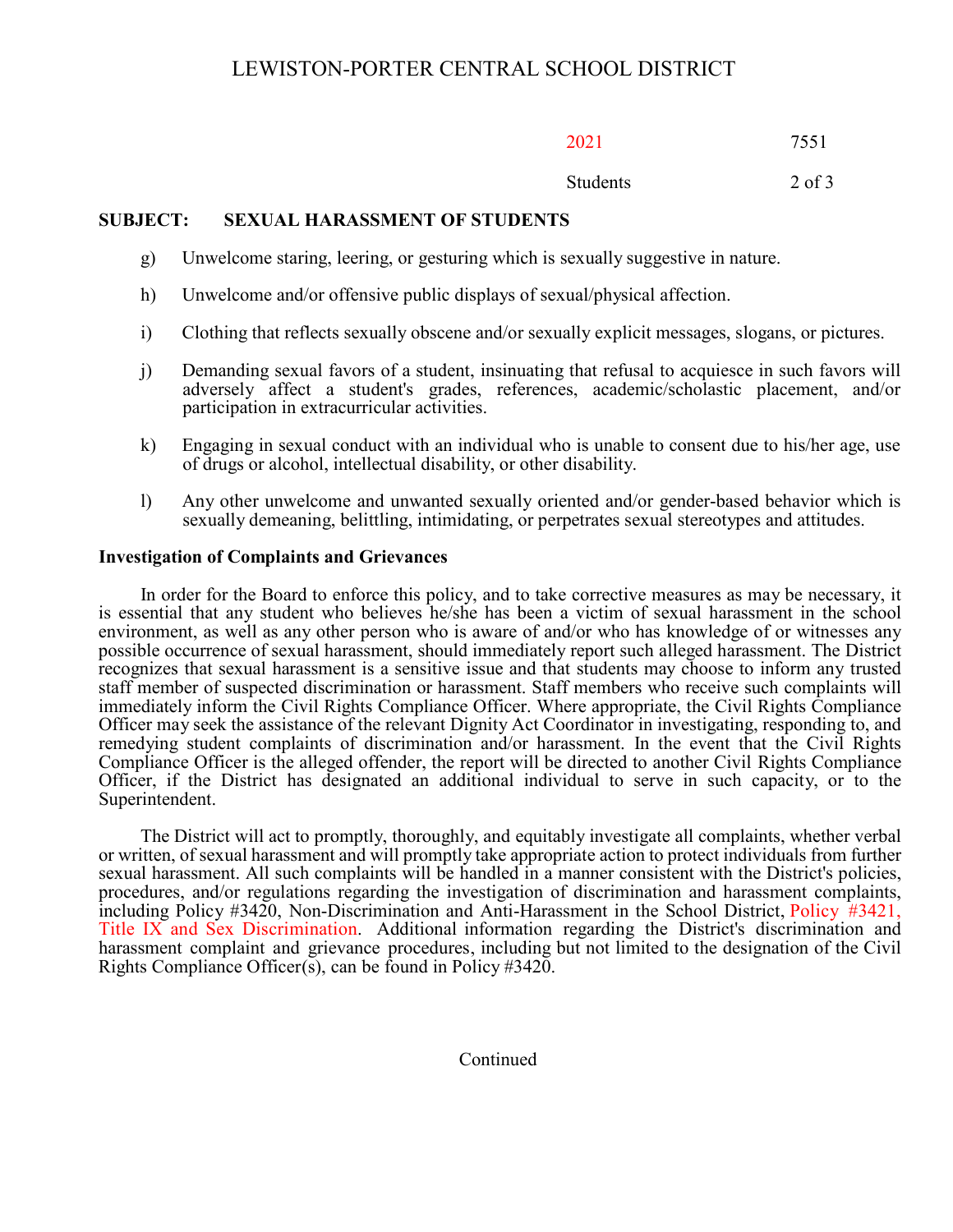2021 7551

Students 3 of 3

## **SUBJECT: SEXUAL HARASSMENT OF STUDENTS**

#### **Prohibition of Retaliatory Behavior**

The Board prohibits any retaliatory behavior directed against complainants, victims, witnesses, and/or any other individuals who participated in the investigation of a complaint of sexual harassment. Complaints of retaliation may be directed to the Civil Rights Compliance Officer. In the event the Civil Rights Compliance Officer is the alleged offender, the report will be directed to another Civil Rights Compliance Officer, if the District has designated another individual to serve in such a capacity, or to the Superintendent.

Where appropriate, follow-up inquiries will be made to ensure that sexual harassment has not resumed and that all those involved in the investigation of sexual harassment have not suffered retaliation.

> Civil Rights Act of 1991, 42 USC Section 1981(a) Title IX of the Education Amendments of 1972, 20 USC Section 1681 et seq. 34 CFR Section 100 et seq. Education Law Section 2801(1) OCR Dear Colleague Letter, April 4, 2011

NOTE: Refer also to Policies #3420 - Non-Discrimination and Anti-Harassment in the School District #3421 - Title IX and Sex Discrimination

02/22/2021

| <b>Adoption Date:</b> | 08/01/2017 |
|-----------------------|------------|
|                       | 01/27/2015 |
|                       | 08/16/2011 |
|                       | 07/18/2006 |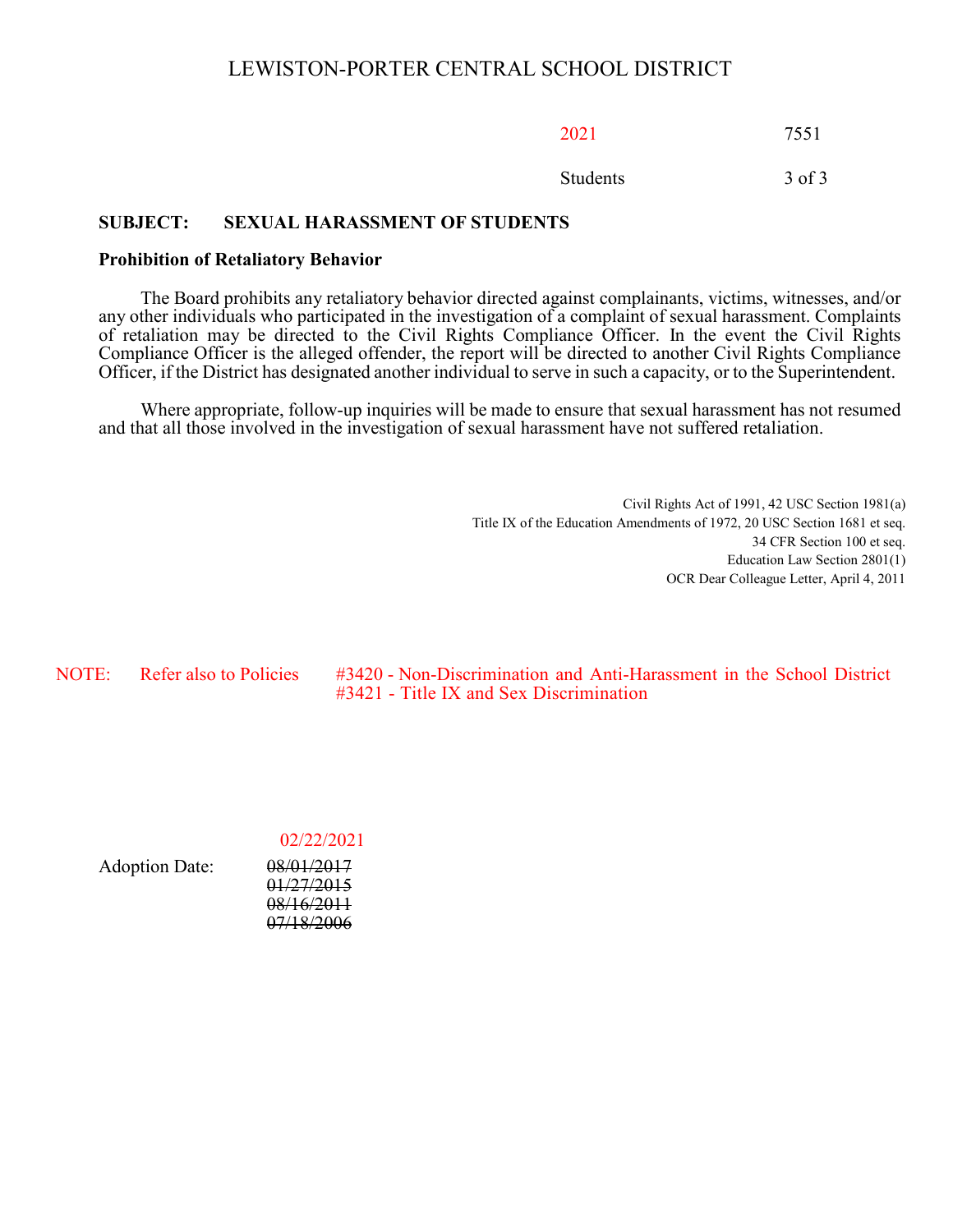## 2021 7552

Students 1 of 3

## **SUBJECT: STUDENT GENDER IDENTITY**

All students need a safe and supportive educational environment to progress academically and developmentally. The District is committed to fostering a safe learning environment for all students, free from discrimination and harassment on the basis of sex, gender, gender identity, gender nonconformity, and gender expression. In accordance with applicable law, regulations, and guidelines, the District will ensure that students have equal access to all school programs, facilities, and activities. The District will assess and address the specific needs of each student on a case-by-case basis.

## **Key Terms**

Generally, District personnel should use the language that individual students are using to describe their own gender identity, appearance, or behavior. The most commonly used terms are:

Cisgender: a person whose gender identity corresponds to their assigned sex at birth.

Gender: actual or perceived sex, typically with reference to social and cultural differences rather than physiological ones.

Gender expression: the ways a person conveys their gender identity to others, such as through behavior, appearance, clothing, hairstyle, activities, voice, and mannerisms.

Gender identity: a person's inner sense or psychological knowledge of being male, female, neither, or both.

Gender nonconforming (GNC): describes someone whose gender identity or gender expression does not conform to social or stereotypical expectations of a person with that gender assigned at birth. This is also referred to as gender variant or gender atypical.

Transgender: someone whose gender identity is different than their gender assigned at birth.

Transition: the process by which a person socially or physically aligns their gender expression more closely to their gender identity than their assigned sex at birth.

## **Records**

As required by law, the District will maintain the confidentiality of student information and records. If a transgender or GNC student has officially changed his or her name, as demonstrated by court order or birth certificate, the District will change its official and unofficial records, as needed, to reflect the change. The District will maintain records with the student's assigned birth name in a separate, confidential file.

If a transgender or GNC student has not officially changed his or her name, but wishes to be referred to by a different name that corresponds to their gender identity, the District may create or change unofficial records to reflect the name and gender identity that the student consistently asserts at school. On state standardized tests, certain reports to the New York State Education Department, and when necessary to ensure appropriate and coordinated medical care, however, the District will use the student's legal name and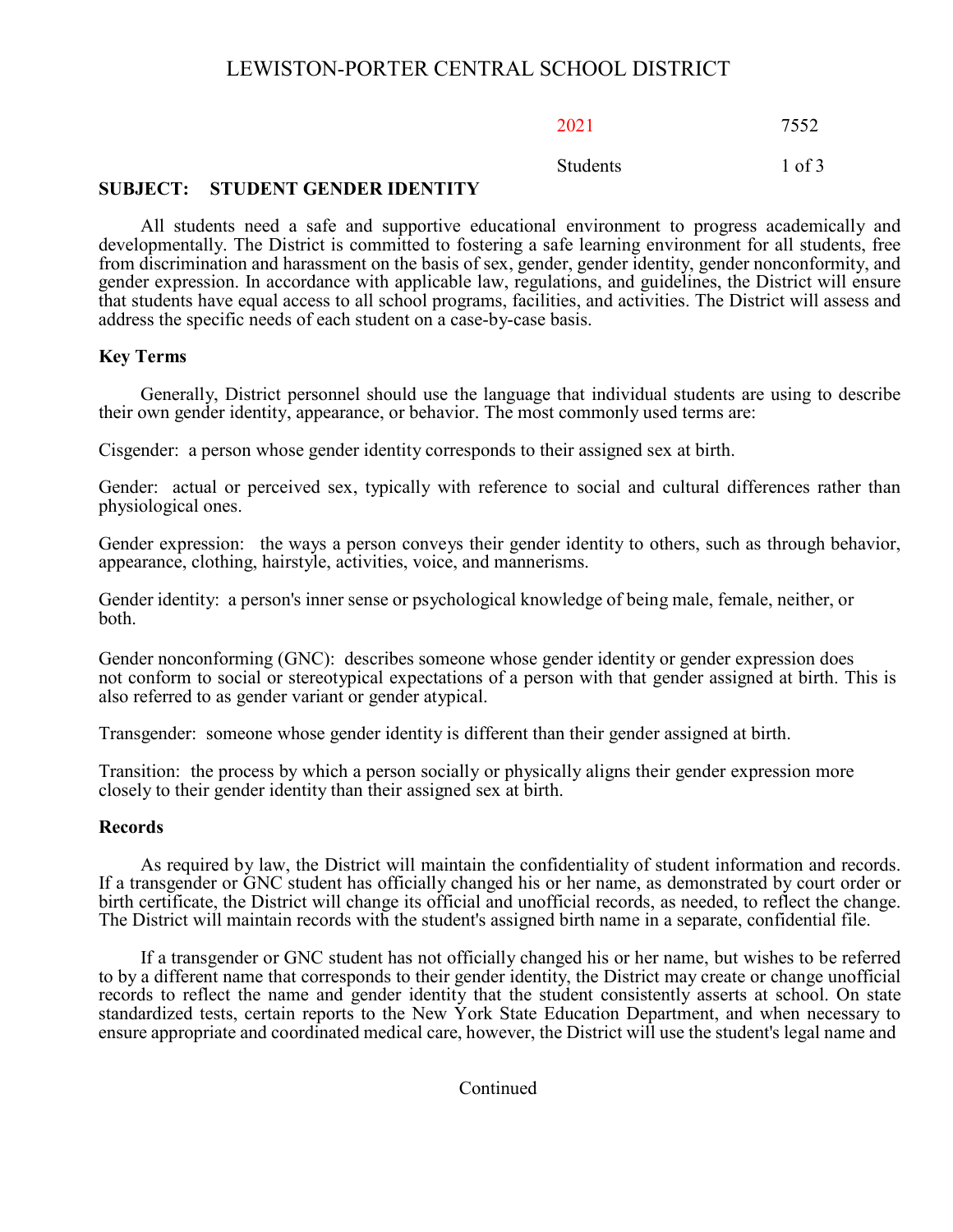| 2021 | 7552 |
|------|------|
|------|------|

#### Students 2 of 3

#### **SUBJECT: SUBJECT: STUDENT GENDER IDENTITY**

gender. Any student identification cards will be issued with the name reflecting the gender identity the student consistently asserts at school. The District will maintain records with the student's assigned birth name and gender in a separate, confidential file.

#### **Names and Pronouns**

When apprised of a student's transgender or GNC status, the District will endeavor to engage the student and his or her parents or guardians, as appropriate, in an effort to agree upon a plan that will accommodate the student's individual needs at school. Transgender and GNC students have the right to discuss and convey their gender identity and expression openly and to decide when, with whom, and how much to share this confidential information. The plan may therefore include when and how to initiate the student's preferred name and associated pronoun use and if, when, and how this is communicated to others. District staff will use the name and pronoun that corresponds to the gender identity the student consistently asserts at school.

#### **Restrooms and Locker Rooms**

The District, in accordance with federal and state statute, will allow a transgender or GNC student to use the restroom and locker room that corresponds to the student's consistently expressed gender identity at school. Any student requesting increased privacy or other accommodations when using bathrooms or locker rooms will be provided with a safe and adequate alternative, but they will not be required to use that alternative.

#### **Physical Education and Sports**

Physical education is a required part of the District's curriculum. Where these classes are sexsegregated, students will be allowed to participate in a manner consistent with their gender identity. Students will likewise be allowed to participate in intramural activities consistent with their gender identity.

Upon written notification that a transgender or GNC student would like an opportunity to participate in the District's interscholastic athletics program consistent with his or her gender identity, the District will determine his or her eligibility in accordance with applicable law, regulations, and guidelines. The District will confirm the student's asserted gender identity with documentation it considers appropriate from a parent/guardian, counselor, doctor, psychologist, psychiatrist, or other medical professionals. The student's gender identity should be the same as the identity used for District registration and other school purposes.

The District's athletic director will notify opposing team athletic directors or the New York State Public High School Athletic Association if a student needs any accommodations during competitions. Any appeal regarding the District's eligibility decision will be directly to the Commissioner of Education.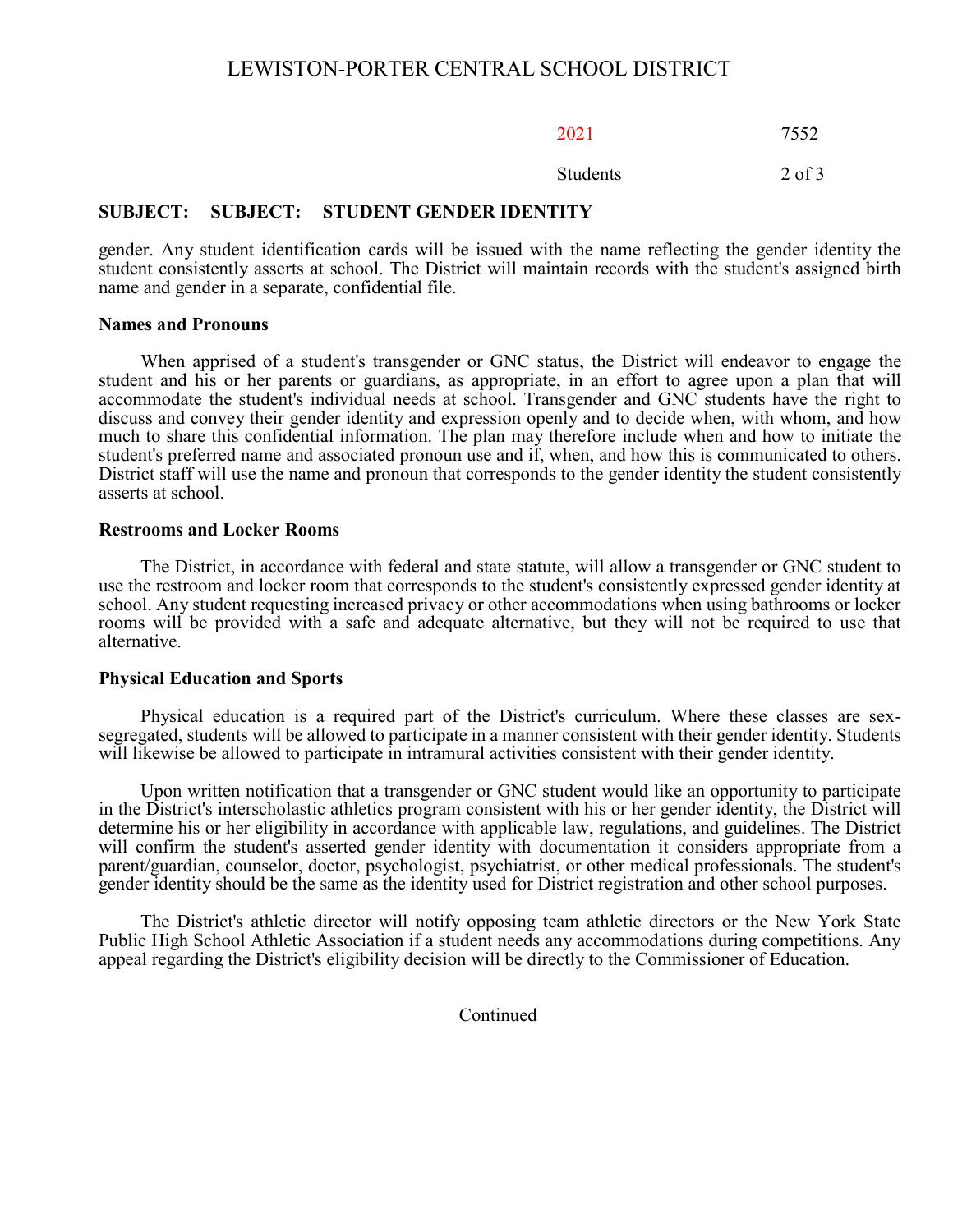2021 7552

Students 3 of 3

## **SUBJECT: STUDENT GENDER IDENTITY**

## **Other Activities**

Generally, in other circumstances where students may be sex-segregated, such as overnight field trips, students may be permitted to participate in accordance with the gender identity that the student consistently asserts at school. Student privacy concerns will be addressed individually and on a case-by-case basis in accordance with District policy and applicable law, regulations, and guidelines.

#### **Dress Code and Team Uniforms**

Transgender or GNC students may dress in accordance with their gender identity or expression, within the parameters of the District's dress code. The District will not restrict students' clothing or appearance on the basis of gender.

The District's dress code applies while its athletes are traveling to and from athletic contests. Athletes will have access to uniforms that are appropriate for their sport.

> Family Educational Rights and Privacy Act (FERPA), 20 USC § 1232g 34 CFR Part 99 Title IX of the Education Amendments of 1972 Education Law Article 2 and §§ 2-d, 11(7), 3201-a 8 NYCRR § 100.2

NOTE: Refer also to Policies #3410 - Code of Conduct on School Property #3420 - Non-Discrimination and Anti-Harassment in the School **District** #3421 - Title IX and Sex Discrimination #7550 - Dignity for all Student Act #7551 - Sexual Harassment of Students #8242 - Civility, Citizenship and Character Education/Interpersonal Violence Prevention Education

Adoption Date: 02/22/2021 08/01/2017 11/24/2015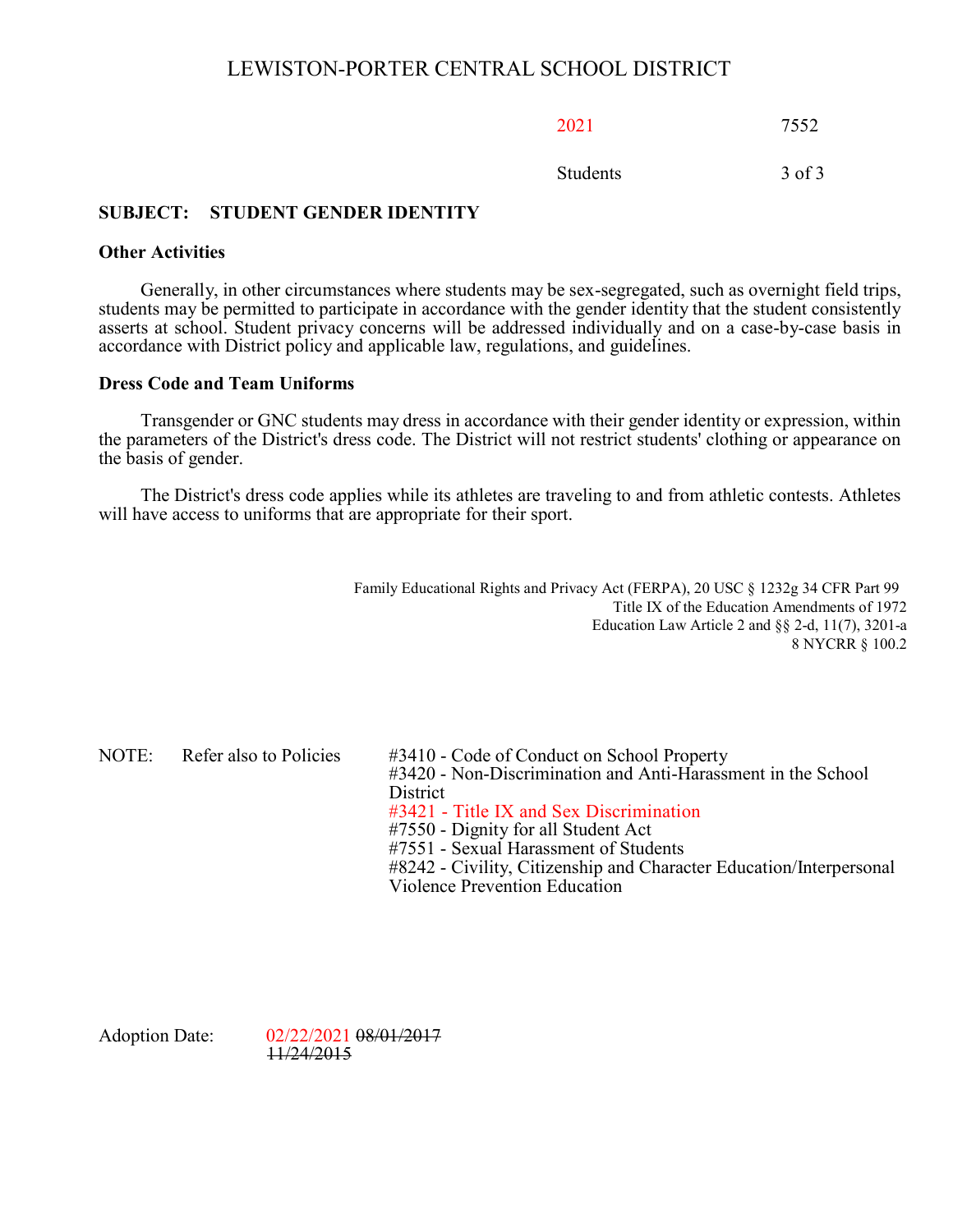Students 1 of 2

#### **SUBJECT: NOTIFICATION OF SEX OFFENDERS**

In accordance with the Sex Offender Registration Act ("Megan's Law"), the Board of Education supports the New York State Department of Criminal Justice Services (DCJS) in its effort to inform the community in certain circumstances of the presence of individuals with a history of sex offenses, particularly against children, in the school locality. This policy is enacted in order to minimize the possibility that the sex offender will come in contact with school-age children, and to assist law enforcement agencies in preventing further criminal activity from occurring. Furthermore, the District shall cooperate with local police authorities and the local community in promoting and protecting the safety and well-being of its students.

It is the policy of the Board to disseminate all information which the District receives from local police authorities in conjunction with Megan's Law to designated staff members who might have possible contact with the offender during the course of their school duties including, but not limited to, Building Principals, supervisors, teachers, office personnel, coaches, custodians, bus drivers, and security personnel. The Superintendent reserves the right to automatically disseminate such information to additional members of the staff, designated supervisors of non-school groups that regularly use District facilities and have children in attendance, parents/guardians of District students, and other community residents who, in the opinion of the Superintendent, have an immediate need to be notified of such data in order to protect the safety of our students.

All staff members shall be informed of the availability of the information received by the District pursuant to Megan's Law upon written request to the applicable Building Principal/designee or supervisor. Community residents shall be notified of the availability of this information, with written requests directed to the District Office. Information shall also be provided to community residents through a link on the District's website to New York State's online Sex Offender Registry.

Staff members shall inform their immediate supervisor if they observe within the school building, on school grounds, at school activities, or at or near bus routes any individual whose description matches the information which was provided to the District by local law enforcement authorities. Such law enforcement officials will be notified of this information by the District as appropriate.

Information that is disseminated to the District pursuant to Megan's Law may be disclosed or not disclosed by the District in its discretion. Any information which the District receives regarding a sex offender from a source other than the Sex Offender Registry, and which is maintained independent of the requirements of Megan's Law, will be available from the District, upon written request, in accordance with the requirements of the Freedom of Information Law (FOIL).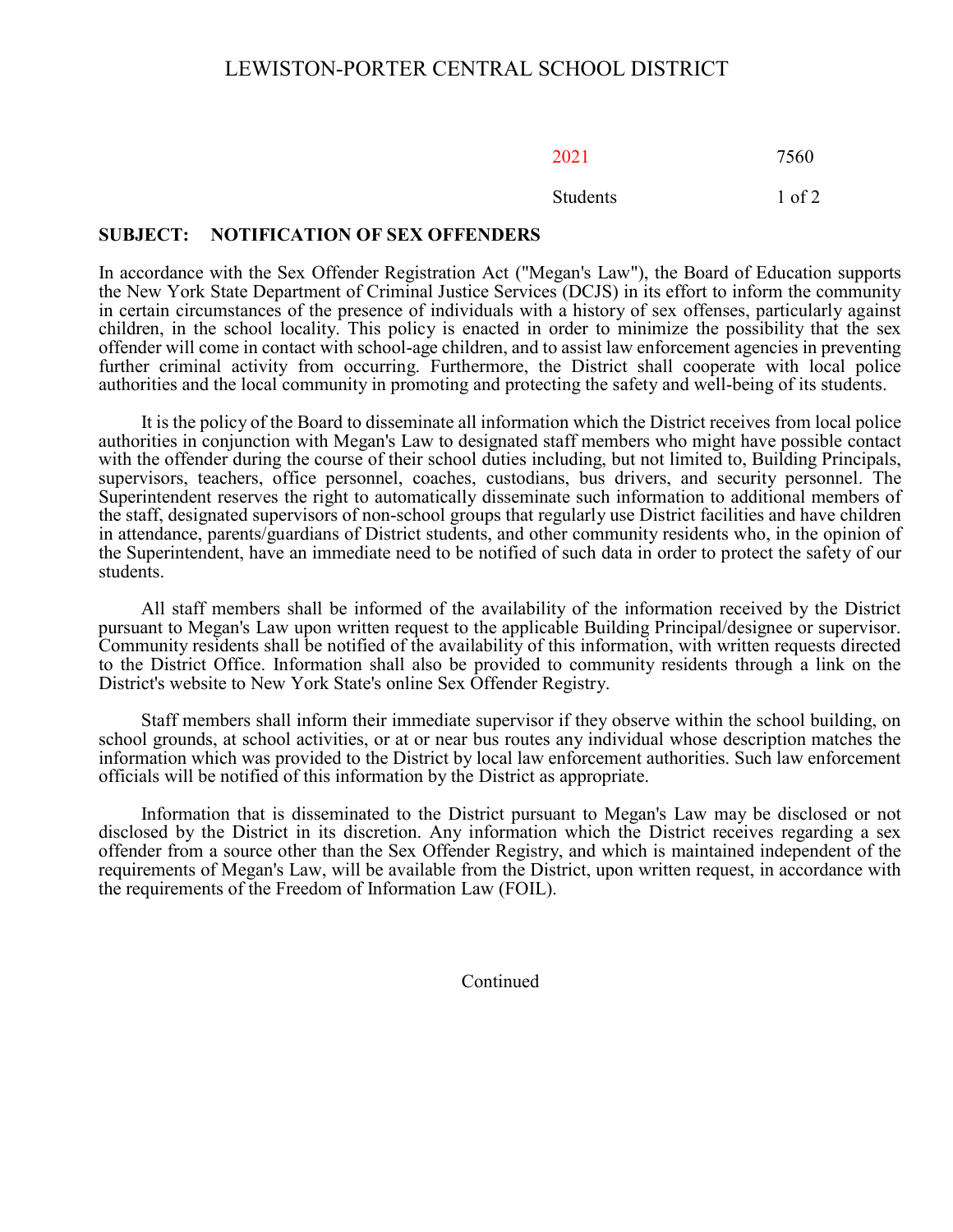# LEWISTON-PORTER CENTRAL SCHOOL DISTRICT

2021 7560

Students 2 of 2

# **SUBJECT: NOTIFICATION OF SEX OFFENDERS**

#### **Special Circumstances Whereby Sex Offenders May Enter Upon School Grounds**

As a mandatory condition of the sentence for sex offenders placed on probation or conditional discharge whose victim was under the age of eighteen (18) or who has been designated a Level 3 sex offender, the court requires that such sentenced offender refrain from knowingly entering into or upon school grounds or any other facility or institution primarily used for the care or treatment of persons under the age of eighteen (18) while one or more of such persons are present.

However, by exception, a sex offender may enter school grounds or facility with the written authorization of his/her parole officer and the Superintendent for limited authorized purposes. Entrance upon the premises is subject to the following conditions:

- a) The offender is a registered student, participant or employee of the facility;
- b) The offender is an employee of an entity contracted by the facility; or
- c) The offender has a family member enrolled in the facility; or
- d) If the school is the offender's designated polling place and he/she enters solely to vote.

#### **Implementation**

Administrative regulations shall be developed to implement this policy.

Correction Law Article 6-C Executive Law 259-c(14) Penal Law 65.10(4-a) Public Officers Law Section 84 et seq.

Adoption Date: 02/22/2021 08/01/2017

03/20/2007 08/16/2011 09/18/2012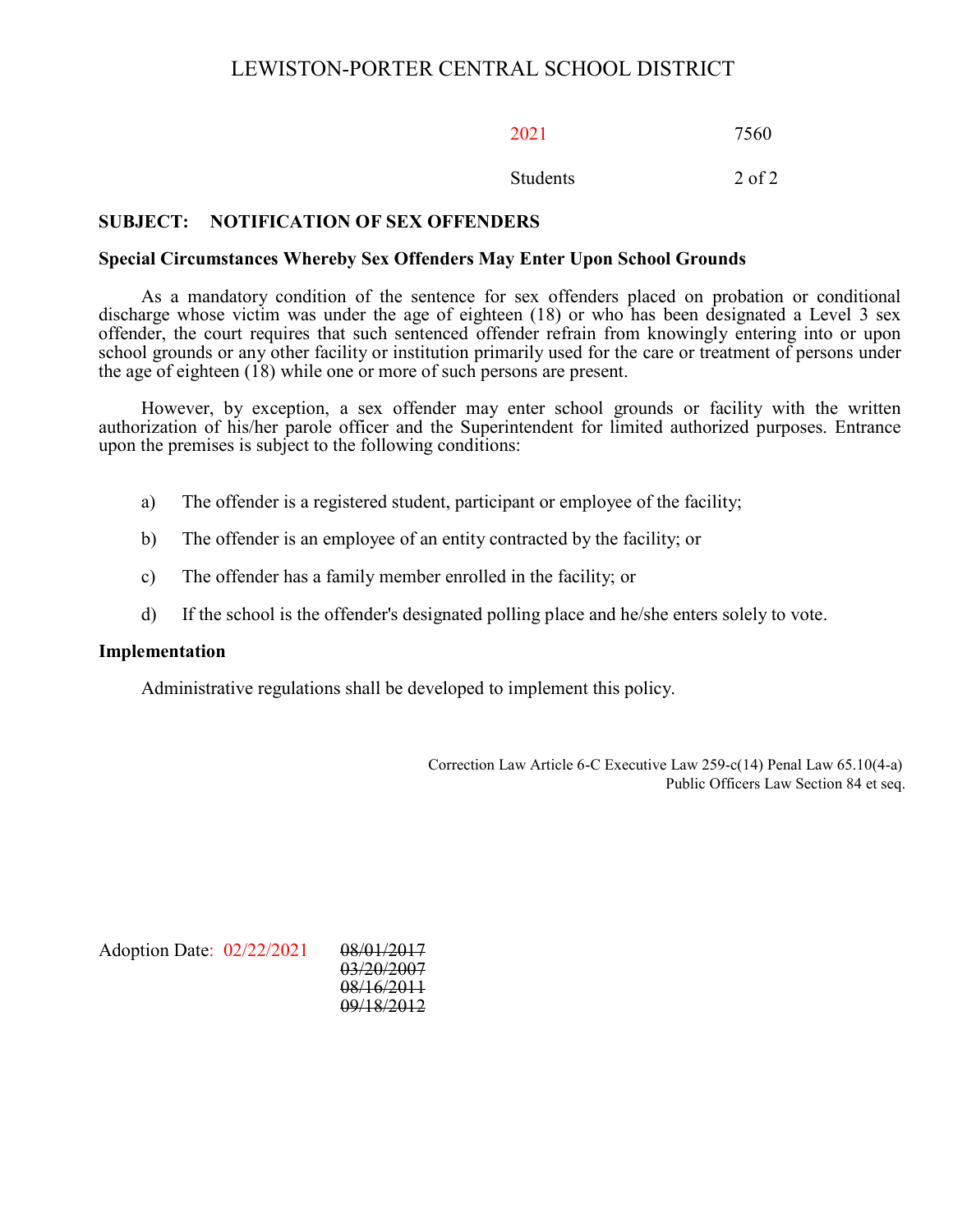# LEWISTON-PORTER CENTRAL SCHOOL DISTRICT

2021 7570

Students

## **SUBJECT: SUPERVISION OF STUDENTS**

Students working on any activity must be supervised by the teacher or staff member in charge of the activity. This applies to all in school and extracurricular activities as well as sports activities and events. Permission to hold practices or meetings must not be granted unless a teacher or staff member is definitely in charge.

- a) District personnel will be fully responsible for the supervision of all students in either their class or their after school activities.
- b) Coaches are responsible for the supervision of their athletes at all times. This will entail dressing periods, bus duty, and ensuring students have transportation home.
- c) Teachers and/or assigned school personnel in the elementary grades will be responsible for the playground supervision of all the children under their jurisdiction during the recess periods and before the regular afternoon sessions. The Principal will distribute the responsibility so that the playground situation will be properly controlled.
- d) Students are not to be sent on any type of errand away from the building.
- e) All teachers and staff working directly with students who have a history of wandering or elopement (i.e., the act of a student who leaves or runs away from the premises without permission or notification, often referring to students who have autism spectrum disorder or diminished cognitive impairment) will be made aware of these concerns and of any existing behavioral intervention plan formulated to prevent or respond to instances of wandering or elopement.

### **Volunteer Chaperones**

The Board recognizes that the use of volunteer chaperones for school sponsored events or activities can provide important support for the District. Volunteer chaperones, therefore, shall be unpaid adults whose responsibility it is to assist the advisor of the event in seeing to the safety and conduct of the students during the duration of the activity.

Volunteer chaperones shall be selected on the basis of their ability to assist with the supervision of students, and their ability to contribute to the group's activities.

| NOTE: | Refer also to Policy | #5681 - School Safety Plans        |
|-------|----------------------|------------------------------------|
|       |                      | #5720 - Transportation of Students |

Adoption Date: 02/22/2021 08/01/2017 09/23/2014 1990